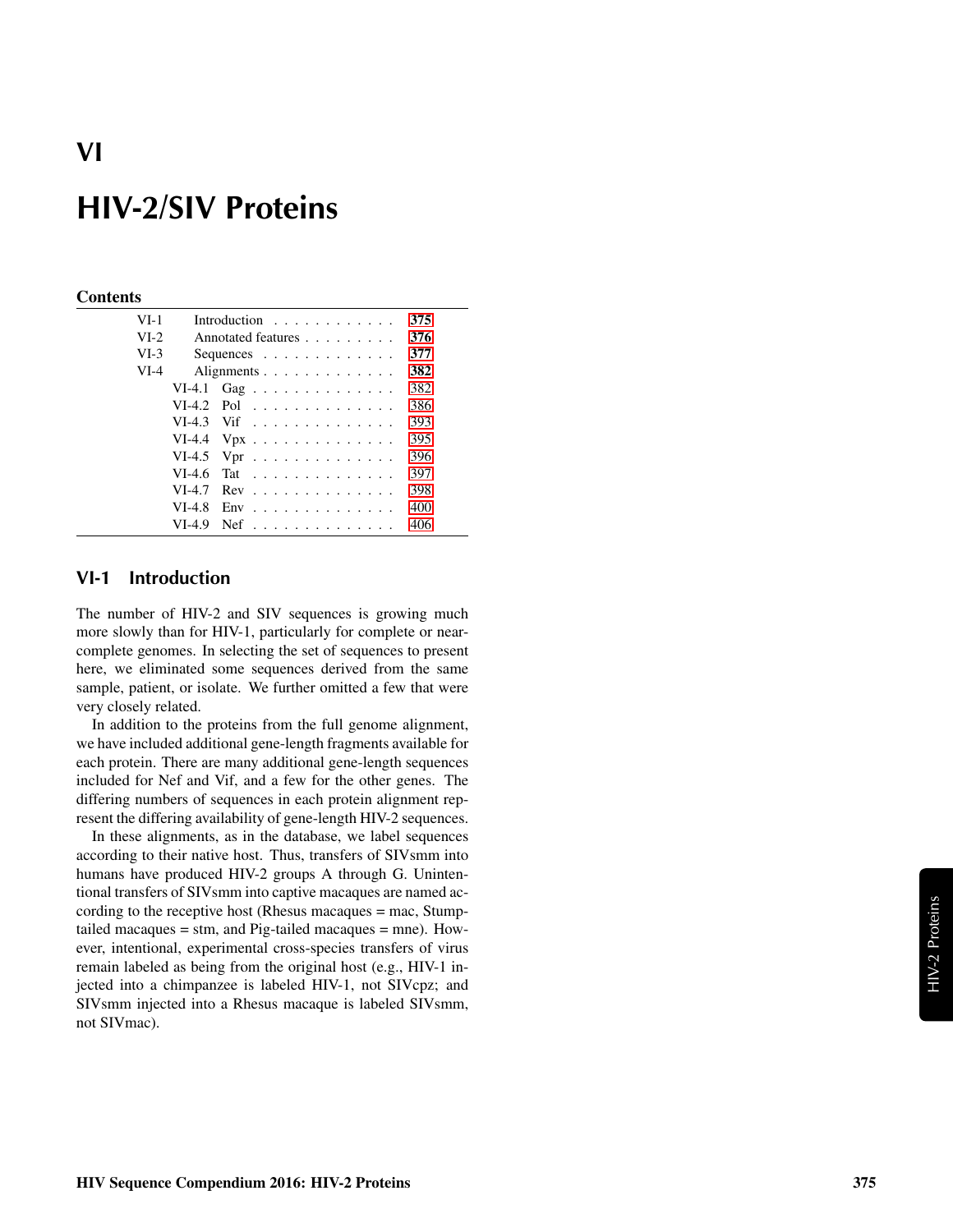# <span id="page-1-0"></span>VI-2 Annotated features

Features of HIV-2 annotated in the alignment that follows.

| $\mathbf{1}$<br>Gag p15 start<br>382<br>Gag<br>135<br>p15 end<br>382<br>Gag<br>136<br>382<br>p27 start<br>Gag<br>p27 end<br>364<br>384<br>Gag<br>365<br>384<br>p2 start<br>Gag<br>p2 end<br>381<br>384<br>Gag<br>382<br>384<br>p8 start<br>Gag<br>p8 end<br>433<br>384<br>Gag<br>434<br>384<br>p1 start<br>Gag<br>447<br>p1 end<br>384<br>Gag<br>448<br>384<br>p6 start<br>Gag<br><b>PTAP</b> motif<br>458-461<br>384<br>Gag<br>476-479<br>PSAP in HIV-2 B, U<br>384<br>Gag<br>511<br>Gag<br>385<br>p6 end<br>511<br>Gag end<br>Gag<br>385<br>Pol<br>$\mathbf{1}$<br>Pol p15 start<br>386<br>Pol<br>67<br>p15 end<br>386<br>Pol<br>68<br>386<br>protease start<br>Pol<br>166<br>387<br>protease end<br>Pol<br>p51 RT start<br>167<br>387<br>Pol<br>D catalytic site<br>276<br>387<br>Pol<br>DD catalytic site<br>351<br>388<br>p51 RT end<br>Pol<br>605<br>389<br>Pol<br>606<br>p15 RNase H start<br>389<br>Pol<br>p15 RNase H end<br>725<br>390<br>Pol<br>726<br>390<br>p31 Integrase start<br>Pol<br>1020<br>392<br>p31 Integrase end<br>Pol end<br>Pol<br>1020<br>392<br>Vif start<br>Vif<br>$\mathbf{1}$<br>393<br>Vif<br>Vif end<br>215<br>394<br>Vpx<br>1<br>395<br>Vpx start<br>Vpx end<br>Vpx<br>113<br>395<br>Vpr<br>1<br>396<br>Vpr start<br>Vpr end<br>Vpr<br>102<br>396<br>Tat<br>$\mathbf{1}$<br>Tat start<br>397<br>99<br>397<br>exon 1 end<br>Tat<br>exon 2 start<br>Tat<br>100<br>397<br>Tat<br>131<br>Tat end<br>397<br>1<br>Rev start<br>Rev<br>398<br>24<br>exon 1 end<br>Rev<br>398<br>25<br>exon 2 start<br>Rev<br>398<br>Rev end<br>Rev<br>108<br>399<br>Env start<br>1<br>400<br>Env<br>22<br>signal peptide end<br>Env<br>400<br>23<br>gp120 start<br>Env<br>400<br>V1<br>Env<br>113-167<br>400<br>V <sub>2</sub><br>Env<br>169-211<br>401 | <b>Feature</b> | Protein | Location | Page |
|--------------------------------------------------------------------------------------------------------------------------------------------------------------------------------------------------------------------------------------------------------------------------------------------------------------------------------------------------------------------------------------------------------------------------------------------------------------------------------------------------------------------------------------------------------------------------------------------------------------------------------------------------------------------------------------------------------------------------------------------------------------------------------------------------------------------------------------------------------------------------------------------------------------------------------------------------------------------------------------------------------------------------------------------------------------------------------------------------------------------------------------------------------------------------------------------------------------------------------------------------------------------------------------------------------------------------------------------------------------------------------------------------------------------------------------------------------------------------------------------------------------------------------------------------------------------------------------------------------------------------------------------------------------------------------------------------------------------------------------------------------------------|----------------|---------|----------|------|
|                                                                                                                                                                                                                                                                                                                                                                                                                                                                                                                                                                                                                                                                                                                                                                                                                                                                                                                                                                                                                                                                                                                                                                                                                                                                                                                                                                                                                                                                                                                                                                                                                                                                                                                                                                    |                |         |          |      |
|                                                                                                                                                                                                                                                                                                                                                                                                                                                                                                                                                                                                                                                                                                                                                                                                                                                                                                                                                                                                                                                                                                                                                                                                                                                                                                                                                                                                                                                                                                                                                                                                                                                                                                                                                                    |                |         |          |      |
|                                                                                                                                                                                                                                                                                                                                                                                                                                                                                                                                                                                                                                                                                                                                                                                                                                                                                                                                                                                                                                                                                                                                                                                                                                                                                                                                                                                                                                                                                                                                                                                                                                                                                                                                                                    |                |         |          |      |
|                                                                                                                                                                                                                                                                                                                                                                                                                                                                                                                                                                                                                                                                                                                                                                                                                                                                                                                                                                                                                                                                                                                                                                                                                                                                                                                                                                                                                                                                                                                                                                                                                                                                                                                                                                    |                |         |          |      |
|                                                                                                                                                                                                                                                                                                                                                                                                                                                                                                                                                                                                                                                                                                                                                                                                                                                                                                                                                                                                                                                                                                                                                                                                                                                                                                                                                                                                                                                                                                                                                                                                                                                                                                                                                                    |                |         |          |      |
|                                                                                                                                                                                                                                                                                                                                                                                                                                                                                                                                                                                                                                                                                                                                                                                                                                                                                                                                                                                                                                                                                                                                                                                                                                                                                                                                                                                                                                                                                                                                                                                                                                                                                                                                                                    |                |         |          |      |
|                                                                                                                                                                                                                                                                                                                                                                                                                                                                                                                                                                                                                                                                                                                                                                                                                                                                                                                                                                                                                                                                                                                                                                                                                                                                                                                                                                                                                                                                                                                                                                                                                                                                                                                                                                    |                |         |          |      |
|                                                                                                                                                                                                                                                                                                                                                                                                                                                                                                                                                                                                                                                                                                                                                                                                                                                                                                                                                                                                                                                                                                                                                                                                                                                                                                                                                                                                                                                                                                                                                                                                                                                                                                                                                                    |                |         |          |      |
|                                                                                                                                                                                                                                                                                                                                                                                                                                                                                                                                                                                                                                                                                                                                                                                                                                                                                                                                                                                                                                                                                                                                                                                                                                                                                                                                                                                                                                                                                                                                                                                                                                                                                                                                                                    |                |         |          |      |
|                                                                                                                                                                                                                                                                                                                                                                                                                                                                                                                                                                                                                                                                                                                                                                                                                                                                                                                                                                                                                                                                                                                                                                                                                                                                                                                                                                                                                                                                                                                                                                                                                                                                                                                                                                    |                |         |          |      |
|                                                                                                                                                                                                                                                                                                                                                                                                                                                                                                                                                                                                                                                                                                                                                                                                                                                                                                                                                                                                                                                                                                                                                                                                                                                                                                                                                                                                                                                                                                                                                                                                                                                                                                                                                                    |                |         |          |      |
|                                                                                                                                                                                                                                                                                                                                                                                                                                                                                                                                                                                                                                                                                                                                                                                                                                                                                                                                                                                                                                                                                                                                                                                                                                                                                                                                                                                                                                                                                                                                                                                                                                                                                                                                                                    |                |         |          |      |
|                                                                                                                                                                                                                                                                                                                                                                                                                                                                                                                                                                                                                                                                                                                                                                                                                                                                                                                                                                                                                                                                                                                                                                                                                                                                                                                                                                                                                                                                                                                                                                                                                                                                                                                                                                    |                |         |          |      |
|                                                                                                                                                                                                                                                                                                                                                                                                                                                                                                                                                                                                                                                                                                                                                                                                                                                                                                                                                                                                                                                                                                                                                                                                                                                                                                                                                                                                                                                                                                                                                                                                                                                                                                                                                                    |                |         |          |      |
|                                                                                                                                                                                                                                                                                                                                                                                                                                                                                                                                                                                                                                                                                                                                                                                                                                                                                                                                                                                                                                                                                                                                                                                                                                                                                                                                                                                                                                                                                                                                                                                                                                                                                                                                                                    |                |         |          |      |
|                                                                                                                                                                                                                                                                                                                                                                                                                                                                                                                                                                                                                                                                                                                                                                                                                                                                                                                                                                                                                                                                                                                                                                                                                                                                                                                                                                                                                                                                                                                                                                                                                                                                                                                                                                    |                |         |          |      |
|                                                                                                                                                                                                                                                                                                                                                                                                                                                                                                                                                                                                                                                                                                                                                                                                                                                                                                                                                                                                                                                                                                                                                                                                                                                                                                                                                                                                                                                                                                                                                                                                                                                                                                                                                                    |                |         |          |      |
|                                                                                                                                                                                                                                                                                                                                                                                                                                                                                                                                                                                                                                                                                                                                                                                                                                                                                                                                                                                                                                                                                                                                                                                                                                                                                                                                                                                                                                                                                                                                                                                                                                                                                                                                                                    |                |         |          |      |
|                                                                                                                                                                                                                                                                                                                                                                                                                                                                                                                                                                                                                                                                                                                                                                                                                                                                                                                                                                                                                                                                                                                                                                                                                                                                                                                                                                                                                                                                                                                                                                                                                                                                                                                                                                    |                |         |          |      |
|                                                                                                                                                                                                                                                                                                                                                                                                                                                                                                                                                                                                                                                                                                                                                                                                                                                                                                                                                                                                                                                                                                                                                                                                                                                                                                                                                                                                                                                                                                                                                                                                                                                                                                                                                                    |                |         |          |      |
|                                                                                                                                                                                                                                                                                                                                                                                                                                                                                                                                                                                                                                                                                                                                                                                                                                                                                                                                                                                                                                                                                                                                                                                                                                                                                                                                                                                                                                                                                                                                                                                                                                                                                                                                                                    |                |         |          |      |
|                                                                                                                                                                                                                                                                                                                                                                                                                                                                                                                                                                                                                                                                                                                                                                                                                                                                                                                                                                                                                                                                                                                                                                                                                                                                                                                                                                                                                                                                                                                                                                                                                                                                                                                                                                    |                |         |          |      |
|                                                                                                                                                                                                                                                                                                                                                                                                                                                                                                                                                                                                                                                                                                                                                                                                                                                                                                                                                                                                                                                                                                                                                                                                                                                                                                                                                                                                                                                                                                                                                                                                                                                                                                                                                                    |                |         |          |      |
|                                                                                                                                                                                                                                                                                                                                                                                                                                                                                                                                                                                                                                                                                                                                                                                                                                                                                                                                                                                                                                                                                                                                                                                                                                                                                                                                                                                                                                                                                                                                                                                                                                                                                                                                                                    |                |         |          |      |
|                                                                                                                                                                                                                                                                                                                                                                                                                                                                                                                                                                                                                                                                                                                                                                                                                                                                                                                                                                                                                                                                                                                                                                                                                                                                                                                                                                                                                                                                                                                                                                                                                                                                                                                                                                    |                |         |          |      |
|                                                                                                                                                                                                                                                                                                                                                                                                                                                                                                                                                                                                                                                                                                                                                                                                                                                                                                                                                                                                                                                                                                                                                                                                                                                                                                                                                                                                                                                                                                                                                                                                                                                                                                                                                                    |                |         |          |      |
|                                                                                                                                                                                                                                                                                                                                                                                                                                                                                                                                                                                                                                                                                                                                                                                                                                                                                                                                                                                                                                                                                                                                                                                                                                                                                                                                                                                                                                                                                                                                                                                                                                                                                                                                                                    |                |         |          |      |
|                                                                                                                                                                                                                                                                                                                                                                                                                                                                                                                                                                                                                                                                                                                                                                                                                                                                                                                                                                                                                                                                                                                                                                                                                                                                                                                                                                                                                                                                                                                                                                                                                                                                                                                                                                    |                |         |          |      |
|                                                                                                                                                                                                                                                                                                                                                                                                                                                                                                                                                                                                                                                                                                                                                                                                                                                                                                                                                                                                                                                                                                                                                                                                                                                                                                                                                                                                                                                                                                                                                                                                                                                                                                                                                                    |                |         |          |      |
|                                                                                                                                                                                                                                                                                                                                                                                                                                                                                                                                                                                                                                                                                                                                                                                                                                                                                                                                                                                                                                                                                                                                                                                                                                                                                                                                                                                                                                                                                                                                                                                                                                                                                                                                                                    |                |         |          |      |
|                                                                                                                                                                                                                                                                                                                                                                                                                                                                                                                                                                                                                                                                                                                                                                                                                                                                                                                                                                                                                                                                                                                                                                                                                                                                                                                                                                                                                                                                                                                                                                                                                                                                                                                                                                    |                |         |          |      |
|                                                                                                                                                                                                                                                                                                                                                                                                                                                                                                                                                                                                                                                                                                                                                                                                                                                                                                                                                                                                                                                                                                                                                                                                                                                                                                                                                                                                                                                                                                                                                                                                                                                                                                                                                                    |                |         |          |      |
|                                                                                                                                                                                                                                                                                                                                                                                                                                                                                                                                                                                                                                                                                                                                                                                                                                                                                                                                                                                                                                                                                                                                                                                                                                                                                                                                                                                                                                                                                                                                                                                                                                                                                                                                                                    |                |         |          |      |
|                                                                                                                                                                                                                                                                                                                                                                                                                                                                                                                                                                                                                                                                                                                                                                                                                                                                                                                                                                                                                                                                                                                                                                                                                                                                                                                                                                                                                                                                                                                                                                                                                                                                                                                                                                    |                |         |          |      |
|                                                                                                                                                                                                                                                                                                                                                                                                                                                                                                                                                                                                                                                                                                                                                                                                                                                                                                                                                                                                                                                                                                                                                                                                                                                                                                                                                                                                                                                                                                                                                                                                                                                                                                                                                                    |                |         |          |      |
|                                                                                                                                                                                                                                                                                                                                                                                                                                                                                                                                                                                                                                                                                                                                                                                                                                                                                                                                                                                                                                                                                                                                                                                                                                                                                                                                                                                                                                                                                                                                                                                                                                                                                                                                                                    |                |         |          |      |
|                                                                                                                                                                                                                                                                                                                                                                                                                                                                                                                                                                                                                                                                                                                                                                                                                                                                                                                                                                                                                                                                                                                                                                                                                                                                                                                                                                                                                                                                                                                                                                                                                                                                                                                                                                    |                |         |          |      |
|                                                                                                                                                                                                                                                                                                                                                                                                                                                                                                                                                                                                                                                                                                                                                                                                                                                                                                                                                                                                                                                                                                                                                                                                                                                                                                                                                                                                                                                                                                                                                                                                                                                                                                                                                                    |                |         |          |      |
|                                                                                                                                                                                                                                                                                                                                                                                                                                                                                                                                                                                                                                                                                                                                                                                                                                                                                                                                                                                                                                                                                                                                                                                                                                                                                                                                                                                                                                                                                                                                                                                                                                                                                                                                                                    |                |         |          |      |
|                                                                                                                                                                                                                                                                                                                                                                                                                                                                                                                                                                                                                                                                                                                                                                                                                                                                                                                                                                                                                                                                                                                                                                                                                                                                                                                                                                                                                                                                                                                                                                                                                                                                                                                                                                    |                |         |          |      |
|                                                                                                                                                                                                                                                                                                                                                                                                                                                                                                                                                                                                                                                                                                                                                                                                                                                                                                                                                                                                                                                                                                                                                                                                                                                                                                                                                                                                                                                                                                                                                                                                                                                                                                                                                                    |                |         |          |      |
|                                                                                                                                                                                                                                                                                                                                                                                                                                                                                                                                                                                                                                                                                                                                                                                                                                                                                                                                                                                                                                                                                                                                                                                                                                                                                                                                                                                                                                                                                                                                                                                                                                                                                                                                                                    |                |         |          |      |
|                                                                                                                                                                                                                                                                                                                                                                                                                                                                                                                                                                                                                                                                                                                                                                                                                                                                                                                                                                                                                                                                                                                                                                                                                                                                                                                                                                                                                                                                                                                                                                                                                                                                                                                                                                    |                |         |          |      |
|                                                                                                                                                                                                                                                                                                                                                                                                                                                                                                                                                                                                                                                                                                                                                                                                                                                                                                                                                                                                                                                                                                                                                                                                                                                                                                                                                                                                                                                                                                                                                                                                                                                                                                                                                                    |                |         |          |      |
|                                                                                                                                                                                                                                                                                                                                                                                                                                                                                                                                                                                                                                                                                                                                                                                                                                                                                                                                                                                                                                                                                                                                                                                                                                                                                                                                                                                                                                                                                                                                                                                                                                                                                                                                                                    |                |         |          |      |
|                                                                                                                                                                                                                                                                                                                                                                                                                                                                                                                                                                                                                                                                                                                                                                                                                                                                                                                                                                                                                                                                                                                                                                                                                                                                                                                                                                                                                                                                                                                                                                                                                                                                                                                                                                    |                |         |          |      |
|                                                                                                                                                                                                                                                                                                                                                                                                                                                                                                                                                                                                                                                                                                                                                                                                                                                                                                                                                                                                                                                                                                                                                                                                                                                                                                                                                                                                                                                                                                                                                                                                                                                                                                                                                                    |                |         |          |      |
|                                                                                                                                                                                                                                                                                                                                                                                                                                                                                                                                                                                                                                                                                                                                                                                                                                                                                                                                                                                                                                                                                                                                                                                                                                                                                                                                                                                                                                                                                                                                                                                                                                                                                                                                                                    | V3             | Env     | 311-344  | 402  |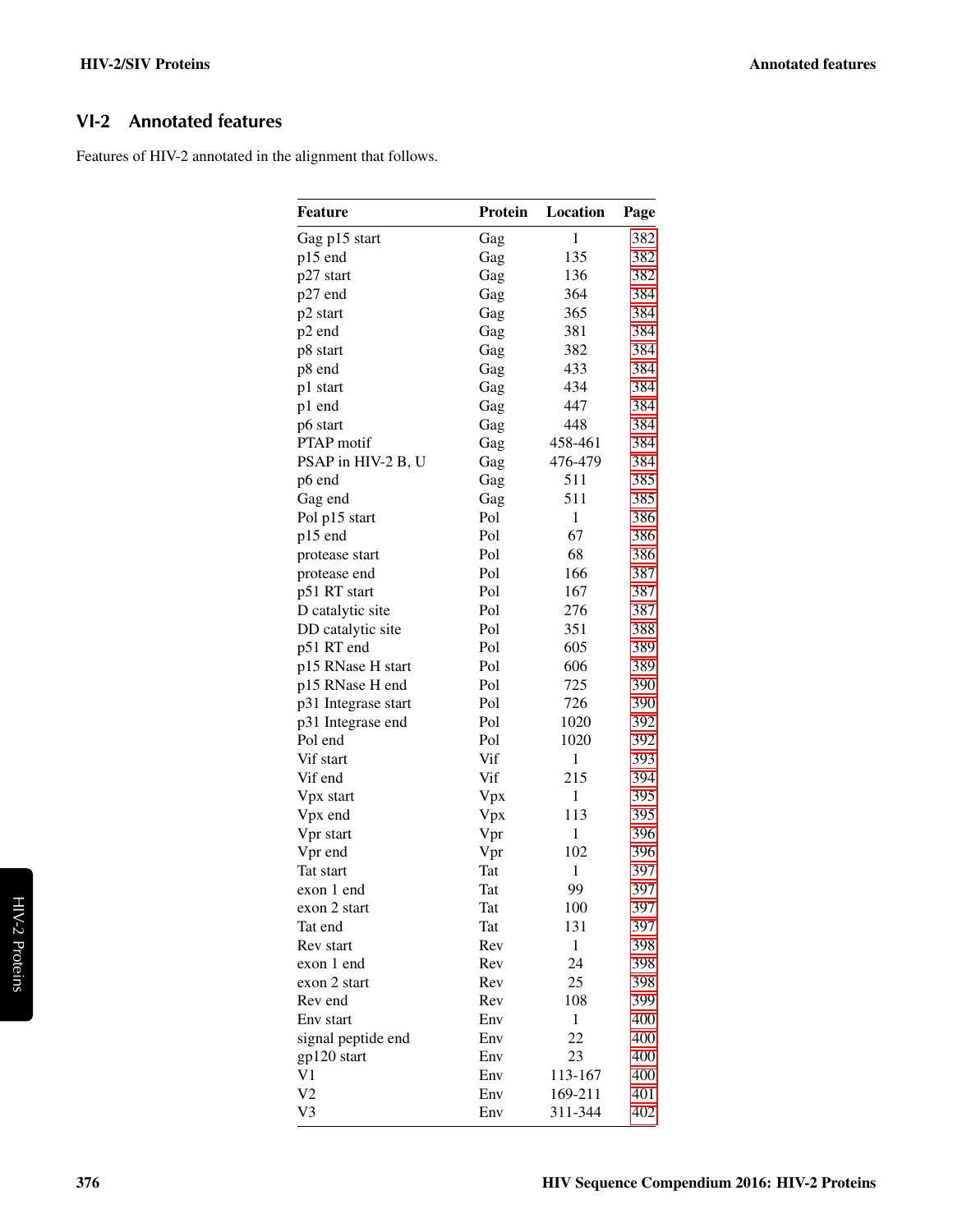| Feature                    | Protein    | Location | Page |
|----------------------------|------------|----------|------|
| V3 tip                     | Env        | 328-334  | 402  |
| V4                         | Env        | 402-432  | 402  |
| V5                         | Env        | 472-477  | 403  |
| $gp120$ end                | Env        | 525      | 403  |
| gp41 start                 | Env        | 526      | 403  |
| Env end                    | Env        | 880      | 405  |
| gp41 end                   | Env        | 880      | 405  |
| Nef start                  | <b>Nef</b> | 1        | 406  |
| R <sub>17</sub> Y mutation | <b>Nef</b> | 17       | 406  |
| max HIV-1 similarity       | <b>Nef</b> | 153-182  | 406  |
| premature stop in Mac239   | <b>Nef</b> | 93       | 406  |
| normal Nef end             | Nef        | 264      | 407  |
|                            |            |          |      |

# <span id="page-2-0"></span>VI-3 Sequences

Sequences included in the HIV-2/SIV protein alignments.

| <b>Name</b>                       | <b>Accession</b> | <b>Proteins</b> | <b>Author</b>         | Reference                                         |
|-----------------------------------|------------------|-----------------|-----------------------|---------------------------------------------------|
| <b>MAC.US.x.239</b>               | M33262           | All             | Kestler, H.           | Science 248(4959):1109-1112<br>(1990)             |
| A.CI.88.UC2                       | U38293           | All             | Barnett, S.W.         | Virology 222(1); 257-61 (1996)                    |
| A.DE.x.BEN                        | M30502           | All             | Kirchhoff, F.         | Virology 177(1):305-311 (1990)                    |
| A.DE.x.PEI2_KR_KRCG               | U22047           | All             | Kraus, G.             | ARHR 14(1); 65-77 (1998)                          |
| A.GH.x.GH1                        | M30895           | All             | Hasegawa, A.          | ARHR 5(6):593-604 (1989)                          |
| A.GM.87.D194                      | J04542           | All             | Kuehnel, H.           | Proc Natl Acad Sci USA<br>86(7):2383-2387 (1989)  |
| A.GM.x.ISY_SBL_6669_85            | J04498           | All             | Franchini, G.         | Proc Natl Acad Sci USA<br>86(7):2433-2437 (1989)  |
| A.GM.x.MCN13                      | AY509259         | All             | Schmitz, C.           | J Virol 78(4):2006-2016 (2004)                    |
| A.GW.86.FG_clone_NIHZ             | J03654           | All             | Zagury, J.F.          | Proc Natl Acad Sci USA<br>85(16):5941-5945 (1988) |
| A.GW.87.CAM2CG                    | D00835           | All             | Tristem, M.           | J Gen Virol 72(PT 3):721-724<br>(1991)            |
| A.GW.x.MDS                        | Z48731           | All             | Becker, M.            | Unpublished                                       |
| A.IN.07.NNVA                      | EU980602         | All             | Gurjar, S.R.          | JAIDS 52(3); 329-35 (2009)                        |
| A.IN.95.CRIK_147                  | DQ307022         | All             | Santhosh, C.V.        | ARHR 24(10); 1315-7 (2008)                        |
| A.IN.x.NIM_8                      | DQ973520         | Gag             | Gurjar, R.S.          | ARHR 25(3); 363-72 (2009)                         |
| A.JP.08.NMC786_clone_41           | AB731742         | All             | Umeki-Sakamoto,<br>Y. | Unpublished                                       |
| A.PT.x.ALI                        | AF082339         | All             | Reeves, J.D.          | J Virol 73(9); 7795-804 (1999)                    |
| A.SN.85.ROD                       | M15390           | All             | Clavel, F.            | Nature 324(6098):691-695 (1986)                   |
| A.SN.86.ST_JSP4_27                | M31113           | All             | Kumar, P.             | J Virol 64(2):890-901 (1990)                      |
| <b>B.CI.88.UC1</b>                | L07625           | All             | Barnett, S.W.         | J Virol 67(2):1006-1014 (1993)                    |
| B.CI.x.20_56                      | AB485670         | All             | Takekawa, N.          | Unpublished                                       |
| <b>B.CI.x.EHO</b>                 | U27200           | All             | Rey-Cuille, M.A.      | Virology 202(1):471-476 (1994)                    |
| B.GH.86.D205 ALT                  | X61240           | All             | Dietrich, U.          | Nature 342(6252):948-950 (1989)                   |
| B.JP.01.IMCJ_KR020_1              | AB100245         | All             | Kusagawa, S.          | ARHR 19(11):1045-1049 (2003)                      |
| G.CI.92.Abt96                     | AF208027         | All             | Brennan, C.A.         | ARHR 13(5):401-404 (1997)                         |
| AB.CM.03.03CM_510_03              | EU028345         | All             | Yamaguchi, J.         | ARHR 24(1):86-91 (2008)                           |
| H <sub>2_01_AB</sub> .CI.90.7312A | L36874           | All             | Gao, F.               | Unpublished                                       |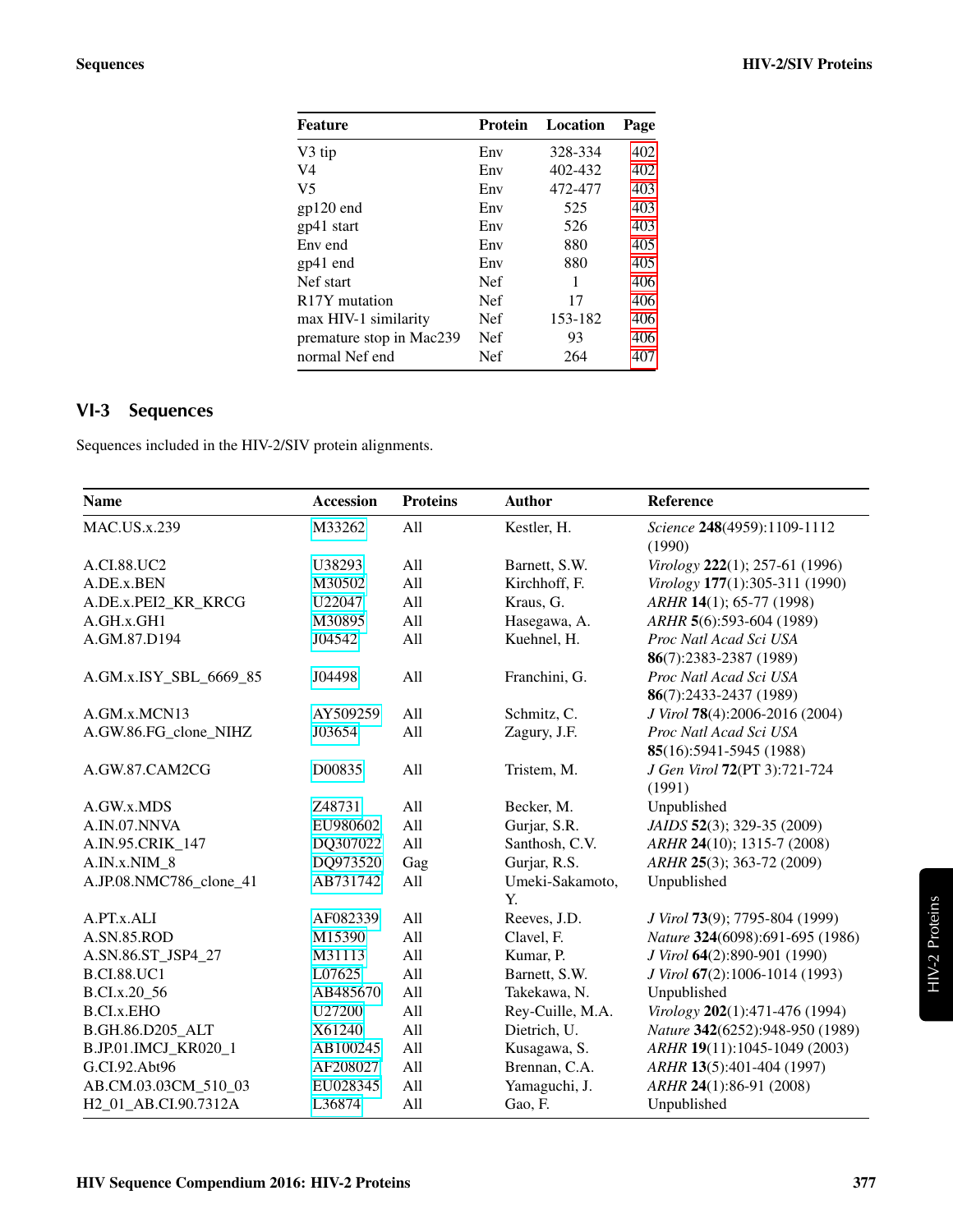| <b>Name</b>              | <b>Accession</b> | <b>Proteins</b>                                 | <b>Author</b>         | Reference                                                                                                                                                                                                      |
|--------------------------|------------------|-------------------------------------------------|-----------------------|----------------------------------------------------------------------------------------------------------------------------------------------------------------------------------------------------------------|
| H2_01_AB.JP.04.NMC307_20 | AB731738         | All                                             | Umeki-Sakamoto,<br>Υ. | Unpublished                                                                                                                                                                                                    |
| H2_01_AB.JP.07.NMC716_01 | AB731740         | All                                             | Umeki-Sakamoto,<br>Y. | Unpublished                                                                                                                                                                                                    |
| H2_01_AB.JP.08.NMC842_10 | AB731744         | All                                             | Umeki-Sakamoto,<br>Y. | Unpublished                                                                                                                                                                                                    |
| U.CI.07.07IC_TNP3        | KC693505         | All                                             | Ayouba, A.            | AIDS 27(15):2488-2491 (2013)                                                                                                                                                                                   |
| U.FR.96.12034            | AY530889         | All                                             | Damond, F.            | ARHR 20(6):666-672 (2004)                                                                                                                                                                                      |
| <b>U.US.08.NWK08</b>     | KP890355         | All                                             | Bond, N.G.            | Unpublished                                                                                                                                                                                                    |
| MAC.US.x.17EC1           | AY033233         | Gag, Pol,<br>Vif, Vpx,<br>Vpr, Tat,<br>Rev, Nef | Anderson, M.G.        | Virology 195(2):616-626 (1993)                                                                                                                                                                                 |
| MAC.US.x.251_1A11        | M76764           | All                                             | Marthas, M.L.         | J Med Primatol 18(3-4):311-9<br>(1989)                                                                                                                                                                         |
| MAC.US.x.251_32H_PJ5     | D01065           | All                                             | Rud, E.W.             | (in) Brown, F, Chanock, RM and<br>Ginsberg, HS(Eds); VACCINES 92:<br>MODERN APPROACHES TO<br>NEW VACCINES INCLUDING<br>PREVENTION OF AIDS:<br>229-235; Cold Spring Harbor<br>Laboratory Press, New York (1992) |
| MAC.US.x.251_BK28        | M19499           | All                                             | Hirsch, V.            | Cell 49(3):307-319 (1987)                                                                                                                                                                                      |
| MAC.US.x.MM142_IVMXX     | Y00277           | All                                             | Chakrabarti, L.       | Nature 328(6130):543-547 (1987)                                                                                                                                                                                |
| MNE.US.82.MNE_8          | M32741           | Gag, Pol,<br>Vif, Vpx,<br>Vpr, Tat,<br>Rev, Nef | Kimata, J.T.          | J Virol 72(1):245-256 (1998)                                                                                                                                                                                   |
| MNE.US.x.MNE027          | U79412           | All                                             | Kimata, J.T.          | J Virol 72(1):245-256 (1998)                                                                                                                                                                                   |
| SMM.CI.79.SIVsmCI2       | JX860430         | All                                             | Fischer, W.           | J Virol 86(24):13217-13231 (2012)                                                                                                                                                                              |
| SMM.LR.89.SIVsmLIB1      | JX860431         | All                                             | Fischer, W.           | J Virol 86(24):13217-13231 (2012)                                                                                                                                                                              |
| SMM.SL.92.SIVsmSL92A     | JX860432         | All                                             | Fischer, W.           | J Virol 86(24):13217-13231 (2012)                                                                                                                                                                              |
| SMM.SL.92.SL92B          | AF334679         | All                                             | Chen, Z.              | J Virol 70(6):3617-3627 (1996)                                                                                                                                                                                 |
| SMM.US.04.G078           | JX860415         | All                                             | Fischer, W.           | J Virol 86(24):13217-13231 (2012)                                                                                                                                                                              |
| SMM.US.04.G932           | JX860416         | All                                             | Fischer, W.           | J Virol 86(24):13217-13231 (2012)                                                                                                                                                                              |
| SMM.US.04.M919           | JX860417         | All                                             | Fischer, W.           | J Virol 86(24):13217-13231 (2012)                                                                                                                                                                              |
| SMM.US.04.M922           | JX860418         | All                                             | Fischer, W.           | J Virol 86(24):13217-13231 (2012)                                                                                                                                                                              |
| SMM.US.04.M923           | JX860419         | All                                             | Fischer, W.           | J Virol 86(24):13217-13231 (2012)                                                                                                                                                                              |
| SMM.US.04.M926           | JX860420         | All                                             | Fischer, W.           | J Virol 86(24):13217-13231 (2012)                                                                                                                                                                              |
| SMM.US.04.M934           | JX860421         | All                                             | Fischer, W.           | J Virol 86(24):13217-13231 (2012)                                                                                                                                                                              |
| SMM.US.04.M935           | JX860422         | All                                             | Fischer, W.           | J Virol 86(24):13217-13231 (2012)                                                                                                                                                                              |
| SMM.US.04.M940           | JX860423         | All                                             | Fischer, W.           | J Virol 86(24):13217-13231 (2012)                                                                                                                                                                              |
| SMM.US.04.M946           | JX860424         | All                                             | Fischer, W.           | J Virol 86(24):13217-13231 (2012)                                                                                                                                                                              |
| SMM.US.04.M947           | JX860425         | All                                             | Fischer, W.           | J Virol 86(24):13217-13231 (2012)                                                                                                                                                                              |
| SMM.US.04.M949           | JX860426         | All                                             | Fischer, W.           | J Virol 86(24):13217-13231 (2012)                                                                                                                                                                              |
| SMM.US.04.M950           | JX860427         | All                                             | Fischer, W.           | J Virol 86(24):13217-13231 (2012)                                                                                                                                                                              |
| SMM.US.04.M951           | JX860428         | All                                             | Fischer, W.           | J Virol 86(24):13217-13231 (2012)                                                                                                                                                                              |
| SMM.US.04.M952           | JX860429         | All                                             | Fischer, W.           | J Virol 86(24):13217-13231 (2012)                                                                                                                                                                              |
| SMM.US.05.D215           | JX860413         | All                                             | Fischer, W.           | J Virol 86(24):13217-13231 (2012)                                                                                                                                                                              |
| SMM.US.06.FTq            | JX860414         | All                                             | Fischer, W.           | J Virol 86(24):13217-13231 (2012)                                                                                                                                                                              |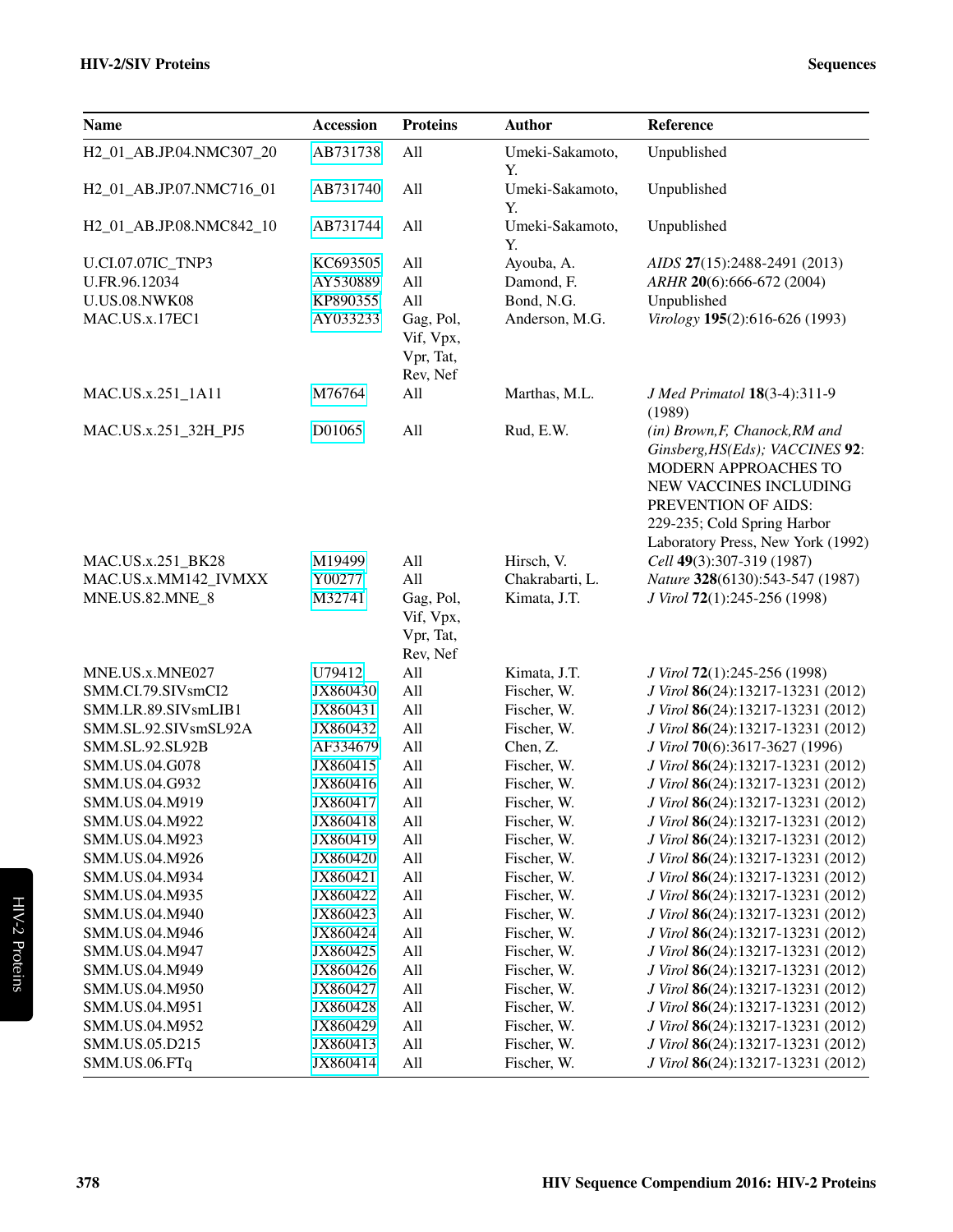| <b>Name</b>                                         | <b>Accession</b>             | <b>Proteins</b>                                             | <b>Author</b>                                | Reference                                                                                            |
|-----------------------------------------------------|------------------------------|-------------------------------------------------------------|----------------------------------------------|------------------------------------------------------------------------------------------------------|
| SMM.US.11.SIVsmE660_FL10                            | JQ864084                     | Gag, Pol,<br>Vif, Vpx,<br>Vpr, Tat,<br>Rev, Nef             | Wu, F.                                       | J Virol 86(16); 8835-47 (2012)                                                                       |
| SMM.US.86.CFU212<br>SMM.US.x.F236_H4<br>SMM.US.x.H9 | JX860407<br>X14307<br>M80194 | All<br>All<br>Gag, Pol,<br>Vif, Vpx,<br>Vpr, Tat,           | Fischer, W.<br>Hirsch, V.M.<br>Courgnaud, V. | J Virol 86(24):13217-13231 (2012)<br>Nature 339(6223); 389-92 (1989)<br>J Virol 66(1):414-419 (1992) |
| SMM.US.x.PBJA                                       | M31325                       | Rev, Nef<br>Gag, Pol,<br>Vif, Vpx,<br>Vpr, Tat,<br>Rev, Nef | Dewhurst, S.                                 | Nature 345(6276):636-640 (1990)                                                                      |
| SMM.US.x.PGM53                                      | AF077017                     | All                                                         | Novembre, F.J.                               | J Virol 72(11):8841-8851 (1998)                                                                      |
| SMM.US.x.SME543<br>SMM.US.x.pE660.CG7G              | U72748<br>JX648292           | All<br>Gag, Pol,<br>Vif, Vpx,<br>Vpr, Tat,<br>Rev, Nef      | Hirsch, V.<br>Lopker, M.J.                   | J Virol 71(2):1608-1620 (1997)<br>Unpublished                                                        |
| STM.US.89.STM 37 16                                 | M83293                       | All                                                         | Novembre, F.J.                               | Virology 186(2):783-787 (1992)                                                                       |
| A.FR.04.004011 CNA vif                              | KP226315                     | Vif                                                         | Bertine, M.                                  | AIDS 29(7); 779-84 (2015)                                                                            |
| A.FR.04.012081_CNA_vif                              | KP226326                     | Vif                                                         | Bertine, M.                                  | AIDS 29(7); 779-84 (2015)                                                                            |
| A.FR.07.005010_CNA_vif                              | KP226317                     | Vif                                                         | Bertine, M.                                  | AIDS 29(7); 779-84 (2015)                                                                            |
| A.FR.08.013050_CNA_vif                              | KP226332                     | Vif                                                         | Bertine, M.                                  | AIDS 29(7); 779-84 (2015)                                                                            |
| A.FR.08.045009_CNA_vif                              | KP226354                     | Vif                                                         | Bertine, M.                                  | AIDS 29(7); 779-84 (2015)                                                                            |
| A.FR.08.052004_CNA_vif                              | KP226358                     | Vif                                                         | Bertine, M.                                  | AIDS 29(7); 779-84 (2015)                                                                            |
| A.FR.09.012102_CNA_vif                              | KP226329                     | Vif                                                         | Bertine, M.                                  | AIDS 29(7); 779-84 (2015)                                                                            |
| A.FR.10.008014_CNA_vif                              | KP226319                     | Vif                                                         | Bertine, M.                                  | AIDS 29(7); 779-84 (2015)                                                                            |
| A.FR.10.008017_CNA_vif                              | KP226320                     | Vif                                                         | Bertine, M.                                  | AIDS 29(7); 779-84 (2015)                                                                            |
| A.FR.10.008025_CNA_vif                              | KP226321                     | Vif                                                         | Bertine, M.                                  | AIDS 29(7); 779-84 (2015)                                                                            |
| A.FR.10.009041_CNA_vif                              | KP226323                     | Vif                                                         | Bertine, M.                                  | AIDS 29(7); 779-84 (2015)                                                                            |
| A.FR.10.012101_CNA_vif                              | KP226328                     | Vif                                                         | Bertine, M.                                  | AIDS 29(7); 779-84 (2015)                                                                            |
| A.FR.10.012106_CNA_vif                              | KP226330                     | Vif                                                         | Bertine, M.                                  | AIDS 29(7); 779-84 (2015)                                                                            |
| A.FR.10.542001_PNA_vif                              | KP226492                     | Vif                                                         | Bertine, M.                                  | AIDS 29(7); 779-84 (2015)                                                                            |
| A.FR.11.018023_PNA_vif                              | KP226487                     | Vif                                                         | Bertine, M.                                  | AIDS 29(7); 779-84 (2015)                                                                            |
| A.FR.11.018034_CNA_vif                              | KP226338                     | Vif                                                         | Bertine, M.                                  | AIDS 29(7); 779-84 (2015)                                                                            |
| A.FR.11.018040_CNA_vif                              | KP226340                     | Vif                                                         | Bertine, M.                                  | AIDS 29(7); 779-84 (2015)                                                                            |
| A.FR.11.018042_CNA_vif                              | KP226341                     | Vif                                                         | Bertine, M.                                  | AIDS 29(7); 779-84 (2015)                                                                            |
| A.FR.11.026013_CNA_vif                              | KP226345                     | Vif                                                         | Bertine, M.                                  | AIDS 29(7); 779-84 (2015)                                                                            |
| A.FR.11.031014_CNA_vif                              | KP226348                     | Vif                                                         | Bertine, M.                                  | AIDS 29(7); 779-84 (2015)                                                                            |
| A.FR.11.048012_CNA_vif                              | KP226356                     | Vif                                                         | Bertine, M.                                  | AIDS 29(7); 779-84 (2015)                                                                            |
| A.FR.11.052009_CNA_vif<br>A.FR.11.542012_CNA_vif    | KP226359                     | Vif<br>Vif                                                  | Bertine, M.<br>Bertine, M.                   | AIDS 29(7); 779-84 (2015)<br>AIDS 29(7); 779-84 (2015)                                               |
| A.PT.93.JAU1                                        | KP226364<br>L28935           | Vif                                                         | Ribeiro, A.C.                                | ARHR 14(5):465-469 (1998)                                                                            |
| B.FR.00.045004_CNB_vif                              | KP226389                     | Vif                                                         | Bertine, M.                                  | AIDS 29(7); 779-84 (2015)                                                                            |
| B.FR.07.019017_PNB_vif                              | KP226499                     | Vif                                                         | Bertine, M.                                  | AIDS 29(7); 779-84 (2015)                                                                            |
| B.FR.07.034002_CNB_vif                              | KP226387                     | Vif                                                         | Bertine, M.                                  | AIDS 29(7); 779-84 (2015)                                                                            |
| B.FR.08.013017_PNB_vif                              | KP226495                     | Vif                                                         | Bertine, M.                                  | AIDS 29(7); 779-84 (2015)                                                                            |
| B.FR.10.519012_CNB_vif                              | KP226394                     | Vif                                                         | Bertine, M.                                  | AIDS 29(7); 779-84 (2015)                                                                            |
| B.FR.11.009042_CNB_vif                              | KP226370                     | Vif                                                         | Bertine, M.                                  | AIDS 29(7); 779-84 (2015)                                                                            |
| B.FR.11.013039_CNB_vif                              | KP226376                     | Vif                                                         | Bertine, M.                                  | AIDS 29(7); 779-84 (2015)                                                                            |
| B.FR.11.018004_CNB_vif                              | KP226381                     | Vif                                                         | Bertine, M.                                  | AIDS 29(7); 779-84 (2015)                                                                            |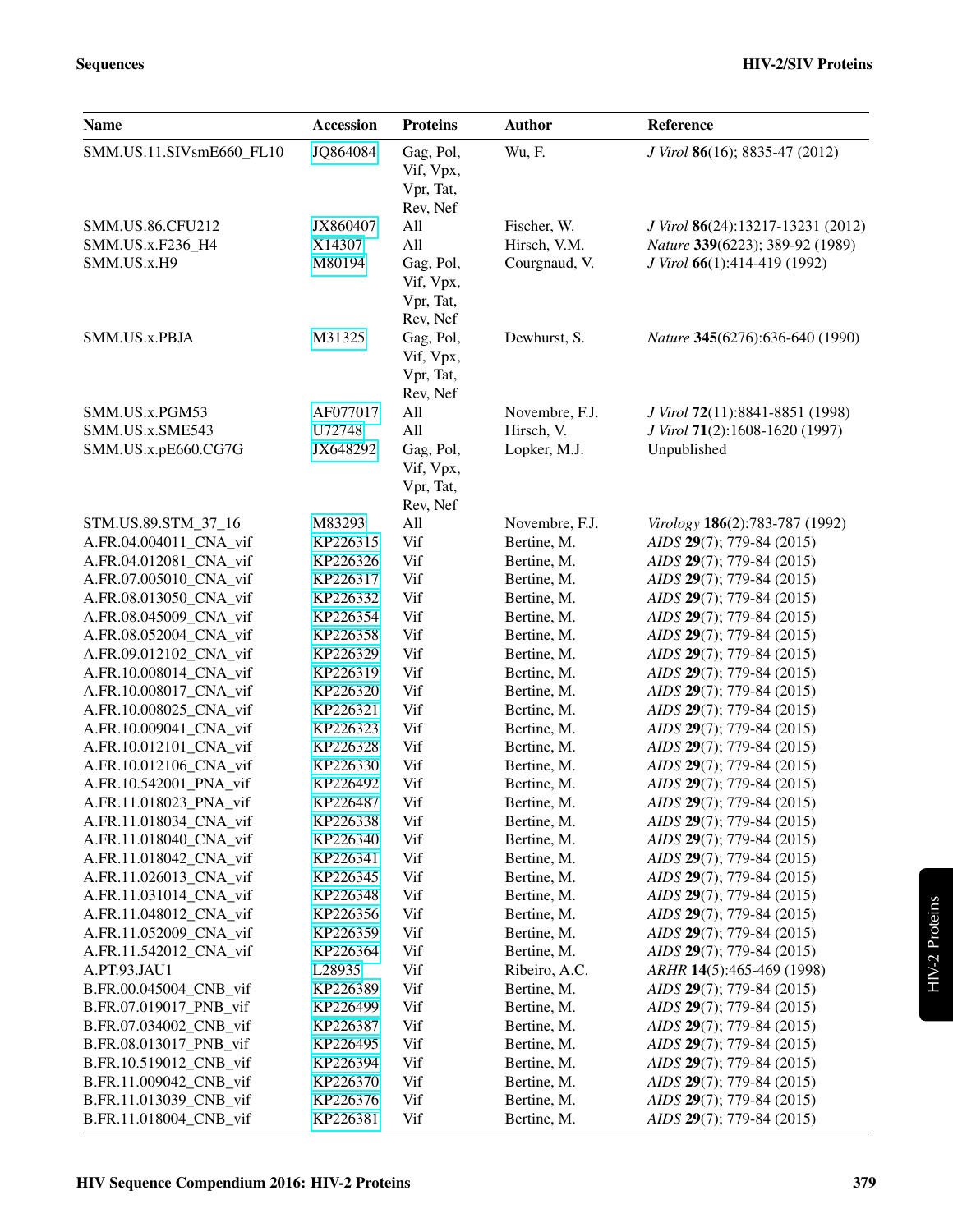#### HIV-2/SIV Proteins Sequences

| <b>Name</b>          | <b>Accession</b> | <b>Proteins</b> | <b>Author</b>   | Reference                                                        |
|----------------------|------------------|-----------------|-----------------|------------------------------------------------------------------|
| A.SN.x.A2057         | U81849           | Vpx             | Stivahtis, G.L. | J Virol 71(6):4331-4338 (1997)                                   |
| A.SN.x.A640          | U81845           | Vpx             | Stivahtis, G.L. | J Virol 71(6):4331-4338 (1997)                                   |
| A.SN.x.A640          | U81837           | Vpr             | Stivahtis, G.L. | J Virol 71(6):4331-4338 (1997)                                   |
| A.US.93.7924A        | U81835           | Vpr             | Stivahtis, G.L. | J Virol 71(6):4331-4338 (1997)                                   |
| A.GM.90.CBL24        | AJ238995         | Env             | Vella, C.       | ARHR 15(15); 1399-402 (1999)                                     |
| A.GW.06.CA65319_7    | JN863893         | Env             | de Silva, T.I.  | J Virol 86(2); 930-46 (2012)                                     |
| A.GW.06.CA65330_5    | JN863894         | Env             | de Silva, T.I.  | J Virol 86(2); 930-46 (2012)                                     |
| A.GW.06.CA65409_14   | JN863896         | Env             | de Silva, T.I.  | J Virol 86(2); 930-46 (2012)                                     |
| A.GW.x.CA7205_8      | JN863897         | Env             | de Silva, T.I.  | J Virol 86(2); 930-46 (2012)                                     |
| A.GW.x.CA7253        | JN863898         | Env             | de Silva, T.I.  | J Virol 86(2); 930-46 (2012)                                     |
| A.GW.x.CAM1          | U05359           | Env             | Breuer, J.      | J Gen Virol 1995 Feb;76(Pt<br>$2):333-45$                        |
| A.GW.x.CAM3          | U05355           | Env             | Breuer, J.      | J Gen Virol 1995 Feb;76(Pt<br>$2):333-45$                        |
| A.GW.x.CAM5          | U05357           | Env             | Breuer, J.      | J Gen Virol 1995 Feb;76(Pt<br>$2):333-45$                        |
| A.PT.92.93PTHDESC_13 | JX219596         | Env             | Rocha, C.       | Retrovirology 2013 Oct 24;10:110<br>doi: 101186/1742-4690-10-110 |
| A.PT.98.98PTHDECT_13 | GU983928         | Env             | Rocha, C.       | Retrovirology 2013 Oct 24;10:110<br>doi: 101186/1742-4690-10-110 |
| B.x.06.8704A_06_01   | JX235884         | Env             | Kong, R.        | J Virol 86(2); 947-60 (2012)                                     |
| SMM.US.06.FBr_304wpi | KF478007         | Env             | Schmokel, J.    | Cell Rep 5(4):997-1009 (2013)                                    |
| A.CI.x.IC763124      | U76641           | Nef             | Switzer, W.M.   | J Infect Dis 177(1):65-71 (1998)                                 |
| A.ES.x.S1084         | U76642           | Nef             | Switzer, W.M.   | J Infect Dis 177(1):65-71 (1998)                                 |
| A.PT.x.1096          | AJ344398         | Nef             | Padua, E.       | J Gen Virol 84(PT 5):1287-1299<br>(2003)                         |
| A.PT.x.1139          | AJ344392         | Nef             | Padua, E.       | J Gen Virol 84(PT 5):1287-1299<br>(2003)                         |
| A.PT.x.1147          | AJ344390         | Nef             | Padua, E.       | J Gen Virol 84(PT 5):1287-1299<br>(2003)                         |
| A.PT.x.1148          | AJ344377         | Nef             | Padua, E.       | J Gen Virol 84(PT 5):1287-1299<br>(2003)                         |
| A.PT.x.1215          | AJ344393         | Nef             | Padua, E.       | J Gen Virol 84(PT 5):1287-1299<br>(2003)                         |
| A.PT.x.1227          | AJ344391         | Nef             | Padua, E.       | J Gen Virol 84(PT 5):1287-1299<br>(2003)                         |
| A.PT.x.1268a         | AJ344395         | Nef             | Padua, E.       | J Gen Virol 84(PT 5):1287-1299<br>(2003)                         |
| A.PT.x.1320          | AJ344394         | Nef             | Padua, E.       | J Gen Virol 84(PT 5):1287-1299<br>(2003)                         |
| A.PT.x.1378          | AJ344414         | Nef             | Padua, E.       | J Gen Virol 84(PT 5):1287-1299<br>(2003)                         |
| A.PT.x.138           | AJ344378         | Nef             | Padua, E.       | J Gen Virol 84(PT 5):1287-1299<br>(2003)                         |
| A.PT.x.1428          | AJ344408         | Nef             | Padua, E.       | J Gen Virol 84(PT 5):1287-1299<br>(2003)                         |
| A.PT.x.1543          | AJ344405         | Nef             | Padua, E.       | J Gen Virol 84(PT 5):1287-1299<br>(2003)                         |
| A.PT.x.1544          | AJ344407         | Nef             | Padua, E.       | J Gen Virol 84(PT 5):1287-1299<br>(2003)                         |
| A.PT.x.1567          | AJ344409         | Nef             | Padua, E.       | J Gen Virol 84(PT 5):1287-1299<br>(2003)                         |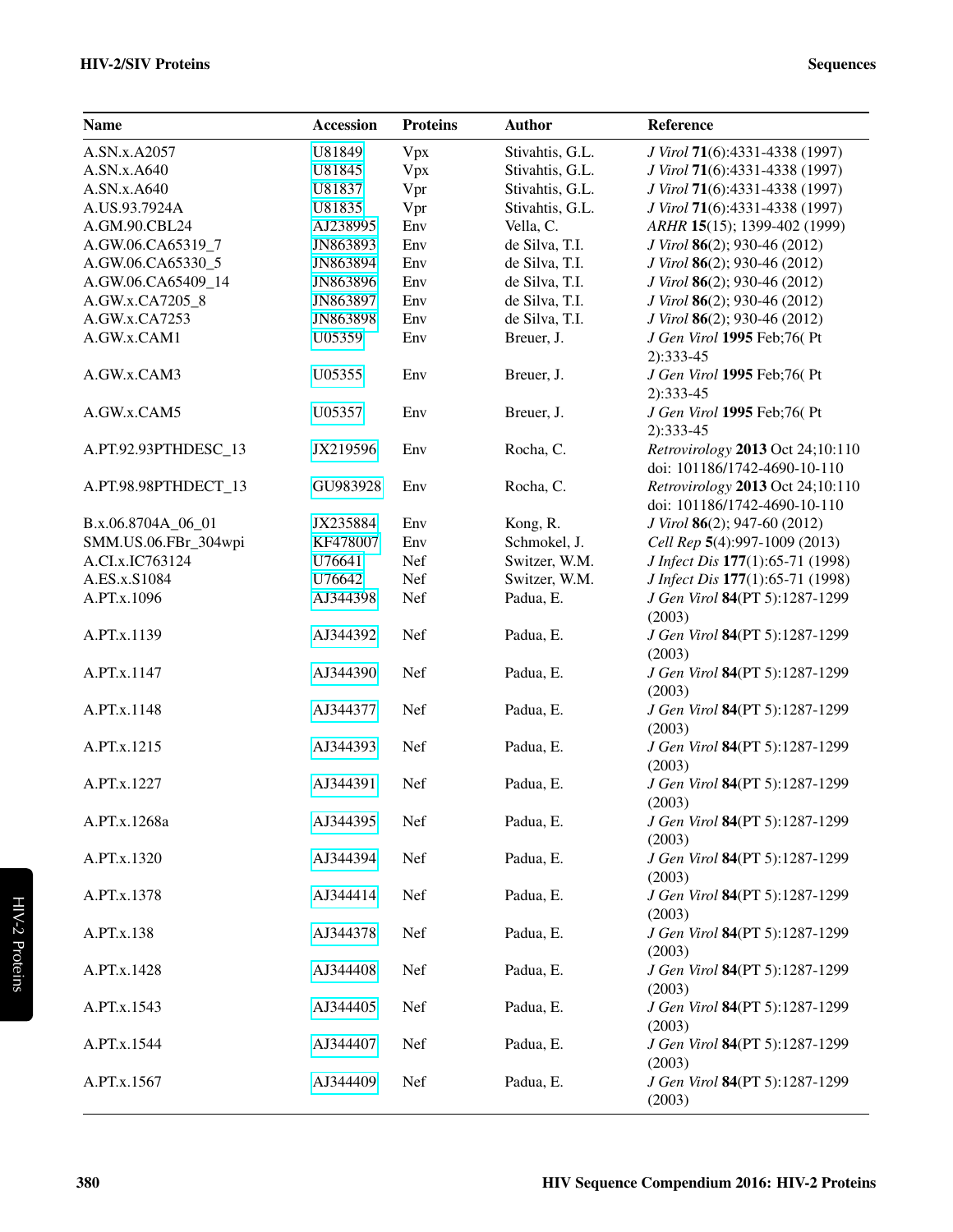| <b>Name</b>     | <b>Accession</b> | <b>Proteins</b> | <b>Author</b> | Reference                                |
|-----------------|------------------|-----------------|---------------|------------------------------------------|
| A.PT.x.268      | AJ344410         | Nef             | Padua, E.     | J Gen Virol 84(PT 5):1287-1299<br>(2003) |
| A.PT.x.293a     | AJ344399         | Nef             | Padua, E.     | J Gen Virol 84(PT 5):1287-1299<br>(2003) |
| A.PT.x.293b     | AJ344400         | Nef             | Padua, E.     | J Gen Virol 84(PT 5):1287-1299<br>(2003) |
| A.PT.x.427d     | AJ344415         | Nef             | Padua, E.     | J Gen Virol 84(PT 5):1287-1299<br>(2003) |
| A.PT.x.483      | AJ344401         | Nef             | Padua, E.     | J Gen Virol 84(PT 5):1287-1299<br>(2003) |
| A.PT.x.511      | AJ344402         | <b>Nef</b>      | Padua, E.     | J Gen Virol 84(PT 5):1287-1299<br>(2003) |
| A.PT.x.546      | AJ344403         | <b>Nef</b>      | Padua, E.     | J Gen Virol 84(PT 5):1287-1299<br>(2003) |
| A.PT.x.741      | AJ344384         | Nef             | Padua, E.     | J Gen Virol 84(PT 5):1287-1299<br>(2003) |
| A.PT.x.794      | AJ344388         | <b>Nef</b>      | Padua, E.     | J Gen Virol 84(PT 5):1287-1299<br>(2003) |
| A.PT.x.956      | AJ344369         | Nef             | Padua, E.     | J Gen Virol 84(PT 5):1287-1299<br>(2003) |
| $A.PT.x.B1_1$   | AJ344406         | Nef             | Padua, E.     | J Gen Virol 84(PT 5):1287-1299<br>(2003) |
| A.PT.x.EP       | AJ344387         | Nef             | Padua, E.     | J Gen Virol 84(PT 5):1287-1299<br>(2003) |
| A.PT.x.LF3      | AJ344383         | Nef             | Padua, E.     | J Gen Virol 84(PT 5):1287-1299<br>(2003) |
| A.PT.x.MP2      | AJ344386         | <b>Nef</b>      | Padua, E.     | J Gen Virol 84(PT 5):1287-1299<br>(2003) |
| A.PT.x.P1       | AJ344381         | Nef             | Padua, E.     | J Gen Virol 84(PT 5):1287-1299<br>(2003) |
| B.CI.x.IC762993 | U76639           | Nef             | Switzer, W.M. | J Infect Dis 177(1):65-71 (1998)         |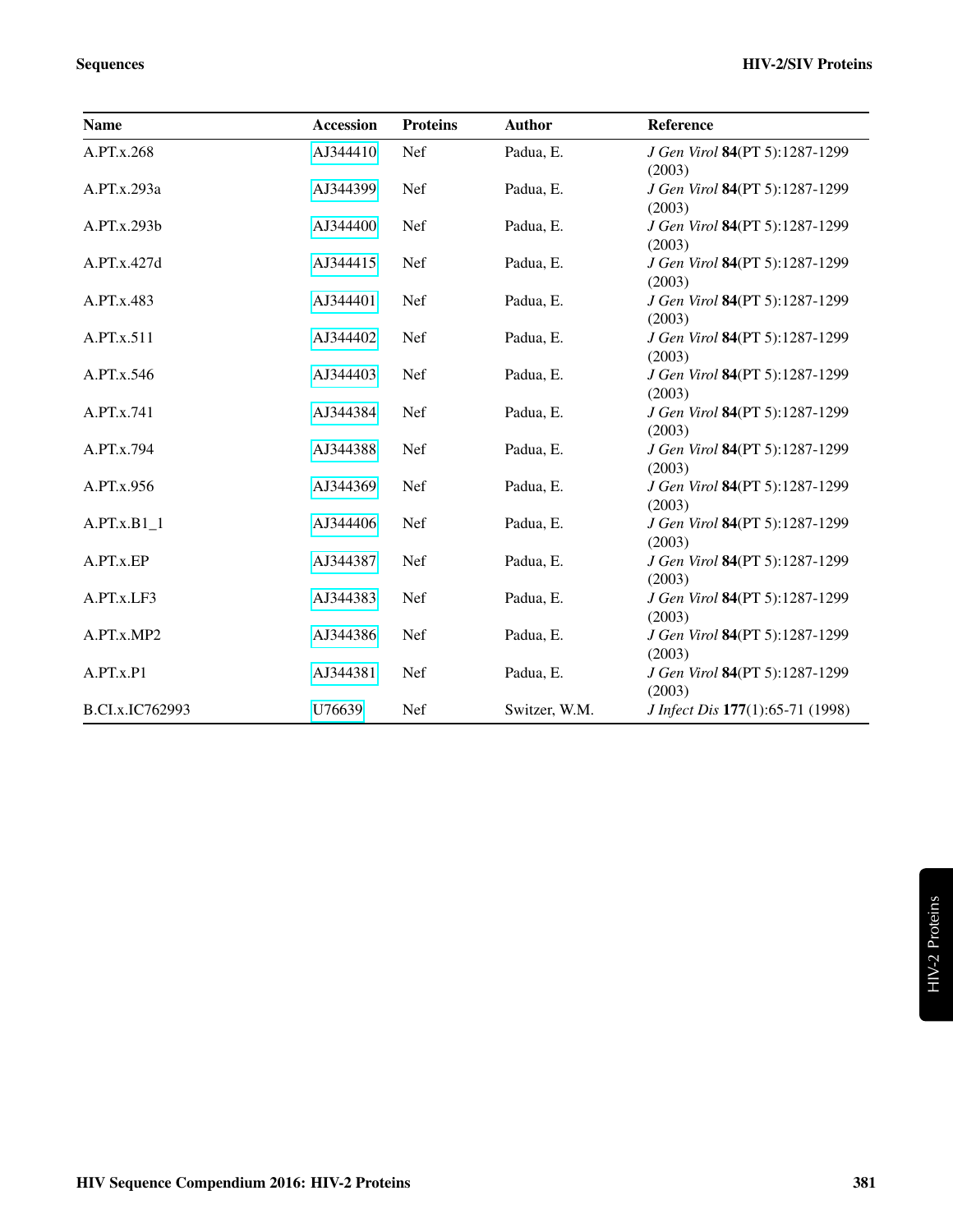<span id="page-7-2"></span><span id="page-7-1"></span><span id="page-7-0"></span>

|                                        | Gag p15 start | p15 end_p27 start                                                                                                                                                              |
|----------------------------------------|---------------|--------------------------------------------------------------------------------------------------------------------------------------------------------------------------------|
| MAC.US.x.239                           |               | MGVRNSVLSGKKADELEKIRLRPNGKKKYMLKHVVWAANELDRFGLAESLLENKEGCOKILSVLAPLVPTGSENLKSLYNTVCVIWCIHAEEKVKHTEEAKOIVORHLVVETGTTETMPKTSRPTAPSSGRGGNYPV00.IGGNYVHLPLSPRTLNAWVKLIEEKKFGAE 169 |
| A.CT.88.UC2                            |               |                                                                                                                                                                                |
| A.DE.x.BEN                             |               |                                                                                                                                                                                |
| A.DE.X.PEI2 KR KRCG                    |               |                                                                                                                                                                                |
| A.GH.x.GH1                             |               |                                                                                                                                                                                |
| A.GM.87.D194<br>A.GM.x.ISY SBL 6669 85 |               |                                                                                                                                                                                |
| A.GM.x.MCNI3                           |               |                                                                                                                                                                                |
| A.GW.86.FG clone NIHZ                  |               |                                                                                                                                                                                |
| A.GW.87.CAM2CG                         |               |                                                                                                                                                                                |
| A.GW.x.MDS                             |               |                                                                                                                                                                                |
| A.IN.07.NNVA                           |               |                                                                                                                                                                                |
| A.IN.95.CRIK 147                       |               |                                                                                                                                                                                |
| $A. IN. \times . NIM 8^-$              |               |                                                                                                                                                                                |
| A.JP.08.NMC786 clone 41<br>A.PT.x.ALI  |               |                                                                                                                                                                                |
| A.SN.85.ROD                            |               |                                                                                                                                                                                |
| A.SN.86.ST JSP4 27                     |               |                                                                                                                                                                                |
| B.CI.88.UC1                            |               |                                                                                                                                                                                |
| B.CI.X.20 56                           |               |                                                                                                                                                                                |
| B.CI.x.EHO                             |               |                                                                                                                                                                                |
| B.GH.86.D205 ALT                       |               |                                                                                                                                                                                |
| B.JP.01.IMCJ KR020 1                   |               |                                                                                                                                                                                |
| G.CI.92.Ah <sub>t</sub> 96             |               |                                                                                                                                                                                |
| AB.CM.03.03CM 510 03                   |               |                                                                                                                                                                                |
| H2 01 AB.CI.90.7312A                   |               |                                                                                                                                                                                |
| H2 01 AB.JP.04.NMC307 20               |               |                                                                                                                                                                                |
| H2 01 AB.JP.07.NMC716 01               |               |                                                                                                                                                                                |
| H2 01 AB.JP.08.NMC842 10               |               |                                                                                                                                                                                |
| U.CI.07.07IC TNP3                      |               |                                                                                                                                                                                |
| U.FR.96.12034                          |               |                                                                                                                                                                                |
| U.US.08.NWK08                          |               |                                                                                                                                                                                |
| MAC.US.x.17EC1                         |               |                                                                                                                                                                                |
| MAC.US.x.251 1A11                      |               |                                                                                                                                                                                |
| MAC.US.x.251 <sup>-32H</sup> PJ5       |               |                                                                                                                                                                                |
| MAC.US.x.251 BK28                      |               |                                                                                                                                                                                |
| MAC.US.x.MM142 IVMXX                   |               |                                                                                                                                                                                |
| MNE.US.82.MNE 8                        |               |                                                                                                                                                                                |
| MNE.US.x.MNE027                        |               |                                                                                                                                                                                |
| SMM.CI.79.SIVsmCI2                     |               |                                                                                                                                                                                |
| SMM.LR.89.SIVsmLIB1                    |               |                                                                                                                                                                                |
| SMM.SL.92.SIVsmSL92A                   |               |                                                                                                                                                                                |
| SMM. SL. 92. SL92B<br>SMM.US.04.G078   |               |                                                                                                                                                                                |
| SMM.US.04.G932                         |               |                                                                                                                                                                                |
| SMM.US.04.M919                         |               |                                                                                                                                                                                |
| SMM. U.S. 04. M922                     |               |                                                                                                                                                                                |
| SMM. US. 04. M923                      |               |                                                                                                                                                                                |
| SMM. U.S. 04. M926                     |               |                                                                                                                                                                                |
| SMM.US.04.M934                         |               |                                                                                                                                                                                |
| SMM, US.04.M935                        |               |                                                                                                                                                                                |
| SMM.US.04.M940<br>SMM. US.04.M946      |               |                                                                                                                                                                                |
| SMM.US.04.M947                         |               |                                                                                                                                                                                |
| SMM. U.S. 04. M949                     |               |                                                                                                                                                                                |
| SMM.US.04.M950                         |               |                                                                                                                                                                                |
| SMM.US.04.M951                         |               |                                                                                                                                                                                |
| SMM. US.04.M952                        |               |                                                                                                                                                                                |
| SMM. US. 05. D215                      |               |                                                                                                                                                                                |
| SMM. US.06. FTq                        |               |                                                                                                                                                                                |
| SMM.US.11.SIVsmE660 FL10               |               |                                                                                                                                                                                |
| SMM.US.86.CFU212                       |               |                                                                                                                                                                                |
| SMM.US.x.F236 H4<br>SMM.US.x.H9        |               |                                                                                                                                                                                |
| SMM.US.x.PBJA                          |               |                                                                                                                                                                                |
| SMM.US.x.PGM53                         |               |                                                                                                                                                                                |
| SMM. US. x. SME543                     |               |                                                                                                                                                                                |
| SMM.US.x.pE660.CG7G                    |               |                                                                                                                                                                                |
| STM.US.89.STM 37 16                    |               |                                                                                                                                                                                |
|                                        |               |                                                                                                                                                                                |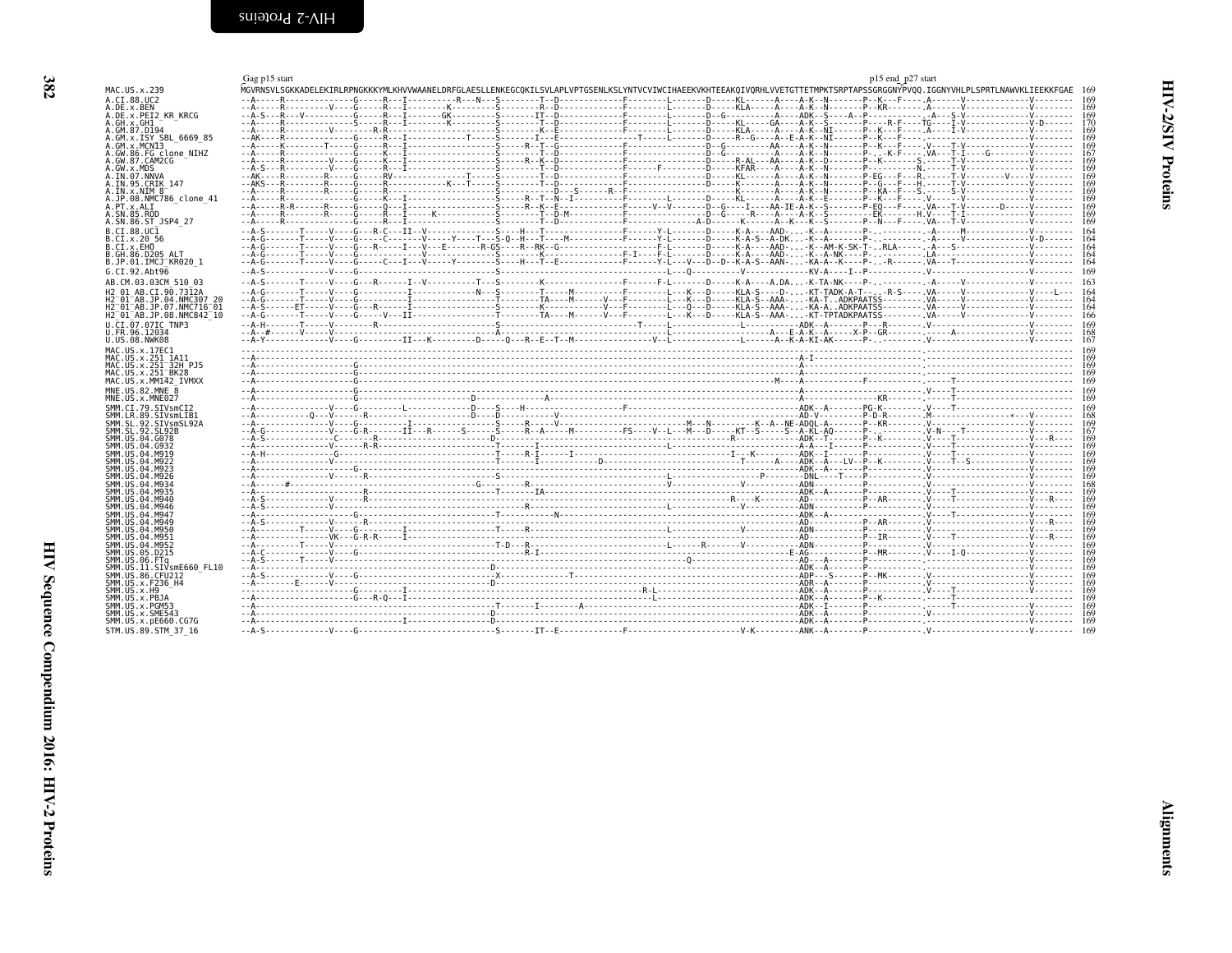| MAC.US.x.239                                    |  | VVPGFOALSEGCTPYDINOMLNCVGDHOAAMOIIRDIINEEAADWDLOHPOPAP.OOGOLREPSGSDIAGTTSSVDEOIOWMYROONPIPVGNIYRRWIOLGLOKCVRMYNPTNILDVKOGPKEPFOSYVDRFYKSLRAEOTDAAVKNWMTOTLLIONANPDCKLVLK |  |
|-------------------------------------------------|--|--------------------------------------------------------------------------------------------------------------------------------------------------------------------------|--|
| A.CI.88.UC2                                     |  |                                                                                                                                                                          |  |
| A.DE.X.BEN<br>A.DE.x.PEI2 KR KRCG               |  |                                                                                                                                                                          |  |
| A.GH.x.GH1                                      |  |                                                                                                                                                                          |  |
| A.GM.87.D194                                    |  |                                                                                                                                                                          |  |
| A.GM.x.ISY SBL 6669 85                          |  |                                                                                                                                                                          |  |
| A.GM.x.MCNI3                                    |  |                                                                                                                                                                          |  |
| A.GW.86.FG clone NIHZ<br>A.GW.87.CAM2CG         |  |                                                                                                                                                                          |  |
| A.GW.x.MDS                                      |  |                                                                                                                                                                          |  |
| A.IN.07.NNVA                                    |  |                                                                                                                                                                          |  |
| A. IN. 95. CRIK 147                             |  |                                                                                                                                                                          |  |
| A.IN.x.NIM 8<br>A.JP.08.NMC786 clone 41         |  |                                                                                                                                                                          |  |
| A.PT.x.ALT                                      |  |                                                                                                                                                                          |  |
| A.SN.85.ROD                                     |  |                                                                                                                                                                          |  |
| A.SN.86.ST JSP4 27                              |  |                                                                                                                                                                          |  |
| B.CI.88.UC1                                     |  |                                                                                                                                                                          |  |
| B.CI.x.20 56                                    |  |                                                                                                                                                                          |  |
| B.CI.X.EHO<br>B.GH.86.D205 ALT                  |  |                                                                                                                                                                          |  |
| B.JP.01.IMCJ <sup>-</sup> KR020 1               |  |                                                                                                                                                                          |  |
| G.CI.92.Abt96                                   |  |                                                                                                                                                                          |  |
| AB.CM.03.03CM 510 03                            |  |                                                                                                                                                                          |  |
| H2 01 AB.CI.90.7312A                            |  |                                                                                                                                                                          |  |
| H2 <sup>-01-AB.JP.04.NMC307 20</sup>            |  |                                                                                                                                                                          |  |
| H2 01 AB.JP.07.NMC716 01                        |  |                                                                                                                                                                          |  |
| H2 <sup>-01-AB.JP.08.NMC842<sup>-10</sup></sup> |  |                                                                                                                                                                          |  |
| U.CI.07.07IC TNP3                               |  |                                                                                                                                                                          |  |
| U.FR.96.12034<br>U.US.08.NWK08                  |  |                                                                                                                                                                          |  |
| MAC.US.x.17EC1                                  |  |                                                                                                                                                                          |  |
| MAC.US.x.251 1A11                               |  |                                                                                                                                                                          |  |
|                                                 |  |                                                                                                                                                                          |  |
| MAC.US.x.251 <sup>-32H</sup> P.15               |  |                                                                                                                                                                          |  |
| MAC.US.x.251 <sup>-</sup> BK28                  |  |                                                                                                                                                                          |  |
| MAC.US.x.MM142 IVMXX                            |  |                                                                                                                                                                          |  |
| MNE.US.82.MNE 8                                 |  |                                                                                                                                                                          |  |
| MNE.US.x.MNE027                                 |  |                                                                                                                                                                          |  |
| SMM.CI.79.SIVsmCI2                              |  |                                                                                                                                                                          |  |
| SMM.LR.89.SIVsmLIB1<br>SMM.SL.92.SIVsmSL92A     |  |                                                                                                                                                                          |  |
| SMM.SL.92.SL92B                                 |  |                                                                                                                                                                          |  |
| SMM. US.04.G078                                 |  |                                                                                                                                                                          |  |
| SMM.US.04.G932                                  |  |                                                                                                                                                                          |  |
| SMM.US.04.M919<br>SMM. U.S. 04. M922            |  |                                                                                                                                                                          |  |
| SMM.US.04.M923                                  |  |                                                                                                                                                                          |  |
| SMM. U.S. 04. M926                              |  |                                                                                                                                                                          |  |
| SMM.US.04.M934<br>SMM. U.S. 04. M935            |  |                                                                                                                                                                          |  |
| SMM.US.04.M940                                  |  |                                                                                                                                                                          |  |
| SMM. US.04.M946                                 |  |                                                                                                                                                                          |  |
| SMM. U.S. 04. M947                              |  |                                                                                                                                                                          |  |
| SMM.US.04.M949                                  |  |                                                                                                                                                                          |  |
| SMM.US.04.M950<br>SMM.US.04.M951                |  |                                                                                                                                                                          |  |
| SMM. U.S. 04. M952                              |  |                                                                                                                                                                          |  |
| SMM.US.05.D215                                  |  |                                                                                                                                                                          |  |
| SMM.US.06.FTq<br>SMM.US.11.SIVsmE660 FL10       |  |                                                                                                                                                                          |  |
| SMM.US.86.CFU212                                |  |                                                                                                                                                                          |  |
| SMM. US. x. F236 H4                             |  |                                                                                                                                                                          |  |
| SMM. US. x.H9                                   |  |                                                                                                                                                                          |  |
| SMM.US.x.PBJA                                   |  |                                                                                                                                                                          |  |
| SMM.US.x.PGM53<br>SMM.US.x.SME543               |  |                                                                                                                                                                          |  |
| SMM.US.x.pE660.CG7G<br>STM.US.89.STM 37 16      |  |                                                                                                                                                                          |  |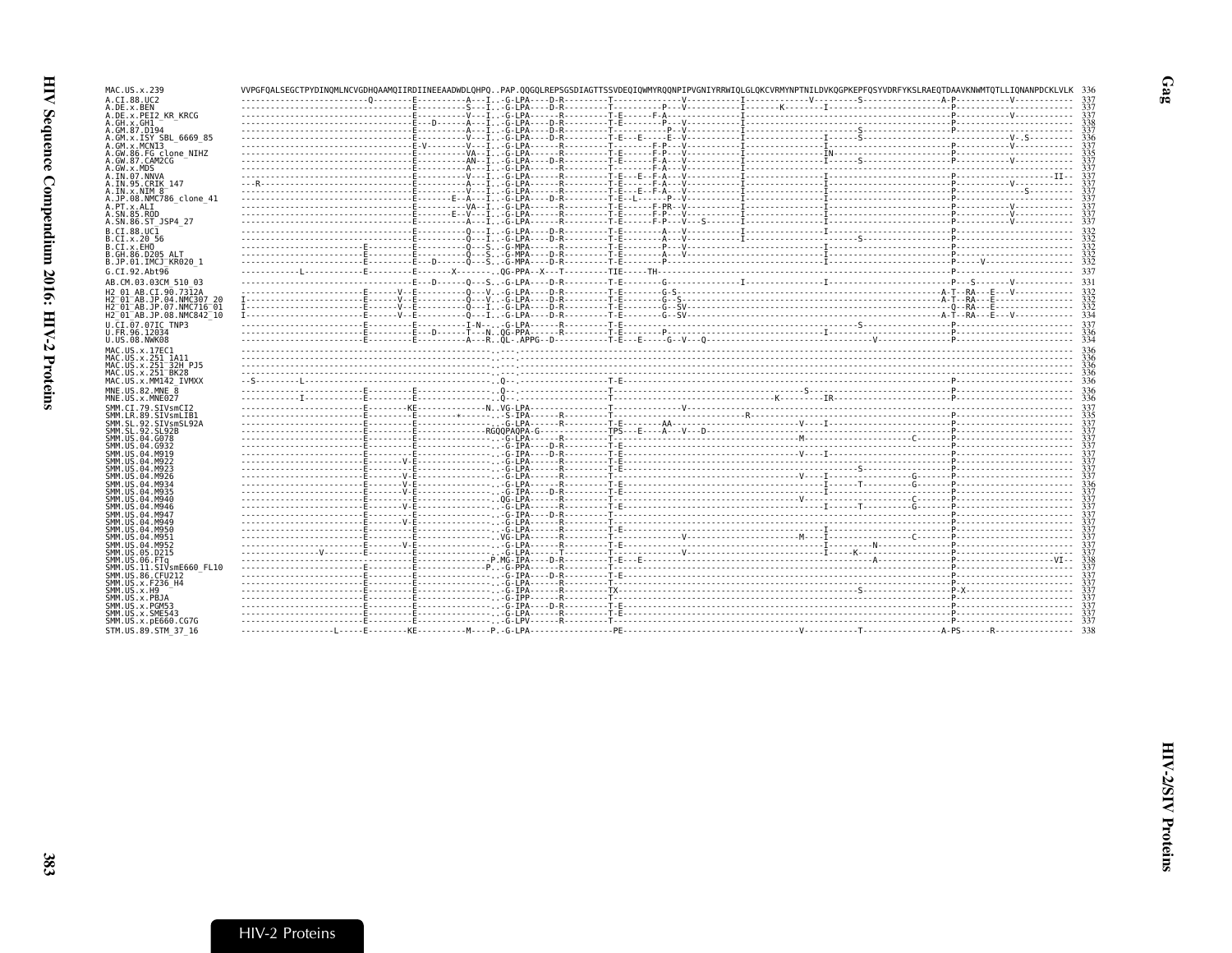<span id="page-9-0"></span>

| MAC.US.x.239                                                     |  |  | p27 end_p2 start p2 end_p8 start p2 end_p8 start p3 end_p8 start p3 end_p8 start p1 end_p6 start p1 end_p6 start PTAP_motif<br>GLGVNPTLEEMLTACQGVGGPGQKARLMAEALKEALAPVPIPFAAAQQRGPRK.PIKCWNCGKEGHSARQCRAPRRQGCWKCGKMDHVMAKCP         |
|------------------------------------------------------------------|--|--|--------------------------------------------------------------------------------------------------------------------------------------------------------------------------------------------------------------------------------------|
| A.CI.88.UC2                                                      |  |  |                                                                                                                                                                                                                                      |
| A.DE.x.BEN<br>A.DE.X.PEI2 KR KRCG                                |  |  |                                                                                                                                                                                                                                      |
| A.GH.x.GH1                                                       |  |  |                                                                                                                                                                                                                                      |
| A.GM.87.D194                                                     |  |  |                                                                                                                                                                                                                                      |
| A.GM.X.ISY SBL 6669 85<br>A.GM.x.MCN13                           |  |  |                                                                                                                                                                                                                                      |
| A.GW.86.FG clone NIHZ                                            |  |  |                                                                                                                                                                                                                                      |
| A.GW.87.CAM2CG<br>A.GW.x.MDS                                     |  |  |                                                                                                                                                                                                                                      |
| A.IN.07.NNVA                                                     |  |  |                                                                                                                                                                                                                                      |
| A.IN.95.CRIK 147                                                 |  |  |                                                                                                                                                                                                                                      |
| $A. IN. \times . NIM 8^-$<br>A.JP.08.NMC786 clone 41             |  |  |                                                                                                                                                                                                                                      |
| A.PT.x.ALI                                                       |  |  |                                                                                                                                                                                                                                      |
| A.SN.85.ROD<br>A.SN.86.ST JSP4 27                                |  |  |                                                                                                                                                                                                                                      |
| B.CI.88.UC1                                                      |  |  |                                                                                                                                                                                                                                      |
| B.CI.X.20 56                                                     |  |  |                                                                                                                                                                                                                                      |
| B.CI.X.EHO<br>B.GH.86.D205 ALT                                   |  |  |                                                                                                                                                                                                                                      |
| B.JP.01.IMCJ KR020 1                                             |  |  |                                                                                                                                                                                                                                      |
| G.CI.92.Abt96                                                    |  |  |                                                                                                                                                                                                                                      |
| AB.CM.03.03CM 510 03                                             |  |  |                                                                                                                                                                                                                                      |
| H2 01 AB.CI.90.7312A                                             |  |  |                                                                                                                                                                                                                                      |
| H2 01 AB JP 04 NMC307 26<br>H2 <sup>-01-AB.JP.07.NMC716-01</sup> |  |  |                                                                                                                                                                                                                                      |
| H2 <sup>-01-AB.JP.08.NMC842<sup>-10</sup></sup>                  |  |  |                                                                                                                                                                                                                                      |
| U.CI.07.07IC TNP3                                                |  |  |                                                                                                                                                                                                                                      |
| U.FR.96.12034<br>U.US.08.NWK08                                   |  |  |                                                                                                                                                                                                                                      |
| MAC.US.x.17EC1                                                   |  |  | <u> 1990 - 1990 - 1990 - 1990 - 1990 - 1990 - 1990 - 1990 - 1990 - 1990 - 1990 - 1990 - 1990 - 1990 - 1990 - 1990 - 1990 - 1990 - 1990 - 1990 - 1990 - 1990 - 1990 - 1990 - 1990 - 1990 - 1990 - 1990 - 1990 - 1990 - 1990 - 199</u> |
| MAC.US.x.251 1A11                                                |  |  |                                                                                                                                                                                                                                      |
|                                                                  |  |  |                                                                                                                                                                                                                                      |
| MAC.US.x.251 32H PJ5                                             |  |  |                                                                                                                                                                                                                                      |
| MAC. US. x. 251 BK28                                             |  |  |                                                                                                                                                                                                                                      |
| MAC.US.x.MM142 IVMXX<br>MNE.US.82.MNE 8                          |  |  |                                                                                                                                                                                                                                      |
| MNE.US.x.MNE027                                                  |  |  |                                                                                                                                                                                                                                      |
| SMM.CI.79.SIVsmCI2                                               |  |  |                                                                                                                                                                                                                                      |
| SMM.LR.89.SIVsmLIB1                                              |  |  |                                                                                                                                                                                                                                      |
| SMM.SL.92.SIVsmSL92A<br>SMM.SL.92.SL92B                          |  |  |                                                                                                                                                                                                                                      |
| SMM.US.04.G078                                                   |  |  |                                                                                                                                                                                                                                      |
| SMM. U.S. 04. G932<br>SMM. U.S. 04. M919                         |  |  |                                                                                                                                                                                                                                      |
| SMM. U.S. 04. M922                                               |  |  |                                                                                                                                                                                                                                      |
| SMM.US.04.M923<br>SMM.US.04.M926                                 |  |  |                                                                                                                                                                                                                                      |
| SMM IIS 04 M934                                                  |  |  |                                                                                                                                                                                                                                      |
| SMM IIS 04 M935<br>SMM IIS 04 M940                               |  |  |                                                                                                                                                                                                                                      |
| SMM IIS 04 M946                                                  |  |  |                                                                                                                                                                                                                                      |
| SMM US 04 M947                                                   |  |  |                                                                                                                                                                                                                                      |
| SMM IIS 04 M949<br>SMM US 04 M956                                |  |  |                                                                                                                                                                                                                                      |
| SMM.US.04.M951                                                   |  |  |                                                                                                                                                                                                                                      |
| SMM. U.S. 04. M952<br>SMM.US.05.D215                             |  |  |                                                                                                                                                                                                                                      |
| SMM.US.06.FTg                                                    |  |  |                                                                                                                                                                                                                                      |
| SMM.US.11.SIVsmE660 FL10                                         |  |  |                                                                                                                                                                                                                                      |
| SMM.US.86.CFU212<br>SMM.US.x.F236 H4                             |  |  |                                                                                                                                                                                                                                      |
| SMM.US.x.H9                                                      |  |  |                                                                                                                                                                                                                                      |
| SMM.US.x.PBJA<br>SMM.US.x.PGM53                                  |  |  |                                                                                                                                                                                                                                      |
| SMM.US.x.SME543                                                  |  |  |                                                                                                                                                                                                                                      |
| SMM.US.x.pE660.CG7G<br>STM.US.89.STM 37 16                       |  |  |                                                                                                                                                                                                                                      |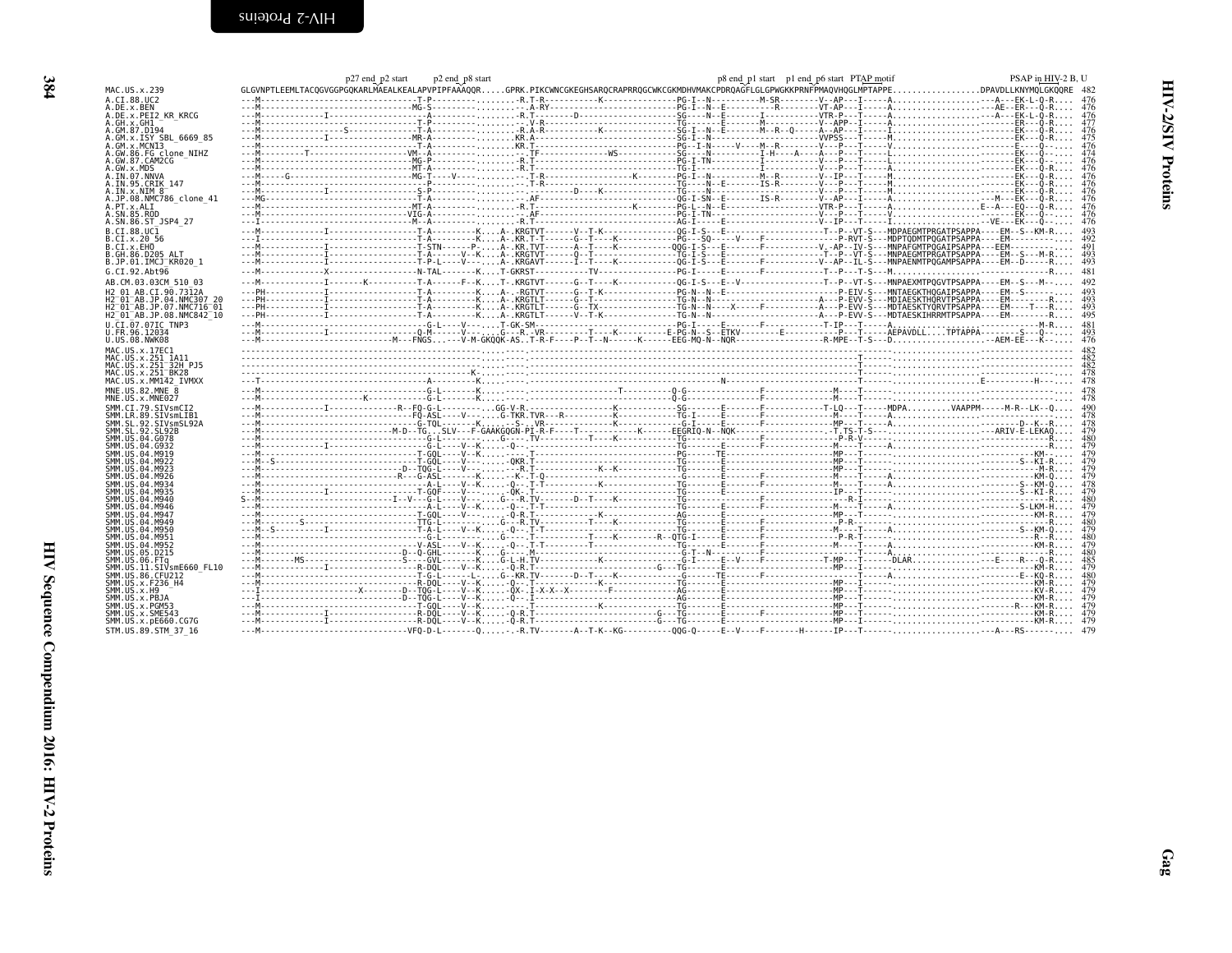<span id="page-10-0"></span>

|                                                                  | p6 end<br>Gag end                                                                                                                                      |                                                                    |
|------------------------------------------------------------------|--------------------------------------------------------------------------------------------------------------------------------------------------------|--------------------------------------------------------------------|
| MAC.US.x.239                                                     | KQRESREKPYKEVTEDLLHLNSLFGGDQ*                                                                                                                          | 510                                                                |
| A.CI.88.UC2<br>A.DE.x.BEN                                        | ----0--R----VTEDLLHLEOGETPRRE.A------------K---<br>----Q--R----VTEDLLHLEQRETPHRE.E------------K---                                                     |                                                                    |
| A.DE.X.PEI2 KR KRCG                                              |                                                                                                                                                        |                                                                    |
| A.GH.x.GH1<br>A.GM.87.D194                                       |                                                                                                                                                        |                                                                    |
| A.GM.x.ISY SBL 6669 85<br>A.GM.x.MCN13                           |                                                                                                                                                        |                                                                    |
| A.GW.86.FG clone NIHZ<br>A.GW.87.CAM2CG                          | R---0--R-----VTEDLLHLEQGEAPCRE.T-------------K---<br>R---Q--R----VTEDLLRFEQAETPCRE.T-----------K---<br>R---O-OR----VTEDLLHLEOGEAPCRE.T------------K--- |                                                                    |
| A.GW.x.MDS                                                       | 0. . R VTEDLLHLEOGKTPCKE.T<br>0RVTEDLLHLEOGEAPCGE.TK.L.                                                                                                |                                                                    |
| A.IN.07.NNVA<br>A.IN.95.CRIK 147                                 | ∂RVTEDLLHLEÒGGAPCGE.M------------K---                                                                                                                  |                                                                    |
| A.IN.x.NIM 8<br>A.JP.08.NMC786 clone 41                          | --K-Q-QR----VTEDLLHLEQGGTPCGE.A------------K-L-<br>R---Q--R----VTEDLLHLEQGETPHRE.A-K----------E---                                                     | 523522215222<br>52255222552225522255222<br>52255222552225522235222 |
| A.PT.x.ALI<br>A.SN.85.ROD                                        | R---Q--R----VTEDLLHLEQGETPYREPP------------K---                                                                                                        |                                                                    |
| A.SN.86.ST JSP4 27                                               | R---Q--R----VTEDFLQLEKQETPCRE.T------------K---                                                                                                        |                                                                    |
| B.CI.88.UC1<br>B.CI.X.20 56                                      |                                                                                                                                                        | 522<br>522<br>520<br>522<br>522<br>522                             |
| B.CI.X.EHO<br>B.GH.86.D205 ALT                                   |                                                                                                                                                        |                                                                    |
| B.JP.01.IMCJ KR020 1                                             |                                                                                                                                                        |                                                                    |
| G.CI.92.Abt96<br>AB.CM.03.03CM 510 03                            | --K-Q-N--------X----S----D---                                                                                                                          | 510<br>521                                                         |
| H2 01 AB.CI.90.7312A                                             |                                                                                                                                                        |                                                                    |
| H2 01 AB.JP.04.NMC307 20<br>H2 <sup>-01-AB.JP.07.NMC716-01</sup> |                                                                                                                                                        | 522<br>522<br>522<br>522<br>524                                    |
| H2 01 AB.JP.08.NMC842 10<br>U.CI.07.07IC TNP3                    |                                                                                                                                                        | 510                                                                |
| U.FR.96.12034<br>U.US.08.NWK08                                   |                                                                                                                                                        | $\frac{522}{505}$                                                  |
| MAC.US.x.17EC1                                                   |                                                                                                                                                        | 511                                                                |
| MAC.US.x.251 1A11<br>MAC.US.x.251 32H PJ5                        |                                                                                                                                                        | $\frac{511}{511}$                                                  |
| MAC.US.x.251 BK28<br>MAC.US.x.MM142 IVMXX                        |                                                                                                                                                        | 507<br>507                                                         |
| MNE.US.82.MNE 8                                                  |                                                                                                                                                        | 507                                                                |
| MNE.US.x.MNE027<br>SMM.CI.79.SIVsmCI2                            |                                                                                                                                                        |                                                                    |
| SMM.LR.89.SIVsmLIB1<br>SMM.SL.92.SIVsmSL92A                      |                                                                                                                                                        | 519<br>507<br>507                                                  |
| SMM. SL. 92. SL92B                                               |                                                                                                                                                        | 508                                                                |
| SMM.US.04.G078<br>SMM.US.04.G932                                 |                                                                                                                                                        | 509<br>508                                                         |
| SMM.US.04.M919<br>SMM.US.04.M922                                 |                                                                                                                                                        | 508<br>508                                                         |
| SMM.US.04.M923<br>SMM.US.04.M926                                 |                                                                                                                                                        | 508<br>508                                                         |
| SMM.US.04.M934<br>SMM.US.04.M935                                 |                                                                                                                                                        | 507<br>508                                                         |
| SMM.US.04.M940                                                   |                                                                                                                                                        | 509<br>508                                                         |
| SMM.US.04.M946<br>SMM.US.04.M947                                 |                                                                                                                                                        | 508                                                                |
| SMM.US.04.M949<br>SMM.US.04.M950                                 |                                                                                                                                                        | 509<br>508                                                         |
| SMM.US.04.M951<br>SMM.US.04.M952                                 |                                                                                                                                                        | 509<br>508                                                         |
| SMM. US. 05. D215<br>SMM.US.06.FTq                               |                                                                                                                                                        | 509<br>514                                                         |
| SMM.US.11.SIVsmE660 FL10                                         |                                                                                                                                                        | 508<br>509                                                         |
| SMM.US.86.CFU212<br>SMM.US.x.F236 H4                             |                                                                                                                                                        | 508                                                                |
| SMM.US.x.H9<br>SMM.US.x.PBJA                                     |                                                                                                                                                        | 508<br>508                                                         |
| SMM.US.x.PGM53<br>SMM.US.x.SME543                                |                                                                                                                                                        |                                                                    |
| SMM.US.x.pE660.CG7G                                              |                                                                                                                                                        | 508                                                                |
| STM.US.89.STM 37 16                                              |                                                                                                                                                        | 508                                                                |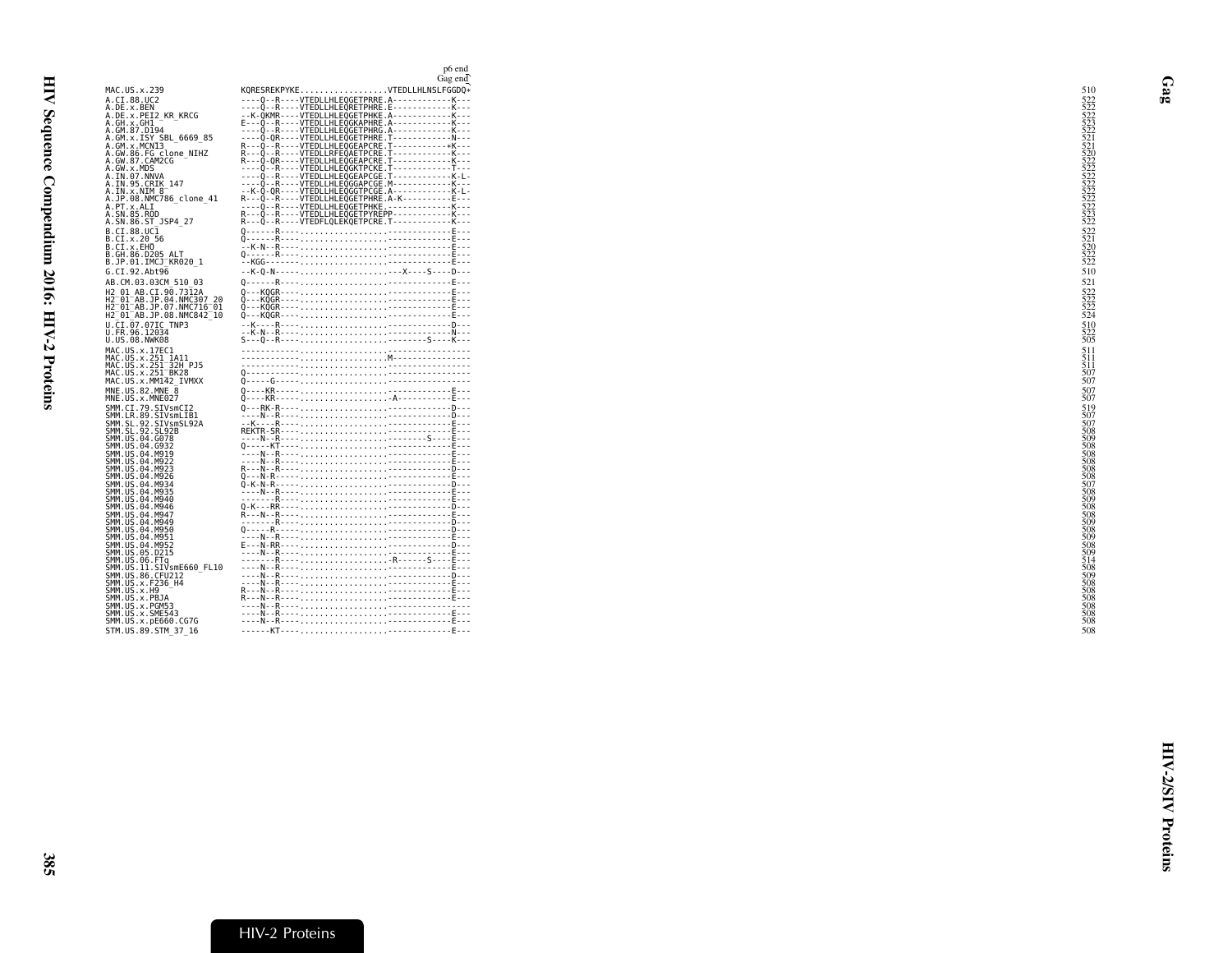Pol p15 start

<span id="page-11-0"></span>

| MAC.US.x.239                                                    |  | FFRPWSMGKEAPOFPHGSSASGADANCSPRGPSCGSAKELHAVGOAAERKAERKOREALOGGDRGFÄÄPOFSLWRRPVVTAHIEGOPVEVLLDTGADDSIVTGIELGPHYTPKIVGGIGGFINTKEYKNVEIEV 134                                                                                                                                                                                                                                                                                                           |            |
|-----------------------------------------------------------------|--|------------------------------------------------------------------------------------------------------------------------------------------------------------------------------------------------------------------------------------------------------------------------------------------------------------------------------------------------------------------------------------------------------------------------------------------------------|------------|
| A.CI.88.UC2                                                     |  |                                                                                                                                                                                                                                                                                                                                                                                                                                                      |            |
| A.DE.x.BEN<br>A.DE.x.PEI2 KR KRCG                               |  |                                                                                                                                                                                                                                                                                                                                                                                                                                                      | 147        |
| A.GH.X.GH1                                                      |  |                                                                                                                                                                                                                                                                                                                                                                                                                                                      | 147        |
| A.GM.87.D194<br>A.GM.x.ISY SBL 6669 85                          |  |                                                                                                                                                                                                                                                                                                                                                                                                                                                      | 147<br>147 |
| A.GM.X.MCNI3                                                    |  |                                                                                                                                                                                                                                                                                                                                                                                                                                                      |            |
| A.GW.86.FG clone NIHZ                                           |  |                                                                                                                                                                                                                                                                                                                                                                                                                                                      |            |
| A.GW.87.CAM2CG<br>A.GW.x.MDS                                    |  |                                                                                                                                                                                                                                                                                                                                                                                                                                                      |            |
| A.IN.07.NNVA                                                    |  |                                                                                                                                                                                                                                                                                                                                                                                                                                                      |            |
| A. IN. 95. CRIK 147                                             |  |                                                                                                                                                                                                                                                                                                                                                                                                                                                      |            |
| A.JP.08.NMC786 clone 41<br>A.PT.x.ALI                           |  |                                                                                                                                                                                                                                                                                                                                                                                                                                                      |            |
| A.SN.85.ROD                                                     |  |                                                                                                                                                                                                                                                                                                                                                                                                                                                      |            |
| A.SN.86.ST JSP4 27                                              |  |                                                                                                                                                                                                                                                                                                                                                                                                                                                      |            |
| B.CI.88.UC1                                                     |  |                                                                                                                                                                                                                                                                                                                                                                                                                                                      |            |
| B.CI.x.20 56<br>B.CI.X.EHO                                      |  |                                                                                                                                                                                                                                                                                                                                                                                                                                                      |            |
| B.GH.86.D205 ALT                                                |  |                                                                                                                                                                                                                                                                                                                                                                                                                                                      |            |
| B.JP.01.IMCJ KR020 1                                            |  |                                                                                                                                                                                                                                                                                                                                                                                                                                                      |            |
| G.CI.92.Abt96                                                   |  |                                                                                                                                                                                                                                                                                                                                                                                                                                                      |            |
| AB.CM.03.03CM 510 03                                            |  |                                                                                                                                                                                                                                                                                                                                                                                                                                                      |            |
| H <sub>2</sub> 01 AB.CT.90.7312A<br>H2 01 AB.JP.04.NMC307 20    |  |                                                                                                                                                                                                                                                                                                                                                                                                                                                      |            |
| H2 <sup>-</sup> 01 <sup>-</sup> AB.JP.07.NMC716 <sup>-</sup> 01 |  |                                                                                                                                                                                                                                                                                                                                                                                                                                                      |            |
| H2 01 AB. JP. 08. NMC842 10                                     |  |                                                                                                                                                                                                                                                                                                                                                                                                                                                      |            |
| U.CI.07.07IC TNP3                                               |  |                                                                                                                                                                                                                                                                                                                                                                                                                                                      |            |
| U.FR.96.12034<br>U.US.08.NWK08                                  |  |                                                                                                                                                                                                                                                                                                                                                                                                                                                      |            |
| MAC. US. x. 17EC1                                               |  |                                                                                                                                                                                                                                                                                                                                                                                                                                                      |            |
| MAC.US.x.251 1A11                                               |  |                                                                                                                                                                                                                                                                                                                                                                                                                                                      |            |
|                                                                 |  |                                                                                                                                                                                                                                                                                                                                                                                                                                                      |            |
| MAC.US.x.251 32H PJ5                                            |  |                                                                                                                                                                                                                                                                                                                                                                                                                                                      |            |
| MAC.US.x.251 BK28<br>MAC.US.x.MM142 IVMXX                       |  |                                                                                                                                                                                                                                                                                                                                                                                                                                                      |            |
| MNE.US.82.MNE $\overline{8}$                                    |  |                                                                                                                                                                                                                                                                                                                                                                                                                                                      |            |
| MNE.US.x.MNE027                                                 |  |                                                                                                                                                                                                                                                                                                                                                                                                                                                      |            |
| SMM.CI.79.SIVsmCI2                                              |  |                                                                                                                                                                                                                                                                                                                                                                                                                                                      |            |
| SMM.LR.89.SIVsmLIB1<br>SMM.SL.92.SIVsmSL92A                     |  |                                                                                                                                                                                                                                                                                                                                                                                                                                                      |            |
| SMM. SL. 92. SL92B                                              |  |                                                                                                                                                                                                                                                                                                                                                                                                                                                      |            |
| SMM.US.04.G078                                                  |  | $\begin{minipage}[1000] {\begin{minipage}[1000] {\begin{minipage}[1000] {\begin{minipage}[1000] {\begin{minipage}[1000] {\color{blue} \includegraphics{0.15\textwidth{0.15\textwidth{0.15\textwidth{0.15\textwidth{0.15\textwidth{0.15\textwidth{0.15\textwidth{0.15\textwidth{0.15\textwidth{0.15\textwidth{0.15\textwidth{0.15\textwidth{0.15\textwidth{0.15\textwidth{0.15\textwidth{0.15\textwidth{0.15\textwidth{0.15\textwidth{0.15\textwidth$ |            |
| SMM.US.04.G932<br>SMM.US.04.M919                                |  |                                                                                                                                                                                                                                                                                                                                                                                                                                                      |            |
| SMM.US.04.M922                                                  |  |                                                                                                                                                                                                                                                                                                                                                                                                                                                      |            |
| SMM.US.04.M923                                                  |  |                                                                                                                                                                                                                                                                                                                                                                                                                                                      |            |
| SMM.US.04.M926<br>SMM.US.04.M934                                |  |                                                                                                                                                                                                                                                                                                                                                                                                                                                      |            |
| SMM. U.S. 04. M935                                              |  |                                                                                                                                                                                                                                                                                                                                                                                                                                                      |            |
| SMM.US.04.M940<br>SMM. US. 04. M946                             |  |                                                                                                                                                                                                                                                                                                                                                                                                                                                      |            |
| SMM. U.S. 04. M947                                              |  |                                                                                                                                                                                                                                                                                                                                                                                                                                                      |            |
| SMM. US. 04. M949                                               |  |                                                                                                                                                                                                                                                                                                                                                                                                                                                      |            |
| SMM. US. 04. M950<br>SMM.US.04.M951                             |  |                                                                                                                                                                                                                                                                                                                                                                                                                                                      |            |
| SMM.US.04.M952                                                  |  |                                                                                                                                                                                                                                                                                                                                                                                                                                                      |            |
| SMM. US. 05. D215                                               |  |                                                                                                                                                                                                                                                                                                                                                                                                                                                      |            |
| SMM.US.06.FTq<br>SMM.US.11.SIVsmE660 FL10                       |  |                                                                                                                                                                                                                                                                                                                                                                                                                                                      | 30         |
| SMM.US.86.CFU212                                                |  |                                                                                                                                                                                                                                                                                                                                                                                                                                                      |            |
| SMM.US.x.F236 H4<br>SMM. US. x. H9                              |  |                                                                                                                                                                                                                                                                                                                                                                                                                                                      |            |
| SMM.US.x.PBJA                                                   |  |                                                                                                                                                                                                                                                                                                                                                                                                                                                      |            |
| SMM.US.x.PGM53                                                  |  |                                                                                                                                                                                                                                                                                                                                                                                                                                                      |            |
| SMM. U.S. x. SME543<br>SMM.US.x.pE660.CG7G                      |  |                                                                                                                                                                                                                                                                                                                                                                                                                                                      |            |

<span id="page-11-1"></span>p15 end\_protease start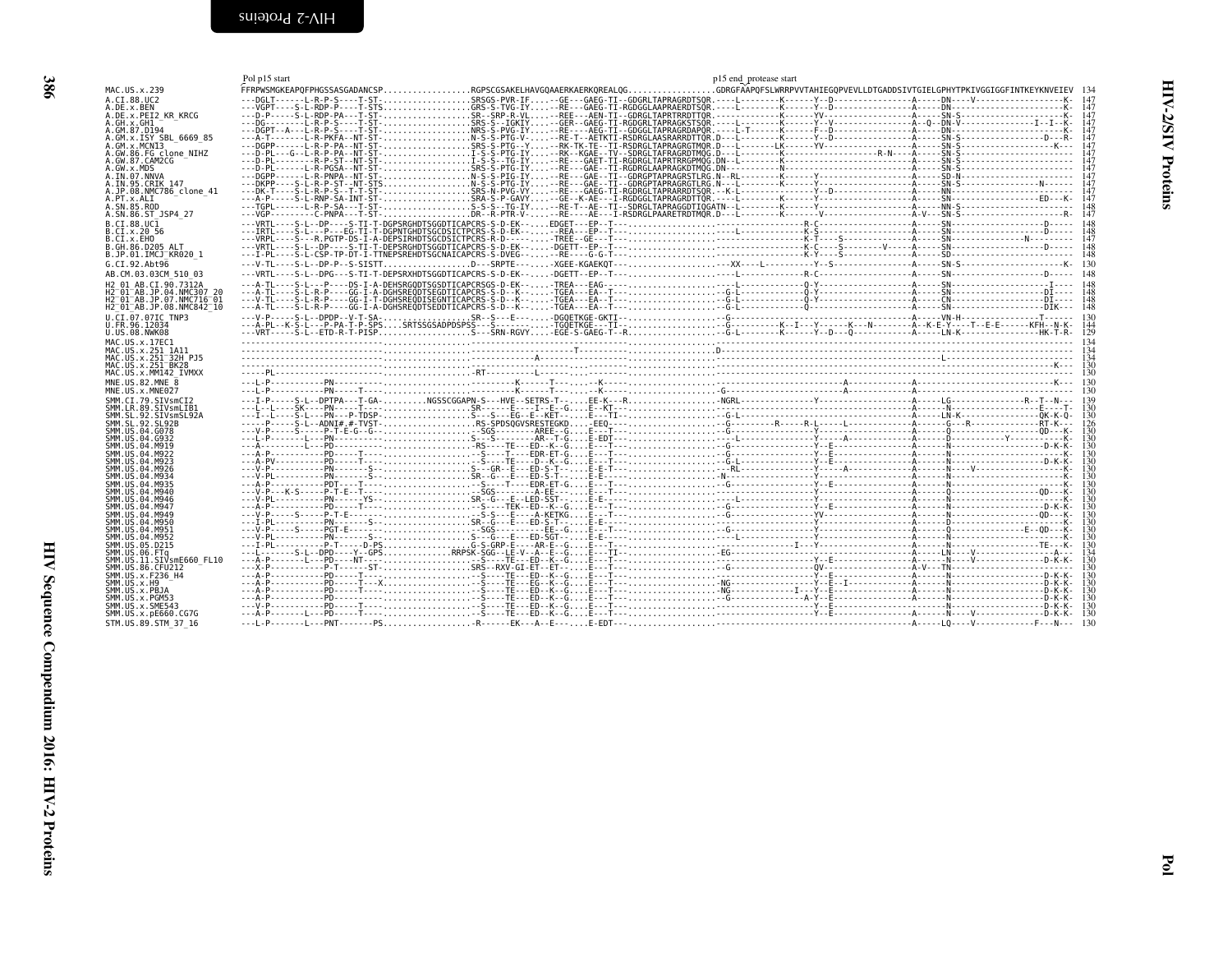<span id="page-12-0"></span>

|                                                                 | protease end p51 RT start |  |                                                                                                                                                                                | D catalytic site |  |
|-----------------------------------------------------------------|---------------------------|--|--------------------------------------------------------------------------------------------------------------------------------------------------------------------------------|------------------|--|
| MAC.US.x.239                                                    |                           |  | LGKRIKGTIMTGDTPINIFGRNLLTALGMSLNFPIAKVEPVKVALKPGKDGPKLKQWPLSKEKIVALREIC.EKMEKDGQLEEAPPTNPYNTPTFAIKKKDKNKWRMLIDFRELNRVTQDFTEVQLGIPHPAGLAKRKRITVLDIGDAYFSIPLDEEFRQYTAFTLPSVN 303 |                  |  |
| A.CT.88.UC2                                                     |                           |  |                                                                                                                                                                                |                  |  |
| A.DE.x.BEN                                                      |                           |  |                                                                                                                                                                                |                  |  |
| A.DE.X.PEI2 KR KRCG                                             |                           |  |                                                                                                                                                                                |                  |  |
| A.GH.x.GH1<br>A.GM.87.D194                                      |                           |  |                                                                                                                                                                                |                  |  |
| A.GM.x.ISY SBL 6669 85                                          |                           |  |                                                                                                                                                                                |                  |  |
| A.GM.X.MCNI3                                                    |                           |  |                                                                                                                                                                                |                  |  |
| A.GW.86.FG clone NIHZ                                           |                           |  |                                                                                                                                                                                |                  |  |
| A.GW.87.CAM2CG                                                  |                           |  |                                                                                                                                                                                |                  |  |
| A.GW.x.MDS                                                      |                           |  |                                                                                                                                                                                |                  |  |
| A.IN.07.NNVA                                                    |                           |  |                                                                                                                                                                                |                  |  |
| A.IN.95.CRIK 147<br>A.JP.08.NMC786 clone 41                     |                           |  |                                                                                                                                                                                |                  |  |
| A.PT.x.ALI                                                      |                           |  |                                                                                                                                                                                |                  |  |
| A.SN.85.ROD                                                     |                           |  |                                                                                                                                                                                |                  |  |
| A.SN.86.ST JSP4 27                                              |                           |  |                                                                                                                                                                                |                  |  |
| B.CI.88.UC1                                                     |                           |  |                                                                                                                                                                                |                  |  |
| B.CI.x.20 56                                                    |                           |  |                                                                                                                                                                                |                  |  |
| B.CI.x.EHO                                                      |                           |  |                                                                                                                                                                                |                  |  |
| B.GH.86.D205 ALT                                                |                           |  |                                                                                                                                                                                |                  |  |
| B.JP.01.IMCJ KR020 1                                            |                           |  |                                                                                                                                                                                |                  |  |
| G.CI.92.Abt96                                                   |                           |  |                                                                                                                                                                                |                  |  |
| AB.CM.03.03CM 510 03                                            |                           |  |                                                                                                                                                                                |                  |  |
| H2 01 AB.CI.90.7312A                                            |                           |  |                                                                                                                                                                                |                  |  |
| H2 01 AB. JP.04. NMC307 20                                      |                           |  |                                                                                                                                                                                |                  |  |
| H2 <sup>-</sup> 01 <sup>-</sup> AB.JP.07.NMC716 <sup>-</sup> 01 |                           |  |                                                                                                                                                                                |                  |  |
| H2 01 AB.JP.08.NMC842 10                                        |                           |  |                                                                                                                                                                                |                  |  |
| U.CI.07.07IC TNP3                                               |                           |  |                                                                                                                                                                                |                  |  |
| U.FR.96.12034                                                   |                           |  |                                                                                                                                                                                |                  |  |
| U.US.08.NWK08                                                   |                           |  |                                                                                                                                                                                |                  |  |
| MAC.US.x.17EC1                                                  |                           |  |                                                                                                                                                                                |                  |  |
| MAC.US.x.251 1A11<br>MAC.US.x.251 32H PJ5                       |                           |  |                                                                                                                                                                                |                  |  |
| MAC.US.x.251 BK28                                               |                           |  |                                                                                                                                                                                |                  |  |
| MAC.US.x.MM142 IVMXX                                            |                           |  |                                                                                                                                                                                |                  |  |
| MNE.US.82.MNE 8                                                 |                           |  |                                                                                                                                                                                |                  |  |
| MNE.US.x.MNE027                                                 |                           |  |                                                                                                                                                                                |                  |  |
| SMM.CT.79.SIVsmCT2                                              |                           |  |                                                                                                                                                                                |                  |  |
| SMM.LR.89.SIVsmLIB1                                             |                           |  |                                                                                                                                                                                |                  |  |
| SMM.SL.92.SIVsmSL92A                                            |                           |  |                                                                                                                                                                                |                  |  |
| SMM. SL. 92. SL92B                                              |                           |  |                                                                                                                                                                                |                  |  |
| SMM. U.S. 04. G078                                              |                           |  |                                                                                                                                                                                |                  |  |
| SMM.US.04.G932<br>SMM.US.04.M919                                |                           |  |                                                                                                                                                                                |                  |  |
| SMM.US.04.M922                                                  |                           |  |                                                                                                                                                                                |                  |  |
| SMM. US. 04. M923                                               |                           |  |                                                                                                                                                                                |                  |  |
|                                                                 |                           |  |                                                                                                                                                                                |                  |  |
| SMM. U.S. 04. M926                                              |                           |  |                                                                                                                                                                                |                  |  |
| SMM. U.S. 04. M934                                              |                           |  |                                                                                                                                                                                |                  |  |
| SMM.US.04.M935                                                  |                           |  |                                                                                                                                                                                |                  |  |
| SMM.US.04.M940                                                  |                           |  |                                                                                                                                                                                |                  |  |
| SMM.US.04.M946                                                  |                           |  |                                                                                                                                                                                |                  |  |
| SMM.US.04.M947                                                  |                           |  |                                                                                                                                                                                |                  |  |
| SMM. US.04.M949                                                 |                           |  |                                                                                                                                                                                |                  |  |
| SMM.US.04.M950<br>SMM.US.04.M951                                |                           |  |                                                                                                                                                                                |                  |  |
| SMM.US.04.M952                                                  |                           |  |                                                                                                                                                                                |                  |  |
| SMM.US.05.D215                                                  |                           |  |                                                                                                                                                                                |                  |  |
| SMM.US.06.FTa                                                   |                           |  |                                                                                                                                                                                |                  |  |
| SMM.US.11.SIVsmE660 FL10                                        |                           |  |                                                                                                                                                                                |                  |  |
| SMM. US.86. CFU212                                              |                           |  |                                                                                                                                                                                |                  |  |
| SMM.US.x.F236 H4<br>SMM. US. x.H9                               |                           |  |                                                                                                                                                                                |                  |  |
| SMM.US.x.PBJA                                                   |                           |  |                                                                                                                                                                                |                  |  |
| SMM.US.x.PGM53                                                  |                           |  |                                                                                                                                                                                |                  |  |
| SMM.US.x.SME543                                                 |                           |  |                                                                                                                                                                                |                  |  |
| SMM.US.x.pE660.CG7G                                             |                           |  |                                                                                                                                                                                |                  |  |
| STM.US.89.STM 37 16                                             |                           |  |                                                                                                                                                                                |                  |  |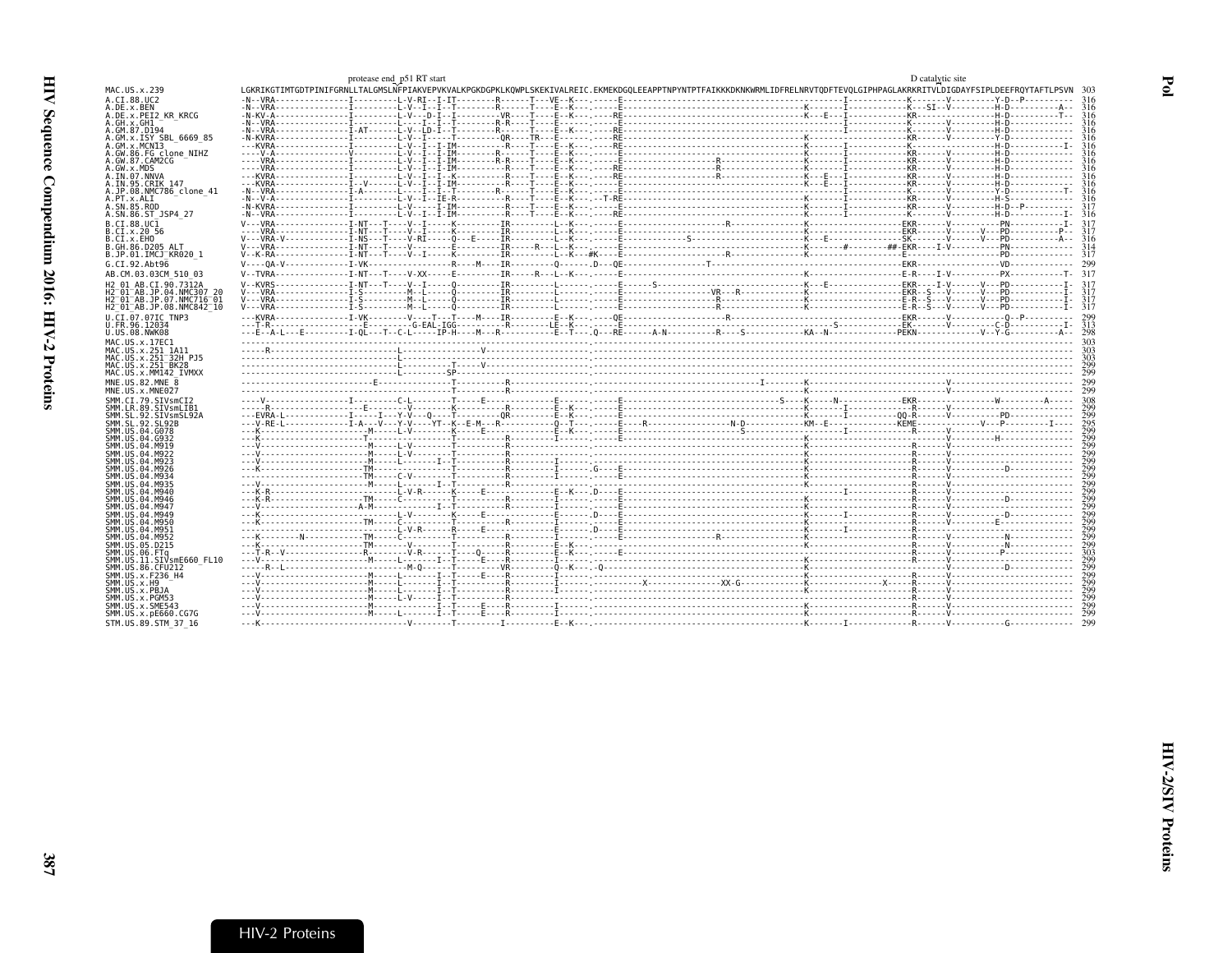| A.GM.87.D194                                                                                                                                                                                                                                                                                                                                                                                                                                                                                                                                                                  |  |  |  |  |  |  |
|-------------------------------------------------------------------------------------------------------------------------------------------------------------------------------------------------------------------------------------------------------------------------------------------------------------------------------------------------------------------------------------------------------------------------------------------------------------------------------------------------------------------------------------------------------------------------------|--|--|--|--|--|--|
| A.GM.x.ISY SBL 6669 85<br>A.GM.X.MCNI3                                                                                                                                                                                                                                                                                                                                                                                                                                                                                                                                        |  |  |  |  |  |  |
| A.GW.86.FG clone NIHZ                                                                                                                                                                                                                                                                                                                                                                                                                                                                                                                                                         |  |  |  |  |  |  |
| A.GW.87.CAM2CG                                                                                                                                                                                                                                                                                                                                                                                                                                                                                                                                                                |  |  |  |  |  |  |
| A.GW.x.MDS                                                                                                                                                                                                                                                                                                                                                                                                                                                                                                                                                                    |  |  |  |  |  |  |
| A.IN.07.NNVA<br>A.IN.95.CRIK 147                                                                                                                                                                                                                                                                                                                                                                                                                                                                                                                                              |  |  |  |  |  |  |
| A.JP.08.NMC786 clone 41                                                                                                                                                                                                                                                                                                                                                                                                                                                                                                                                                       |  |  |  |  |  |  |
| A.PT.x.ALI                                                                                                                                                                                                                                                                                                                                                                                                                                                                                                                                                                    |  |  |  |  |  |  |
| A.SN.85.ROD                                                                                                                                                                                                                                                                                                                                                                                                                                                                                                                                                                   |  |  |  |  |  |  |
| A.SN.86.ST JSP4 27                                                                                                                                                                                                                                                                                                                                                                                                                                                                                                                                                            |  |  |  |  |  |  |
| B.CI.88.UC1                                                                                                                                                                                                                                                                                                                                                                                                                                                                                                                                                                   |  |  |  |  |  |  |
| B.CI.X.20 56<br>B.CI.X.EHO                                                                                                                                                                                                                                                                                                                                                                                                                                                                                                                                                    |  |  |  |  |  |  |
| B.GH.86.D205 ALT                                                                                                                                                                                                                                                                                                                                                                                                                                                                                                                                                              |  |  |  |  |  |  |
| B.JP.01.IMCJ KR020 1                                                                                                                                                                                                                                                                                                                                                                                                                                                                                                                                                          |  |  |  |  |  |  |
| G.CI.92.Abt96                                                                                                                                                                                                                                                                                                                                                                                                                                                                                                                                                                 |  |  |  |  |  |  |
| AB.CM.03.03CM 510 03                                                                                                                                                                                                                                                                                                                                                                                                                                                                                                                                                          |  |  |  |  |  |  |
|                                                                                                                                                                                                                                                                                                                                                                                                                                                                                                                                                                               |  |  |  |  |  |  |
| H2 01 AB.CI.90.7312A<br>H2 01 AB. JP. 04. NMC307 20                                                                                                                                                                                                                                                                                                                                                                                                                                                                                                                           |  |  |  |  |  |  |
| H2 <sup>-01-AB.JP.07.NMC716-01</sup>                                                                                                                                                                                                                                                                                                                                                                                                                                                                                                                                          |  |  |  |  |  |  |
| H2 <sup>-</sup> 01 <sup>-</sup> AB.JP.08.NMC842 <sup>-10</sup>                                                                                                                                                                                                                                                                                                                                                                                                                                                                                                                |  |  |  |  |  |  |
| U.CI.07.07IC TNP3                                                                                                                                                                                                                                                                                                                                                                                                                                                                                                                                                             |  |  |  |  |  |  |
| U.FR.96.12034                                                                                                                                                                                                                                                                                                                                                                                                                                                                                                                                                                 |  |  |  |  |  |  |
| U.US.08.NWK08                                                                                                                                                                                                                                                                                                                                                                                                                                                                                                                                                                 |  |  |  |  |  |  |
| MAC.US.x.17EC1                                                                                                                                                                                                                                                                                                                                                                                                                                                                                                                                                                |  |  |  |  |  |  |
| MAC.US.x.251 1A11                                                                                                                                                                                                                                                                                                                                                                                                                                                                                                                                                             |  |  |  |  |  |  |
| MAC.US.x.251 <sup>-32H</sup> PJ5                                                                                                                                                                                                                                                                                                                                                                                                                                                                                                                                              |  |  |  |  |  |  |
|                                                                                                                                                                                                                                                                                                                                                                                                                                                                                                                                                                               |  |  |  |  |  |  |
| MAC.US.x.251 <sup>-</sup> BK28                                                                                                                                                                                                                                                                                                                                                                                                                                                                                                                                                |  |  |  |  |  |  |
|                                                                                                                                                                                                                                                                                                                                                                                                                                                                                                                                                                               |  |  |  |  |  |  |
|                                                                                                                                                                                                                                                                                                                                                                                                                                                                                                                                                                               |  |  |  |  |  |  |
|                                                                                                                                                                                                                                                                                                                                                                                                                                                                                                                                                                               |  |  |  |  |  |  |
|                                                                                                                                                                                                                                                                                                                                                                                                                                                                                                                                                                               |  |  |  |  |  |  |
|                                                                                                                                                                                                                                                                                                                                                                                                                                                                                                                                                                               |  |  |  |  |  |  |
|                                                                                                                                                                                                                                                                                                                                                                                                                                                                                                                                                                               |  |  |  |  |  |  |
|                                                                                                                                                                                                                                                                                                                                                                                                                                                                                                                                                                               |  |  |  |  |  |  |
|                                                                                                                                                                                                                                                                                                                                                                                                                                                                                                                                                                               |  |  |  |  |  |  |
|                                                                                                                                                                                                                                                                                                                                                                                                                                                                                                                                                                               |  |  |  |  |  |  |
|                                                                                                                                                                                                                                                                                                                                                                                                                                                                                                                                                                               |  |  |  |  |  |  |
|                                                                                                                                                                                                                                                                                                                                                                                                                                                                                                                                                                               |  |  |  |  |  |  |
|                                                                                                                                                                                                                                                                                                                                                                                                                                                                                                                                                                               |  |  |  |  |  |  |
|                                                                                                                                                                                                                                                                                                                                                                                                                                                                                                                                                                               |  |  |  |  |  |  |
|                                                                                                                                                                                                                                                                                                                                                                                                                                                                                                                                                                               |  |  |  |  |  |  |
|                                                                                                                                                                                                                                                                                                                                                                                                                                                                                                                                                                               |  |  |  |  |  |  |
|                                                                                                                                                                                                                                                                                                                                                                                                                                                                                                                                                                               |  |  |  |  |  |  |
|                                                                                                                                                                                                                                                                                                                                                                                                                                                                                                                                                                               |  |  |  |  |  |  |
|                                                                                                                                                                                                                                                                                                                                                                                                                                                                                                                                                                               |  |  |  |  |  |  |
|                                                                                                                                                                                                                                                                                                                                                                                                                                                                                                                                                                               |  |  |  |  |  |  |
|                                                                                                                                                                                                                                                                                                                                                                                                                                                                                                                                                                               |  |  |  |  |  |  |
|                                                                                                                                                                                                                                                                                                                                                                                                                                                                                                                                                                               |  |  |  |  |  |  |
|                                                                                                                                                                                                                                                                                                                                                                                                                                                                                                                                                                               |  |  |  |  |  |  |
|                                                                                                                                                                                                                                                                                                                                                                                                                                                                                                                                                                               |  |  |  |  |  |  |
| MAC.US.x.MM142 IVMXX<br>MNE.US.82.MNE 8<br>MNE.US.x.MNE027<br>SMM.CI.79.SIVsmCI2<br>SMM.LR.89.SIVsmLIB1<br>SMM.SL.92.SIVsmSL92A<br>SMM. SL. 92. SL92B<br>SMM. US. 04. G078<br>SMM. US. 04. G932<br>SMM.US.04.M919<br>SMM. U.S. 04. M922<br>SMM.US.04.M923<br>SMM.US.04.M926<br>SMM. US.04.M934<br>SMM.US.04.M935<br>SMM.US.04.M940<br>SMM.US.04.M946<br>SMM.US.04.M947<br>SMM. U.S. 04, M949<br>SMM.US.04.M950<br>SMM.US.04.M951<br>SMM.US.04.M952<br>SMM. US. 05. D215<br>SMM.US.06.FTg<br>SMM.US.11.SIVsmE660 FL10<br>SMM.US.86.CFU212<br>SMM.US.x.F236 H4<br>SMM. US. x.H9 |  |  |  |  |  |  |
| SMM.US.x.PBJA                                                                                                                                                                                                                                                                                                                                                                                                                                                                                                                                                                 |  |  |  |  |  |  |
|                                                                                                                                                                                                                                                                                                                                                                                                                                                                                                                                                                               |  |  |  |  |  |  |
| SMM.US.x.PGM53<br>SMM.US.x.SME543<br>SMM.US.x.pE660.CG7G                                                                                                                                                                                                                                                                                                                                                                                                                                                                                                                      |  |  |  |  |  |  |

<span id="page-13-0"></span>

388

MAC US x 239 A.CT.88.UC2

 $A.GH.x.GH1$ 

A.DE.x.BEN<br>A.DE.x.BEN<br>A.DE.x.PEI2 KR KRCG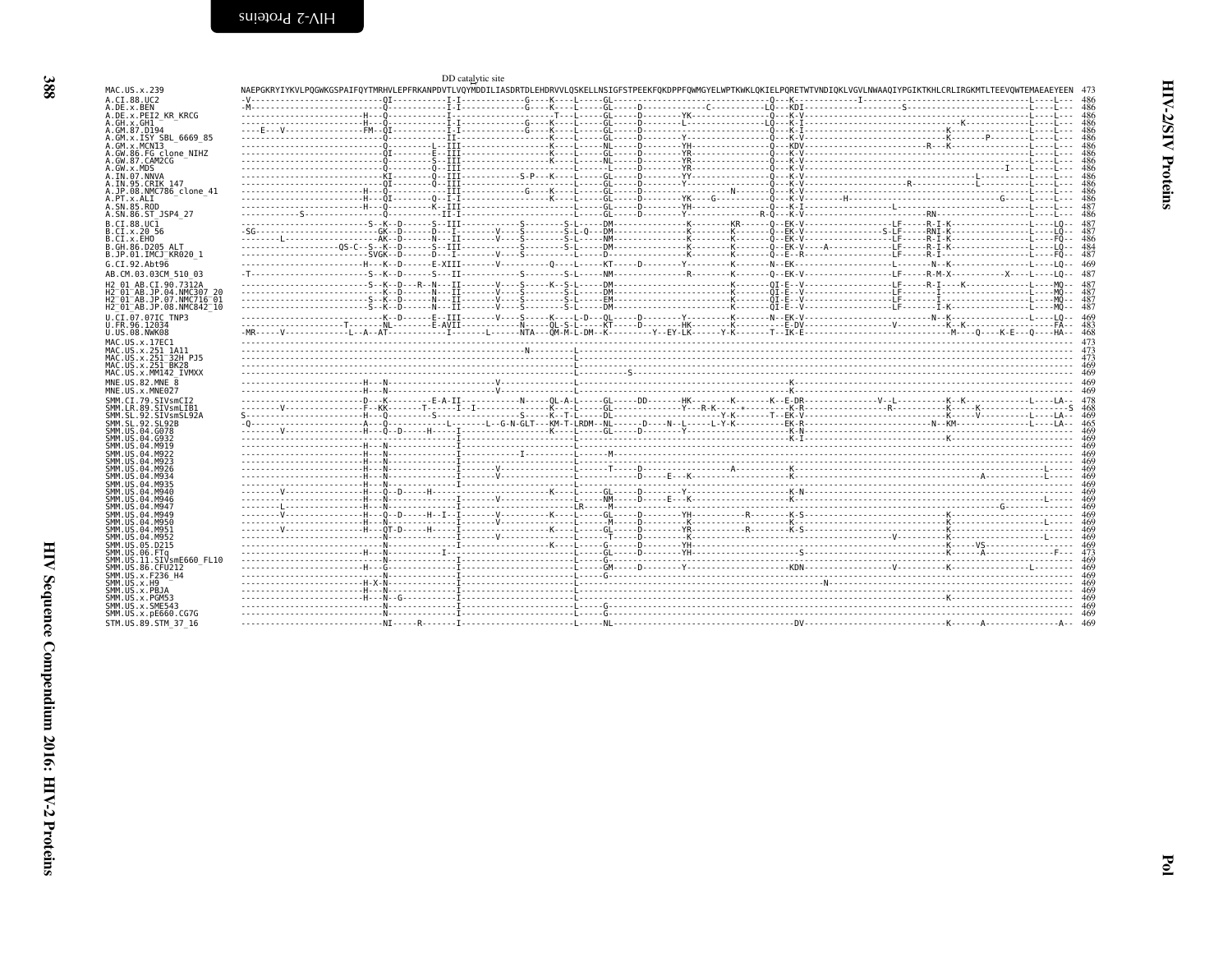<span id="page-14-0"></span>

|                                                               |                                                                                                                                                                                | p51 RT end_p15 RNase H start |
|---------------------------------------------------------------|--------------------------------------------------------------------------------------------------------------------------------------------------------------------------------|------------------------------|
| MAC.US.x.239                                                  | KIILSOEOEGCYYOEGKPLEATVIKSODNOWSYKIHOEDKI.LKVGKFAKIKNTHTNGVRLLAHVIOKIGKEAIVIWGOVPKFHLPVEKDVWEOWWTDYWOVTWIPEWDFISTPPLVRLVFNLVKDPIEGEETYYTDGSCNKOSKEGKAGYITDRGKDKVKVLEOTTNOO 642 |                              |
| A.CI.88.UC2<br>A.DE.x.BEN                                     |                                                                                                                                                                                |                              |
| A.DE.x.PEI2 KR KRCG                                           |                                                                                                                                                                                |                              |
| A.GH.x.GH1<br>A.GM.87.D194                                    | ----------Y----E-E----IÔ-N-----T------E-- -----Y-----------------O-V-------ET-------RET-----DN----------------V---------G---P-A--F------------R-V----R---R---R-----            |                              |
| A.GM.x.ISY SBL 6669 85                                        | -----------H----E-E-----0-D-----T--V--GE--,-----Y----------------ô-V-------L---RI--------RET-----DD--V--------A-------A--------P-A--F--------RI-----------------RI             |                              |
| A.GM.X.MCNI3                                                  | -----------H----E-E-----Ô-D-----T--V--GE-- .-----Y-----------------Ô-V-------LI---RI--------RET-----D--------D---V-------A--------PRT--F--------R-----R----R----RN--------     |                              |
| A.GW.86.FG clone NIHZ<br>A.GW.87.CAM2CG                       | R---------H----E-E------D-D-----T-----E---T-----Y----H------K----Q-V-------E--*-RT--------RE------D---V-------Q----A----G---P-T--F--------R--------V----R-----I---------       |                              |
| A.GW.x.MDS                                                    |                                                                                                                                                                                |                              |
| A.IN.07.NNVA<br>A.IN.95.CRIK 147                              |                                                                                                                                                                                |                              |
| A.JP.08.NMC786 clone 41                                       |                                                                                                                                                                                |                              |
| A.PT.x.ALT<br>A.SN.85.ROD                                     |                                                                                                                                                                                | -655<br>.656                 |
| A.SN.86.ST JSP4 27                                            |                                                                                                                                                                                |                              |
| B.CI.88.UC1                                                   |                                                                                                                                                                                |                              |
| B.CI.x.20 56<br>B.CI.X.EHO                                    |                                                                                                                                                                                |                              |
| B.GH.86.D205 ALT                                              |                                                                                                                                                                                |                              |
| B.JP.01.IMCJ KR020 1                                          |                                                                                                                                                                                |                              |
| G.CI.92.Abt96                                                 |                                                                                                                                                                                |                              |
| AB.CM.03.03CM 510 03<br>H2 01 AB.CI.90.7312A                  |                                                                                                                                                                                |                              |
| H2 01 AB.JP.04.NMC307 20                                      |                                                                                                                                                                                |                              |
| $H2^-01^-AB$ .JP.07.NMC716 $^-01$<br>H2 01 AB.JP.08.NMC842 10 |                                                                                                                                                                                |                              |
| U.CI.07.07IC TNP3                                             |                                                                                                                                                                                |                              |
| U.FR.96.12034                                                 |                                                                                                                                                                                |                              |
| U.US.08.NWK08                                                 |                                                                                                                                                                                |                              |
| MAC.US.x.17EC1<br>MAC.US.x.251 1A11                           |                                                                                                                                                                                |                              |
| MAC.US.x.251 32H PJ5                                          |                                                                                                                                                                                |                              |
| MAC.US.x.251 BK28<br>MAC.US.x.MM142 IVMXX                     |                                                                                                                                                                                |                              |
| MNE.US.82.MNE 8                                               |                                                                                                                                                                                |                              |
| MNE.US.x.MNE027                                               |                                                                                                                                                                                |                              |
| SMM.CI.79.SIVsmCI2<br>SMM.LR.89.SIVsmLIB1                     |                                                                                                                                                                                |                              |
| SMM.SL.92.SIVsmSL92A                                          |                                                                                                                                                                                |                              |
| SMM. SL. 92. SL92B<br>SMM.US.04.G078                          |                                                                                                                                                                                |                              |
| SMM. US. 04. G932                                             |                                                                                                                                                                                |                              |
| SMM.US.04.M919<br>SMM. US. 04. M922                           |                                                                                                                                                                                |                              |
| SMM. US. 04. M923                                             |                                                                                                                                                                                |                              |
| SMM.US.04.M926<br>SMM. U.S. 04. M934                          |                                                                                                                                                                                |                              |
| SMM. US. 04. M935                                             |                                                                                                                                                                                |                              |
| SMM.US.04.M940<br>SMM.US.04.M946                              |                                                                                                                                                                                |                              |
| SMM.US.04.M947                                                |                                                                                                                                                                                |                              |
| SMM. US. 04. M949                                             |                                                                                                                                                                                |                              |
| SMM.US.04.M950<br>SMM.US.04.M951                              |                                                                                                                                                                                |                              |
| SMM.US.04.M952                                                |                                                                                                                                                                                |                              |
| SMM.US.05.D215<br>SMM.US.06.FTq                               |                                                                                                                                                                                |                              |
| SMM.US.11.SIVsmE660 FL10                                      |                                                                                                                                                                                |                              |
| SMM.US.86.CFU212<br>SMM. US. x. F236 H4                       |                                                                                                                                                                                |                              |
| SMM.US.x.H9                                                   |                                                                                                                                                                                |                              |
| SMM.US.x.PBJA<br>SMM.US.x.PGM53                               |                                                                                                                                                                                |                              |
| SMM.US.x.SME543                                               |                                                                                                                                                                                |                              |
| SMM.US.x.pE660.CG7G                                           |                                                                                                                                                                                |                              |
| STM.US.89.STM 37 16                                           |                                                                                                                                                                                |                              |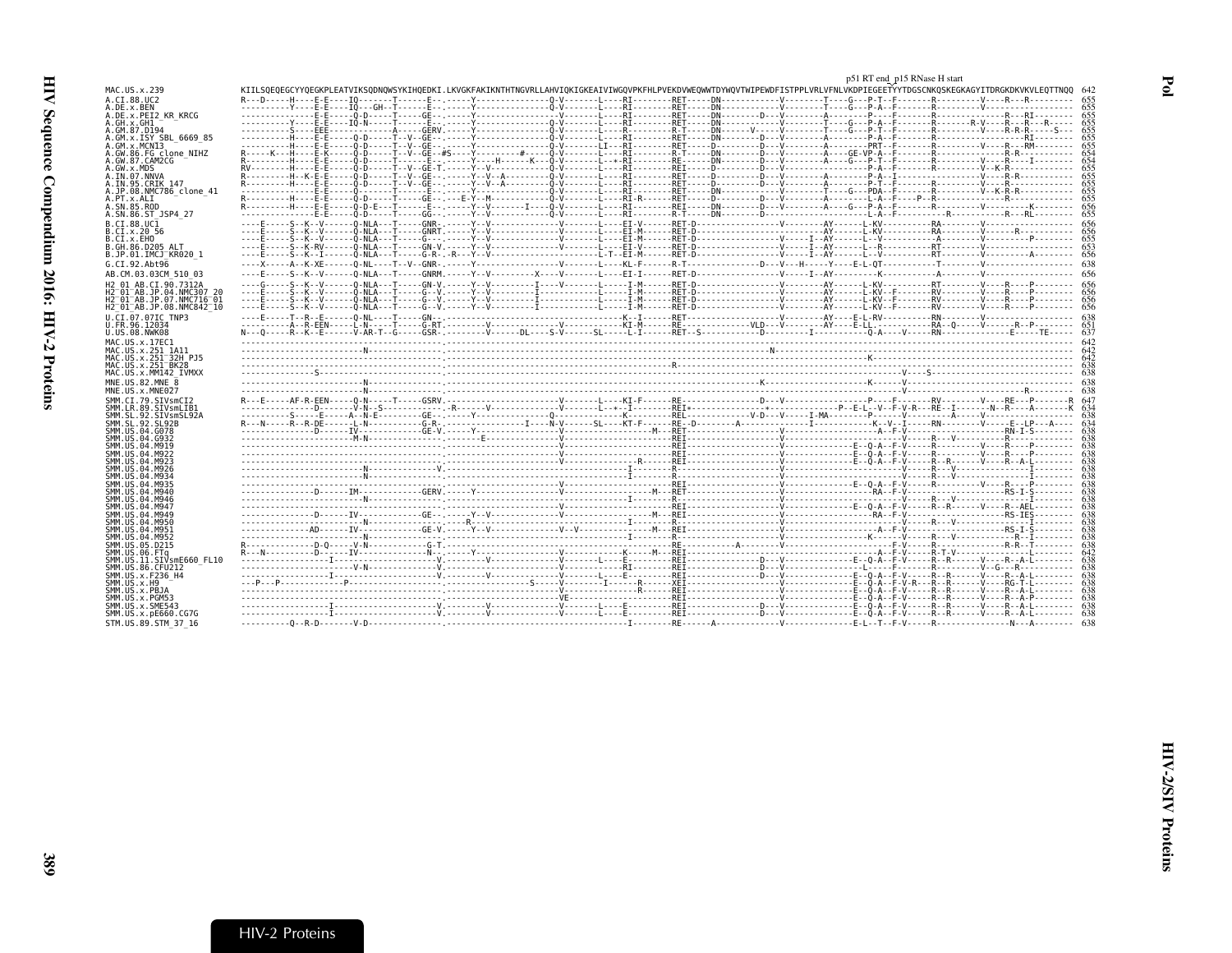<span id="page-15-0"></span>

|                                                                         |  | p15 RNase H end_p31 Integrase start |  |                                                                                                                                                                                                                                                                                                                                             |      |
|-------------------------------------------------------------------------|--|-------------------------------------|--|---------------------------------------------------------------------------------------------------------------------------------------------------------------------------------------------------------------------------------------------------------------------------------------------------------------------------------------------|------|
| MAC.US.x.239                                                            |  |                                     |  | AELEAFLMALTDSGPKANIIVDSOYVMGIITGCPTESESRLVNOIIEEMIKKSEIYVAWVPAHKGIGGNOEIDHLVSOGIROVLF.LEKIEPAOEEHDKYHSNVKELVFKFGLPRIVAROIVDTCDKCHOKGEAIHGOANSDLGTWOMDCTHLEGKIIIVAVHVASGFIE 811                                                                                                                                                              |      |
| A.CI.88.UC2                                                             |  |                                     |  |                                                                                                                                                                                                                                                                                                                                             |      |
| A.DE.x.BEN<br>A.DE.x.PEI2 KR KRCG                                       |  |                                     |  | $\mathcal{R} \setminus \{0, 0, \ldots, 0\} \cup \{0, 0, \ldots, 0\} \cup \{0, 0, \ldots, 0\} \cup \{0, 0, \ldots, 0\} \cup \{0, 0, \ldots, 0\} \cup \{0, 0, \ldots, 0\} \cup \{0, 0, \ldots, 0\} \cup \{0, 0, \ldots, 0\} \cup \{0, 0, \ldots, 0\} \cup \{0, 0, \ldots, 0\} \cup \{0, 0, \ldots, 0\} \cup \{0, 0, \ldots, 0\} \cup \{0, 0,$ |      |
| A.GH.x.GH1                                                              |  |                                     |  |                                                                                                                                                                                                                                                                                                                                             |      |
| A.GM.87.D194                                                            |  |                                     |  |                                                                                                                                                                                                                                                                                                                                             |      |
| GM.x.ISY SBL 6669 85                                                    |  |                                     |  |                                                                                                                                                                                                                                                                                                                                             |      |
| GM.x.MCNI3<br>.GW.86.FG clone NIHZ                                      |  |                                     |  |                                                                                                                                                                                                                                                                                                                                             |      |
| A.GW.87.CAM2CG                                                          |  |                                     |  |                                                                                                                                                                                                                                                                                                                                             |      |
| GW.x.MDS                                                                |  |                                     |  |                                                                                                                                                                                                                                                                                                                                             |      |
| .IN.07.NNVA<br>IN.95.CRIK 147.                                          |  |                                     |  |                                                                                                                                                                                                                                                                                                                                             | 824  |
| .JP.08.NMC786 clone 41                                                  |  |                                     |  |                                                                                                                                                                                                                                                                                                                                             | 824  |
| A.PT.x.ALI                                                              |  |                                     |  |                                                                                                                                                                                                                                                                                                                                             | 824  |
| .SN.85.ROD<br>A.SN.86.ST JSP4 27                                        |  |                                     |  |                                                                                                                                                                                                                                                                                                                                             | 824  |
| B.CT.88.UC1                                                             |  |                                     |  |                                                                                                                                                                                                                                                                                                                                             |      |
| B.CI.x.20 56                                                            |  |                                     |  |                                                                                                                                                                                                                                                                                                                                             |      |
| B.CI.x.EHO                                                              |  |                                     |  |                                                                                                                                                                                                                                                                                                                                             |      |
| B.GH.86.D205 ALT                                                        |  |                                     |  |                                                                                                                                                                                                                                                                                                                                             |      |
| B.JP.01.IMCJ KR020 1                                                    |  |                                     |  |                                                                                                                                                                                                                                                                                                                                             |      |
| G.CI.92.Abt96                                                           |  |                                     |  |                                                                                                                                                                                                                                                                                                                                             |      |
| AB.CM.03.03CM 510 03                                                    |  |                                     |  |                                                                                                                                                                                                                                                                                                                                             |      |
| H2 01 AB.CI.90.7312A<br>12 <sup>-</sup> 01 <sup>-</sup> AB.JP.04.NMC307 |  |                                     |  |                                                                                                                                                                                                                                                                                                                                             |      |
| H2 <sup>-</sup> 01 <sup>-</sup> AB.JP.07.NMC716 <sup>-</sup> 01         |  |                                     |  |                                                                                                                                                                                                                                                                                                                                             |      |
| H2 <sup>-</sup> 01 <sup>-</sup> AB.JP.08.NMC842 <sup>-</sup> 10         |  |                                     |  |                                                                                                                                                                                                                                                                                                                                             |      |
| U.CI.07.07IC TNP3                                                       |  |                                     |  |                                                                                                                                                                                                                                                                                                                                             |      |
| U.FR.96.12034                                                           |  |                                     |  |                                                                                                                                                                                                                                                                                                                                             |      |
| U.US.08.NWK08                                                           |  |                                     |  |                                                                                                                                                                                                                                                                                                                                             |      |
| MAC.US.x.17EC1<br>MAC.US.x.251 1A11                                     |  |                                     |  |                                                                                                                                                                                                                                                                                                                                             |      |
| MAC.US.x.251 <sup>-</sup> 32H PJ5                                       |  |                                     |  |                                                                                                                                                                                                                                                                                                                                             |      |
| MAC.US.x.251 <sup>-</sup> BK28                                          |  |                                     |  |                                                                                                                                                                                                                                                                                                                                             |      |
| MAC.US.x.MM142 IVMXX                                                    |  |                                     |  |                                                                                                                                                                                                                                                                                                                                             |      |
| MNE.US.82.MNE 8                                                         |  |                                     |  |                                                                                                                                                                                                                                                                                                                                             |      |
| MNE.US.x.MNE027<br>SMM.CI.79.SIVsmCI2                                   |  |                                     |  |                                                                                                                                                                                                                                                                                                                                             |      |
| SMM.LR.89.SIVsmLIB1                                                     |  |                                     |  |                                                                                                                                                                                                                                                                                                                                             |      |
| SMM.SL.92.SIVsmSL92A                                                    |  |                                     |  |                                                                                                                                                                                                                                                                                                                                             |      |
| SMM.SL.92.SL92B                                                         |  |                                     |  |                                                                                                                                                                                                                                                                                                                                             |      |
| SMM.US.04.G078<br>SMM.US.04.G932                                        |  |                                     |  |                                                                                                                                                                                                                                                                                                                                             |      |
| SMM.US.04.M919                                                          |  |                                     |  |                                                                                                                                                                                                                                                                                                                                             |      |
| SMM.US.04.M922                                                          |  |                                     |  |                                                                                                                                                                                                                                                                                                                                             |      |
| SMM.US.04.M923                                                          |  |                                     |  |                                                                                                                                                                                                                                                                                                                                             |      |
| SMM.US.04.M926<br>SMM.US.04.M934                                        |  |                                     |  |                                                                                                                                                                                                                                                                                                                                             |      |
| SMM.US.04.M935                                                          |  |                                     |  |                                                                                                                                                                                                                                                                                                                                             |      |
| SMM.US.04.M940                                                          |  |                                     |  |                                                                                                                                                                                                                                                                                                                                             |      |
| SMM.US.04.M946                                                          |  |                                     |  |                                                                                                                                                                                                                                                                                                                                             |      |
| SMM.US.04.M947<br>SMM.US.04.M949                                        |  |                                     |  |                                                                                                                                                                                                                                                                                                                                             |      |
| SMM.US.04.M950                                                          |  |                                     |  |                                                                                                                                                                                                                                                                                                                                             |      |
| SMM.US.04.M951                                                          |  |                                     |  |                                                                                                                                                                                                                                                                                                                                             |      |
| SMM.US.04.M952                                                          |  |                                     |  |                                                                                                                                                                                                                                                                                                                                             |      |
| SMM.US.05.D215<br>SMM.US.06.FTq                                         |  |                                     |  |                                                                                                                                                                                                                                                                                                                                             |      |
| SMM.US.11.SIVsmE660 FL10                                                |  |                                     |  |                                                                                                                                                                                                                                                                                                                                             | -807 |
| SMM.US.86.CFU212                                                        |  |                                     |  |                                                                                                                                                                                                                                                                                                                                             | 807  |
| SMM.US.x.F236 H4                                                        |  |                                     |  |                                                                                                                                                                                                                                                                                                                                             |      |
| SMM.US.x.H9<br>SMM.US.x.PBJA                                            |  |                                     |  |                                                                                                                                                                                                                                                                                                                                             |      |
| SMM.US.x.PGM53                                                          |  |                                     |  |                                                                                                                                                                                                                                                                                                                                             |      |
| SMM.US.x.SME543                                                         |  |                                     |  |                                                                                                                                                                                                                                                                                                                                             |      |
| SMM.US.x.pE660.CG7G                                                     |  |                                     |  |                                                                                                                                                                                                                                                                                                                                             |      |
| STM.US.89.STM 37 16                                                     |  |                                     |  |                                                                                                                                                                                                                                                                                                                                             |      |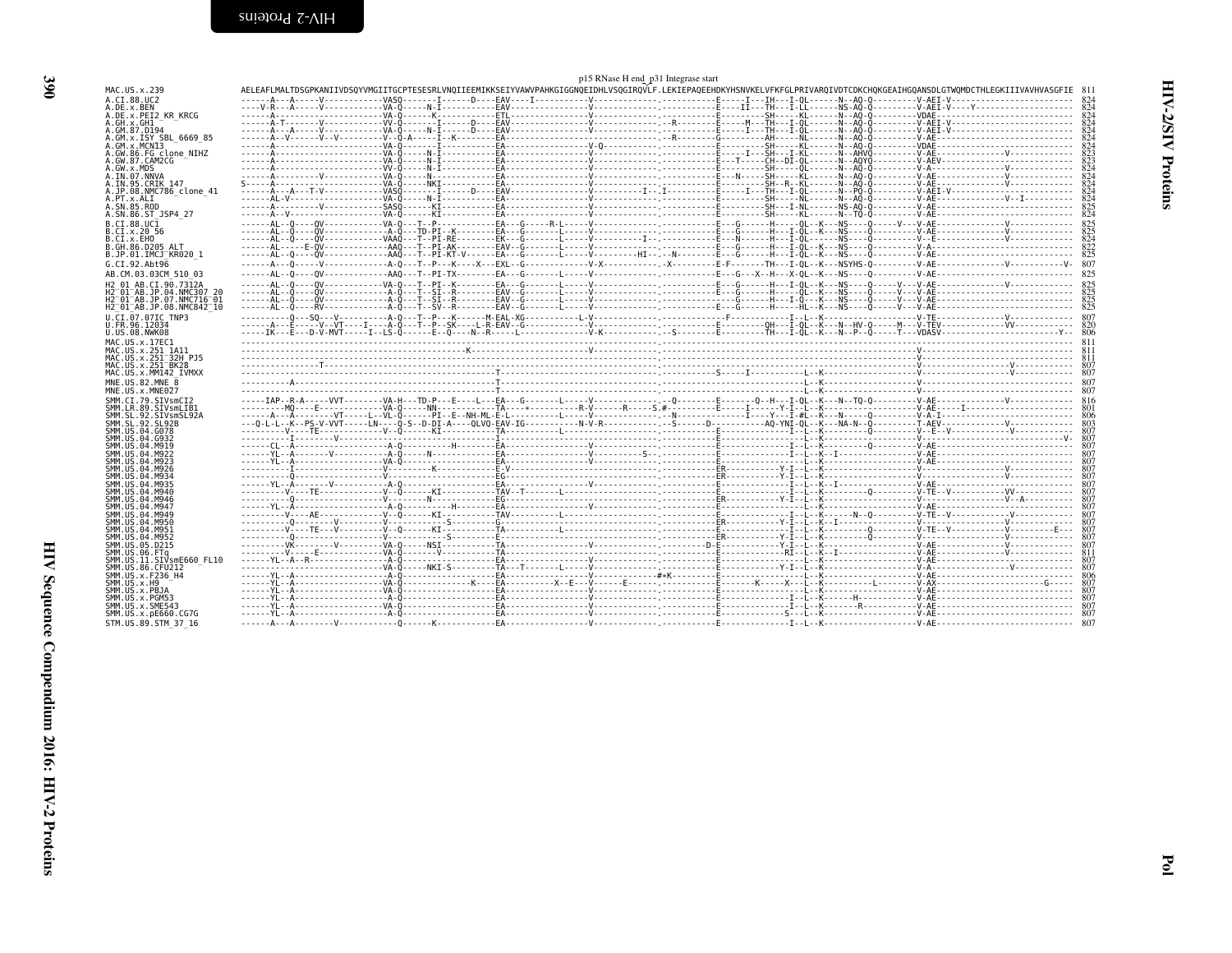|                          | MAC<br>US.x.                                              |
|--------------------------|-----------------------------------------------------------|
|                          | A.CI<br>.88.0                                             |
|                          | .x.BE<br>A.DE<br>.x.PE<br>A.DE                            |
|                          | A.GH.x.GH                                                 |
|                          |                                                           |
|                          | A.GM.87.D<br>A.GM.x.IS                                    |
|                          |                                                           |
|                          | A.GM.x.MC<br>A.GW.86.F<br>A.GW.87.C                       |
|                          | A.GW.x.MD                                                 |
|                          | A.ĪN.07.N                                                 |
|                          | A.IN.95.C<br>JP.08.N<br>Α.,                               |
|                          | A.PT<br>.x.AL                                             |
|                          | A.SN.85.R                                                 |
|                          | A.SN.86.S                                                 |
|                          | B.CI<br>.88.0                                             |
|                          | .x.20<br>B.C<br>T                                         |
|                          | B.CI.X.EH<br>B.GH.86.D                                    |
|                          | B.JP.01.I                                                 |
|                          | G.CI.92.A                                                 |
| equence Compendium 2016: | AB.CM.03<br>$\ddot{\phantom{a}}$                          |
|                          | H2 01 AB.                                                 |
|                          | Н2<br>01<br>AB.<br>H <sub>2</sub><br>01<br>AB.            |
|                          | H <sub>2</sub><br>01<br>AB.                               |
|                          | U.CI<br>.07.0                                             |
|                          | FR.96.<br>$\mathbf{1}$<br>U.                              |
| $\rm{IN-2}$ Profei       | U.US.08.N                                                 |
|                          | US.x.<br>MAC                                              |
|                          | MAC.US.x.<br>U.S.X.<br>MAC                                |
|                          | US.x.<br>MAC.                                             |
|                          | MAC.US.x.                                                 |
|                          | U.S.82<br>MNE                                             |
|                          | MNE.US.<br>х.                                             |
|                          | CI.79<br>SMM.<br>89<br>LR.<br>ΜΜ                          |
|                          | $\frac{92}{92}$<br>SI<br>SMM.<br>$\overline{\phantom{a}}$ |
|                          | ŠĻ<br>SMM.                                                |
|                          | ūš<br>.04<br>,MM<br>04<br>SMM.                            |
|                          | ŭš<br>us<br>04<br>SMM.                                    |
|                          | ŬŠ. 04<br>SMM.                                            |
|                          | US.04<br>MM.                                              |
|                          | <b>US.04</b><br>SМM<br>ŬŠ.04<br>SMM.                      |
|                          | $105.04$<br>$105.04$<br>SMM.                              |
|                          | SМM                                                       |
|                          | SMM. US. 04                                               |

| MAC.US.x.239                                                                        |  | AEVIPOETGROTALFLLKLAGRWPITHLHTDNGANFASOEVKMVAWWAGIEHTFGVPYNPOSOGVVEAMNHHLKNOIDRIREOANSVETIVLMAVHCMNFKRRGGIGDMTPAERLINMITTEOEIOFOOSKNSKFKNFRVYYREGRDOLWKGPGELLWKGEGAVILKVGT                                                                                                                                                                                                                                                       |  |            |
|-------------------------------------------------------------------------------------|--|----------------------------------------------------------------------------------------------------------------------------------------------------------------------------------------------------------------------------------------------------------------------------------------------------------------------------------------------------------------------------------------------------------------------------------|--|------------|
| A.CI.88.UC2<br>A.DE.x.BEN                                                           |  |                                                                                                                                                                                                                                                                                                                                                                                                                                  |  |            |
| A.DE.x.PEI2 KR KRCG                                                                 |  |                                                                                                                                                                                                                                                                                                                                                                                                                                  |  | 994        |
| A.GH.X.GH1<br>A.GM.87.D194                                                          |  |                                                                                                                                                                                                                                                                                                                                                                                                                                  |  | 994<br>994 |
| A.GM.x.ISY SBL 6669 85                                                              |  |                                                                                                                                                                                                                                                                                                                                                                                                                                  |  | 994        |
| A.GM.x.MCNI3<br>A.GW.86.FG clone NIHZ                                               |  |                                                                                                                                                                                                                                                                                                                                                                                                                                  |  | 994<br>993 |
| A.GW.87.CAM2CG                                                                      |  |                                                                                                                                                                                                                                                                                                                                                                                                                                  |  | 993        |
| A.GW.x.MDS<br>A.IN.07.NNVA                                                          |  |                                                                                                                                                                                                                                                                                                                                                                                                                                  |  | 994<br>994 |
| A.IN.95.CRIK 147                                                                    |  |                                                                                                                                                                                                                                                                                                                                                                                                                                  |  | 994<br>QQ  |
| A.JP.08.NMC786 clone 41<br>A.PT.x.ALI                                               |  |                                                                                                                                                                                                                                                                                                                                                                                                                                  |  | 994        |
| A.SN.85.ROD<br>A.SN.86.ST JSP4 27                                                   |  |                                                                                                                                                                                                                                                                                                                                                                                                                                  |  | 995<br>994 |
| B.CI.88.UC1                                                                         |  |                                                                                                                                                                                                                                                                                                                                                                                                                                  |  |            |
| B.CI.X.20 56                                                                        |  | $\begin{bmatrix} \textbf{1} & \textbf{2} & \textbf{3} & \textbf{4} & \textbf{5} & \textbf{6} & \textbf{7} & \textbf{8} & \textbf{9} & \textbf{1} & \textbf{1} & \textbf{1} & \textbf{1} & \textbf{1} & \textbf{1} & \textbf{1} & \textbf{1} & \textbf{1} & \textbf{1} & \textbf{1} & \textbf{1} & \textbf{1} & \textbf{1} & \textbf{1} & \textbf{1} & \textbf{1} & \textbf{1} & \textbf{1} & \textbf{1} & \textbf{1} & \textbf{$ |  | 995        |
| B.CI.X.EHO<br>B.GH.86.D205 ALT                                                      |  |                                                                                                                                                                                                                                                                                                                                                                                                                                  |  | 994<br>992 |
| B.JP.01.IMCJ KR020 1                                                                |  |                                                                                                                                                                                                                                                                                                                                                                                                                                  |  |            |
| G.CI.92.Abt96                                                                       |  |                                                                                                                                                                                                                                                                                                                                                                                                                                  |  |            |
| AB.CM.03.03CM 510 03                                                                |  |                                                                                                                                                                                                                                                                                                                                                                                                                                  |  |            |
| H2 01 AB.CI.90.7312A<br>H2 <sup>-01-AB.JP.04.NMC307 20</sup>                        |  |                                                                                                                                                                                                                                                                                                                                                                                                                                  |  |            |
| H2 <sup>-01-AB.JP.07.NMC716-01</sup>                                                |  |                                                                                                                                                                                                                                                                                                                                                                                                                                  |  | 995        |
| H2 <sup>-</sup> 01 <sup>-</sup> AB.JP.08.NMC842 <sup>-10</sup><br>U.CI.07.07IC TNP3 |  |                                                                                                                                                                                                                                                                                                                                                                                                                                  |  |            |
| U.FR.96.12034                                                                       |  |                                                                                                                                                                                                                                                                                                                                                                                                                                  |  |            |
| U.US.08.NWK08<br>MAC.US.x.17EC1                                                     |  |                                                                                                                                                                                                                                                                                                                                                                                                                                  |  |            |
| MAC.US.x.251 1A11                                                                   |  |                                                                                                                                                                                                                                                                                                                                                                                                                                  |  |            |
| MAC.US.x.251 32H P.15<br>MAC.US.x.251 BK28                                          |  |                                                                                                                                                                                                                                                                                                                                                                                                                                  |  |            |
|                                                                                     |  |                                                                                                                                                                                                                                                                                                                                                                                                                                  |  |            |
| MAC.US.x.MM142 IVMXX                                                                |  |                                                                                                                                                                                                                                                                                                                                                                                                                                  |  | 977        |
| MNE.U.S.82.MNE 8                                                                    |  |                                                                                                                                                                                                                                                                                                                                                                                                                                  |  |            |
| MNE.US.x.MNE027                                                                     |  |                                                                                                                                                                                                                                                                                                                                                                                                                                  |  |            |
| SMM.CI.79.SIVsmCI2<br>SMM.LR.89.SIVsmLIB1                                           |  |                                                                                                                                                                                                                                                                                                                                                                                                                                  |  |            |
| SMM.SL.92.SIVsmSL92A                                                                |  |                                                                                                                                                                                                                                                                                                                                                                                                                                  |  | 976        |
| SMM SL 92 SL92B<br>SMM.US.04.G078                                                   |  |                                                                                                                                                                                                                                                                                                                                                                                                                                  |  | 973<br>977 |
| SMM.US.04.G932                                                                      |  |                                                                                                                                                                                                                                                                                                                                                                                                                                  |  |            |
| SMM.US.04.M919<br>SMM. US. 04. M922                                                 |  |                                                                                                                                                                                                                                                                                                                                                                                                                                  |  |            |
| SMM. U.S. 04. M923<br>SMM. U.S. 04. M926                                            |  |                                                                                                                                                                                                                                                                                                                                                                                                                                  |  |            |
| SMM. U.S. 04. M934                                                                  |  |                                                                                                                                                                                                                                                                                                                                                                                                                                  |  |            |
| SMM.US.04.M935<br>SMM.US.04.M940                                                    |  |                                                                                                                                                                                                                                                                                                                                                                                                                                  |  |            |
| SMM.US.04.M946                                                                      |  |                                                                                                                                                                                                                                                                                                                                                                                                                                  |  |            |
| SMM.US.04.M947<br>SMM.US.04.M949                                                    |  |                                                                                                                                                                                                                                                                                                                                                                                                                                  |  |            |
| SMM.US.04.M950                                                                      |  |                                                                                                                                                                                                                                                                                                                                                                                                                                  |  |            |
| SMM.US.04.M951<br>SMM.US.04.M952                                                    |  |                                                                                                                                                                                                                                                                                                                                                                                                                                  |  |            |
| SMM. U.S. 05. D215                                                                  |  |                                                                                                                                                                                                                                                                                                                                                                                                                                  |  |            |
| SMM.US.06.FTa<br>SMM.US.11.SIVsmE660 FL10                                           |  |                                                                                                                                                                                                                                                                                                                                                                                                                                  |  |            |
| SMM.US.86.CFU212<br>SMM.US.x.F236 H4                                                |  |                                                                                                                                                                                                                                                                                                                                                                                                                                  |  |            |
| SMM. US. x.H9                                                                       |  |                                                                                                                                                                                                                                                                                                                                                                                                                                  |  |            |
| SMM.US.x.PBJA<br>SMM.US.x.PGM53                                                     |  |                                                                                                                                                                                                                                                                                                                                                                                                                                  |  |            |
| SMM.US.x.SME543                                                                     |  |                                                                                                                                                                                                                                                                                                                                                                                                                                  |  |            |
| SMM. US. x. pE660. CG7G<br>STM.US.89.STM 37 16                                      |  |                                                                                                                                                                                                                                                                                                                                                                                                                                  |  |            |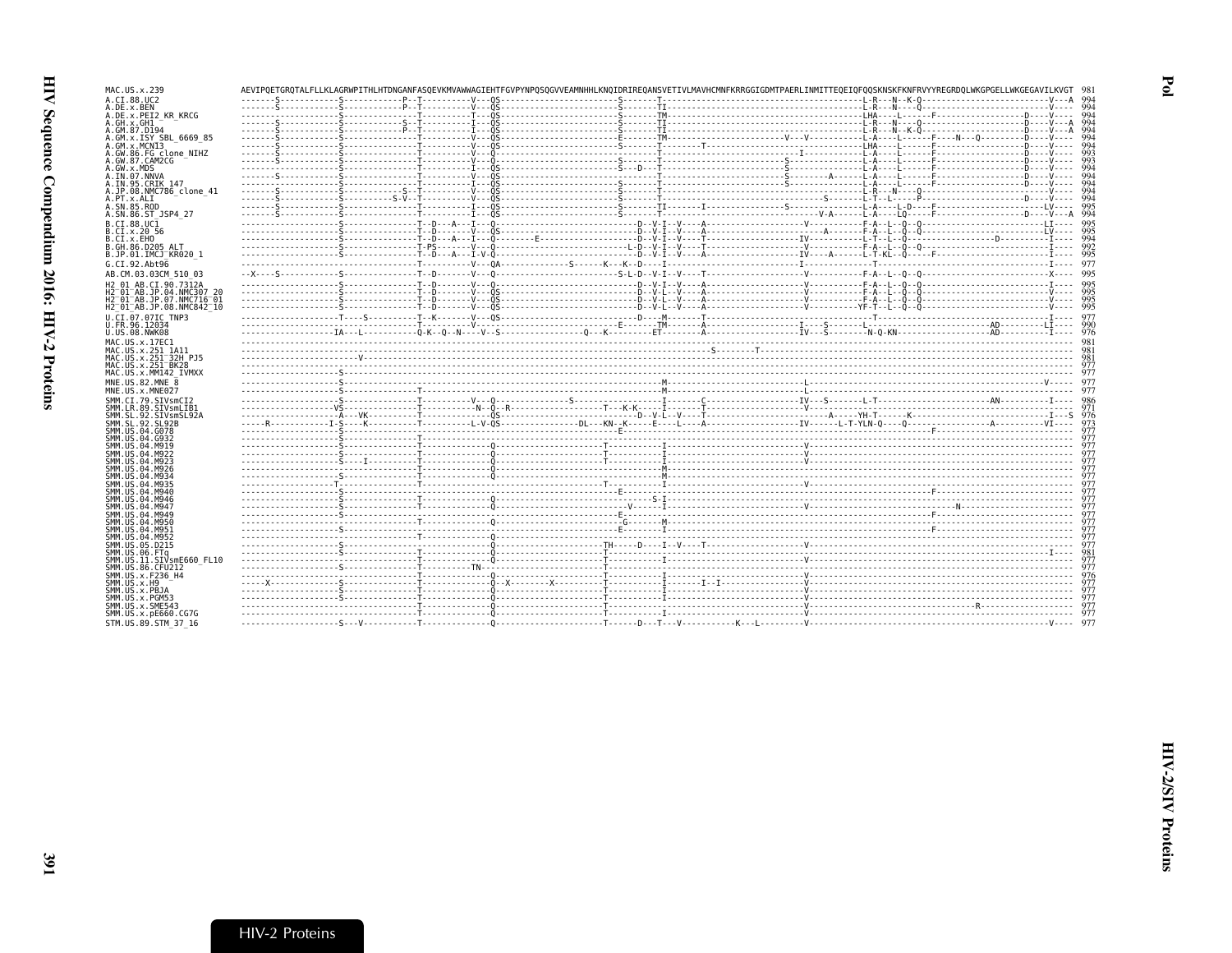<span id="page-17-0"></span>

|                                                                                                                                                                                           | p31 Integrase end<br>Pol end                                                                                                                                                                                                                                                                                                                                                                                                                          |                                      |
|-------------------------------------------------------------------------------------------------------------------------------------------------------------------------------------------|-------------------------------------------------------------------------------------------------------------------------------------------------------------------------------------------------------------------------------------------------------------------------------------------------------------------------------------------------------------------------------------------------------------------------------------------------------|--------------------------------------|
| MAC.US.x.239                                                                                                                                                                              | DIKVVPRRKAKIIKDYGGGKEVDSSSHMEDT.GEAREVA*                                                                                                                                                                                                                                                                                                                                                                                                              | 1019                                 |
| A.CI.88.UC2<br>A.DE.x.BEN<br>A.DE.x.PEI2 KR KRCG<br>A.GH.x.GH1                                                                                                                            | -------------R----RQ-L---P-L-GA.R-DG---.<br>RR()-L---P-L-GA.R-DG-M-CPCQVPEIQ<br>---I---------R----RR-------L-G-.R-DG---<br>----I---------R----R0-L##---L-GARE-DG---                                                                                                                                                                                                                                                                                   | 1033<br>1041<br>1033<br>1032         |
| A.GM.87.D194<br>A.GM.x.ISY SBL 6669 85<br>A.GM.x.MCNI3<br>A.GW.86.FG clone NIHZ<br>A.GW.87.CAM2CG                                                                                         | --------------R----RQ-L-----L-GA.R-DG----<br>$---I---R---R--PRQ-M--G--L-GA.R-DG-M---$<br>--------------------RQ-L--G--L-GA.R-DG-M-<br>E------------------RQ-M--G--L-GA.R-DG-M-                                                                                                                                                                                                                                                                        | 1033<br>1033<br>1033<br>1032<br>1032 |
| A.GW.x.MDS<br>A.IN.07.NNVA<br>A.IN.95.CRIK 147<br>A.JP.08.NMC786 clone 41                                                                                                                 | IRRODM--GP-L-G-.R-DG---<br>$-11$ $-11$ $-12$ $-12$ $-12$ $-12$ $-12$ $-12$ $-12$ $-12$ $-12$ $-12$ $-12$ $-12$ $-12$ $-12$ $-12$ $-12$ $-12$ $-12$ $-12$ $-12$ $-12$ $-12$ $-12$ $-12$ $-12$ $-12$ $-12$ $-12$ $-12$ $-12$ $-12$ $-12$ $-12$ $-12$ $-12$<br>$---\overline{11}$ - - - - - - - - R - - - - RQ - M - - GP - L - G - . R - DG - - -<br>----I---------R----RQ-L-----L-GA.R-DG-M-*PCQVPEI-                                                  | 1033<br>1033<br>1033<br>1040         |
| A.PT.x.ALI<br>A.SN.85.ROD<br>A.SN.86.ST JSP4 27<br>B.CI.88.UC1                                                                                                                            | R  - R  - R 0 - L - - G P - L - G A . R - D G - - -<br>--------R-----RQ-M--G--L-GA.R-DG-M-<br>-----------RQ-M--G-NL-GA.R-DG---*PYQVSKIQ<br>E---I--------RH------L-CGTD----.RQ---M-QSGQVPEA-                                                                                                                                                                                                                                                           | 1033<br>1034<br>1040<br>1042         |
| B.CI.x.20 56<br>B.CI.X.EHO<br>B.GH.86.D205 ALT<br>B.JP.01.IMCJ <sup>-</sup> KR020 1                                                                                                       | E---I--------RH------L-CGADV---.RQ---M-QSGQVPEA-<br>E---I--------RN------L-C-ADV---.MQ-----QSN*IPEI-<br>E------------RH-----GL-C-AD----.RQ---M-QSD*VS*V-<br>E---I---------N------L-C-AN----.-Q---M-QPSQISET-                                                                                                                                                                                                                                          | 1042<br>1040<br>1037<br>1042         |
| G.CI.92.Abt96<br>AB.CM.03.03CM 510 03                                                                                                                                                     | RH-----GL-C-AD----.RQ-S-M-QSDQIP*V-                                                                                                                                                                                                                                                                                                                                                                                                                   | 1016<br>1041                         |
| H2 01 AB.CI.90.7312A<br>H2 01 AB. JP. 04. NMC307 20<br>H2 <sup>-</sup> 01 <sup>-</sup> AB.JP.07.NMC716 <sup>-</sup> 01<br>H2 <sup>-</sup> 01 <sup>-</sup> AB.JP.08.NMC842 <sup>-</sup> 10 | E---I--------RH------L-C-TDV---.RQ---M-QSSQVSEA-<br>E------------RH------L-CGTDV---.RQ---M-QSGQVPEA-<br>E------------RH------L-CGTDV---.RQ---M-QSSQAPEA-<br>E------------RH-----GL-CGTD----.RQ---M-QSGQVPEA-                                                                                                                                                                                                                                          | 1042<br>1042<br>1042<br>1042         |
| U.CI.07.07IC TNP3<br>U.FR.96.12034<br>U.US.08.NWK08<br>MAC.US.x.17EC1                                                                                                                     | ----I------------------G-NL-GA.RQDG-M-QLGEIP*A-<br>IRLNL-GA.EKV--M-LPDQTPEYN<br>-----------V--------------AN--N*.-KVGKM-LYSEIL*T-                                                                                                                                                                                                                                                                                                                     | 1023<br>1037<br>1021<br>1020         |
| MAC.US.x.251_1A11<br>MAC.US.x.251 <sup>-</sup> 32H PJ5<br>MAC.US.x.251 <sup>-</sup> BK28<br>MAC.US.x.MM142 IVMXX                                                                          |                                                                                                                                                                                                                                                                                                                                                                                                                                                       | 1020<br>1020<br>1016<br>1016         |
| MNE.US.82.MNE 8<br>MNE.US.x.MNE027                                                                                                                                                        |                                                                                                                                                                                                                                                                                                                                                                                                                                                       | 1016<br>1016                         |
| SMM.CI.79.SIVsmCI2<br>SMM.LR.89.SIVsmLIB1<br>SMM.SL.92.SIVsmSL92A                                                                                                                         | ----I----------------LGN-PYL-NP.E-DGKM-QPD                                                                                                                                                                                                                                                                                                                                                                                                            | 1028<br>1010<br>1023                 |
| SMM.SL.92.SL92B<br>SMM.US.04.G078<br>SMM.US.04.G932<br>SMM.US.04.M919                                                                                                                     | $\begin{minipage}{0.99\textwidth} \begin{tabular}{ c c c } \hline \multicolumn{3}{ c }{0.99\textwidth} \begin{tabular}{ c c } \hline \multicolumn{3}{ c }{0.99\textwidth} \begin{tabular}{ c c } \hline \multicolumn{3}{ c }{0.99\textwidth} \begin{tabular}{ c c } \hline \multicolumn{3}{ c }{0.99\textwidth} \begin{tabular}{ c c } \hline \multicolumn{3}{ c }{0.99\textwidth} \begin{tabular}{ c c } \hline \multicolumn{3}{ c }{0.99\textwidth$ | 1012<br>1016<br>1016<br>1016         |
| SMM.US.04.M922<br>SMM.US.04.M923<br>SMM.US.04.M926                                                                                                                                        |                                                                                                                                                                                                                                                                                                                                                                                                                                                       | 1016<br>1016<br>1016                 |
| SMM.US.04.M934<br>SMM.US.04.M935<br>SMM.US.04.M940<br>SMM.US.04.M946                                                                                                                      |                                                                                                                                                                                                                                                                                                                                                                                                                                                       | 1016<br>1016<br>1016<br>1016         |
| SMM.US.04.M947<br>SMM.US.04.M949<br>SMM.US.04.M950<br>SMM.US.04.M951                                                                                                                      |                                                                                                                                                                                                                                                                                                                                                                                                                                                       | 1016<br>1016<br>1016<br>1016         |
| SMM.US.04.M952<br>SMM.US.05.D215<br>SMM.US.06.FTq<br>SMM.US.11.SIVsmE660 FL10                                                                                                             |                                                                                                                                                                                                                                                                                                                                                                                                                                                       | 1016<br>1016<br>1020<br>1016         |
| SMM.US.86.CFU212<br>SMM. US. x. F236 H4<br>SMM.US.x.H9                                                                                                                                    |                                                                                                                                                                                                                                                                                                                                                                                                                                                       | 1016<br>1015<br>1016                 |
| SMM.US.x.PBJA<br>SMM.US.x.PGM53<br>SMM.US.x.SME543<br>SMM.US.x.pE660.CG7G                                                                                                                 |                                                                                                                                                                                                                                                                                                                                                                                                                                                       | 1016<br>1016<br>1016<br>1016         |
| STM.US.89.STM 37 16                                                                                                                                                                       | -----------------------G--L---.R--G---                                                                                                                                                                                                                                                                                                                                                                                                                | 1016                                 |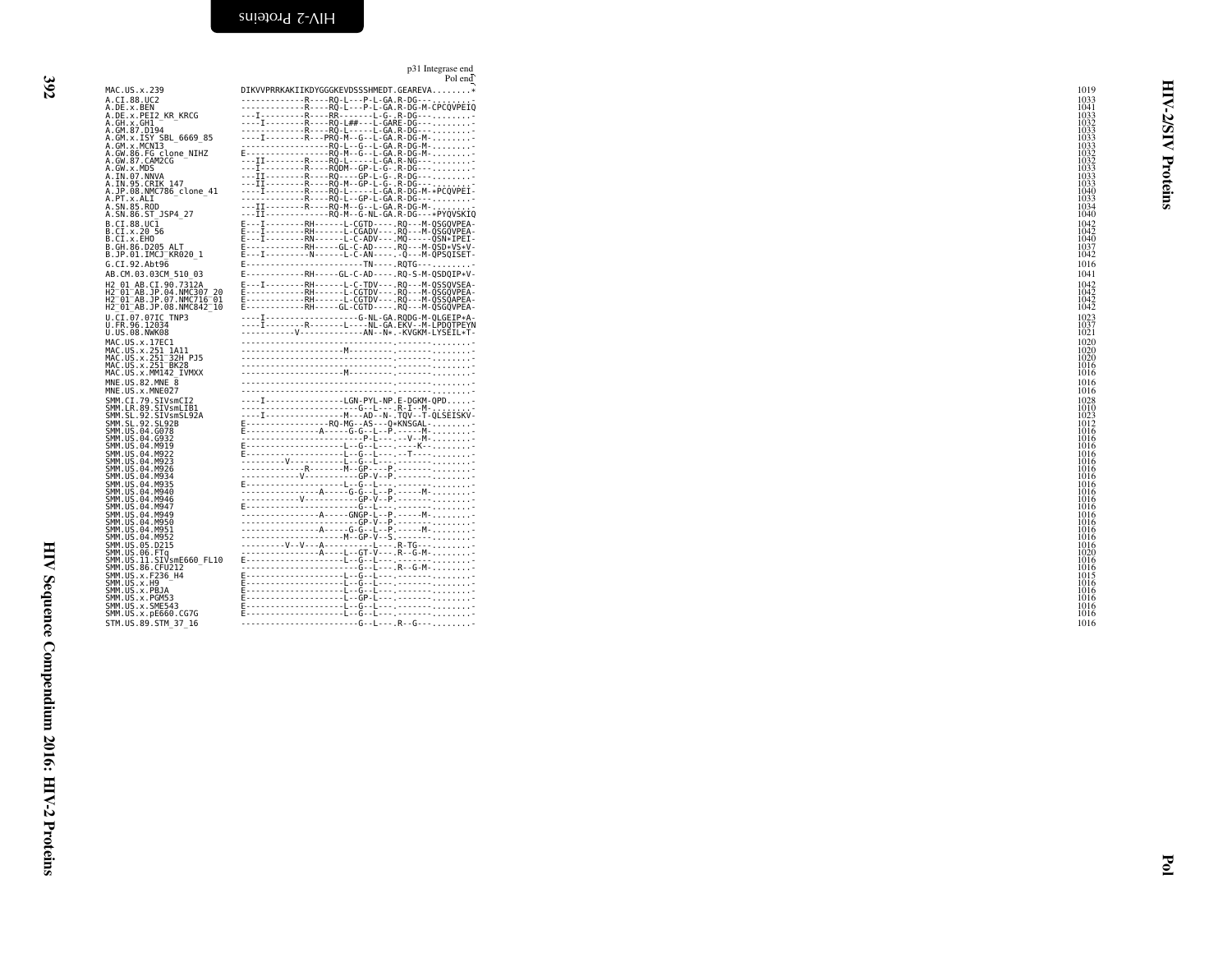|                                                                                                                                                       | Vif start            |                                                                                                                                                                         |        |                                  |                                      |                          |
|-------------------------------------------------------------------------------------------------------------------------------------------------------|----------------------|-------------------------------------------------------------------------------------------------------------------------------------------------------------------------|--------|----------------------------------|--------------------------------------|--------------------------|
| MAC.US.x.239<br>A.CI.88.UC2                                                                                                                           |                      | MEEEKRWIAVPTWRIPER.LERWHSLIKYLKYKTKDLQKVCYVPHFKVGWAWWTCSRVIFPLQEGSHLEVQGYWHLTPEKGWLSTYAVRITWYSKNFWTDVTPNYADILLHSTYFPCFTAGEVRRAIRGEQLLSCCRFPRAHKYQVPSLQYLALKVVSDVRSQGENI |        | -------SHS--L---TEK-------DC---- |                                      |                          |
| A.DE.x.BEN<br>A.DE.x.PET2                                                                                                                             |                      |                                                                                                                                                                         |        |                                  |                                      |                          |
| A.FR.04.004011 CNA vif<br>CNA vii<br>A.FR.04.012081                                                                                                   | $-V - - - - V - G -$ |                                                                                                                                                                         |        |                                  |                                      |                          |
| .FR.08.013050 <sup>-</sup> CNA <sup>-</sup> vi1                                                                                                       |                      |                                                                                                                                                                         |        |                                  |                                      |                          |
| .08.045009 CNA vi<br>FR 08 052004 <sup>-</sup> CNA <sup>-</sup> vi                                                                                    |                      |                                                                                                                                                                         |        |                                  |                                      |                          |
| 09.012102 CNA vi                                                                                                                                      |                      |                                                                                                                                                                         |        |                                  |                                      |                          |
|                                                                                                                                                       |                      |                                                                                                                                                                         |        |                                  |                                      |                          |
| AA9A41 CNA vi                                                                                                                                         |                      |                                                                                                                                                                         |        |                                  |                                      |                          |
|                                                                                                                                                       |                      |                                                                                                                                                                         |        |                                  |                                      |                          |
| $018034$ <sup>-</sup> CNA <sup>-</sup> v                                                                                                              |                      |                                                                                                                                                                         |        |                                  |                                      |                          |
| 11.018040 CNA vi                                                                                                                                      |                      |                                                                                                                                                                         |        |                                  |                                      |                          |
| FR.11.018042 CNA vi<br>11.026013 CNA vi                                                                                                               |                      |                                                                                                                                                                         |        |                                  |                                      |                          |
| FR.11.048012 <sup>-</sup> CNA <sup>-</sup> vi                                                                                                         |                      |                                                                                                                                                                         |        |                                  |                                      |                          |
| FR.11.052009 <sup>-</sup> CNA <sup>-</sup> vi<br>.FR.11.542012_CNA_vif<br>.GH.x.GH1                                                                   |                      |                                                                                                                                                                         |        |                                  |                                      |                          |
|                                                                                                                                                       |                      |                                                                                                                                                                         |        |                                  |                                      |                          |
| A.GM.x.MCN13                                                                                                                                          |                      |                                                                                                                                                                         |        |                                  |                                      |                          |
| .GW.86.FG_clone_NIHZ<br>.GW.87.CAM2CG<br>$GW \times MDS$                                                                                              |                      |                                                                                                                                                                         |        |                                  |                                      |                          |
| A.IN.07.NNVA<br>A.IN.95.CRIK 147                                                                                                                      |                      |                                                                                                                                                                         |        |                                  |                                      | $\ddot{O}ND -$           |
| 08.NMC786_clone_41                                                                                                                                    |                      |                                                                                                                                                                         |        |                                  |                                      |                          |
| PT.93.JAU1<br>A.PT.x.ALI                                                                                                                              |                      |                                                                                                                                                                         |        |                                  |                                      | ONGKP-RNST-              |
| A.SN.85.ROD<br>A.SN.86.ST_JSP4_27                                                                                                                     |                      |                                                                                                                                                                         |        |                                  |                                      |                          |
| $B.CI.88.UC\bar{1}$<br>.CI.x.20 56                                                                                                                    |                      |                                                                                                                                                                         |        |                                  |                                      |                          |
| CT.x.EHO<br>FR 00 045004<br>CNR vi                                                                                                                    |                      |                                                                                                                                                                         |        |                                  |                                      |                          |
| .FR.07.019017 PNB vif<br>FR.07.034002 CNB vif                                                                                                         |                      |                                                                                                                                                                         |        |                                  |                                      | $-GT$<br>$X.DG - RKXA -$ |
| 08.013017 PNB vit<br>R.10.519012 <sup>-</sup> CNB <sup>-</sup> vif                                                                                    |                      |                                                                                                                                                                         |        |                                  |                                      |                          |
| .FR.11.009042 <sup>-</sup> CNB <sup>-</sup> vif<br>.FR.11.013039 <sup>-</sup> CNB <sup>-</sup> vif<br>.FR.11.018004 <sup>-</sup> CNB <sup>-</sup> vif |                      |                                                                                                                                                                         |        |                                  |                                      |                          |
| B.GH.86.D205 ALT                                                                                                                                      |                      |                                                                                                                                                                         |        |                                  |                                      |                          |
| B.JP.01.IMCJ_KR020 1<br>G.CI.92.Abt96                                                                                                                 |                      |                                                                                                                                                                         |        |                                  |                                      |                          |
| AB.CM.03.03CM 510<br>H2 01 AB.CI.90.7312A                                                                                                             |                      |                                                                                                                                                                         |        |                                  |                                      |                          |
| 2 01 AB.JP.04.NMC307<br>H2 01 AB.JP.07.NMC716 01                                                                                                      |                      |                                                                                                                                                                         |        |                                  |                                      |                          |
| H2 <sup>-</sup> 01 <sup>-</sup> AB.JP.08.NMC842 <sup>-</sup> 10<br>U.CI.07.07IC TNP3                                                                  |                      |                                                                                                                                                                         |        |                                  |                                      |                          |
| U.FR.96.12034                                                                                                                                         |                      |                                                                                                                                                                         |        |                                  |                                      |                          |
| U.US.08.NWK08<br>MAC.US.x.17EC1                                                                                                                       |                      |                                                                                                                                                                         |        |                                  |                                      |                          |
| MAC.US.x.251 1A11<br>MAC.US.x.251-32H PJ5<br>MAC.US.x.251-BK28                                                                                        |                      |                                                                                                                                                                         |        |                                  |                                      |                          |
| MAC.US.x.MM142 IVMXX                                                                                                                                  |                      |                                                                                                                                                                         |        |                                  |                                      |                          |
| MNE.US.82.MNE 8<br>MNE.US.x.MNE027                                                                                                                    |                      |                                                                                                                                                                         |        |                                  |                                      |                          |
| SMM.CI.79.SIVsmCI2<br>SMM.LR.89.SIVsmLIB1<br>SMM.SL.92.SIVsmSL92A                                                                                     |                      |                                                                                                                                                                         |        |                                  |                                      |                          |
| $9\overline{2}$<br>SL92B                                                                                                                              |                      |                                                                                                                                                                         |        |                                  |                                      |                          |
| . GO78<br>SMM.US<br>04                                                                                                                                |                      |                                                                                                                                                                         |        |                                  |                                      |                          |
|                                                                                                                                                       |                      |                                                                                                                                                                         |        |                                  |                                      |                          |
|                                                                                                                                                       |                      |                                                                                                                                                                         |        |                                  |                                      |                          |
|                                                                                                                                                       |                      |                                                                                                                                                                         |        |                                  |                                      |                          |
|                                                                                                                                                       |                      |                                                                                                                                                                         |        |                                  |                                      |                          |
|                                                                                                                                                       |                      |                                                                                                                                                                         |        |                                  |                                      |                          |
| SMM LIK<br>M951                                                                                                                                       |                      |                                                                                                                                                                         |        |                                  |                                      |                          |
| MQ53<br>D215                                                                                                                                          |                      |                                                                                                                                                                         |        |                                  |                                      |                          |
| FTa<br>.ŬŠ.ĬĬ.SIVsmE660 FL10                                                                                                                          |                      |                                                                                                                                                                         |        |                                  |                                      |                          |
| SMM.US.86.CFU212<br>SMM.US.x.F236_H4                                                                                                                  |                      |                                                                                                                                                                         |        |                                  |                                      |                          |
| SMM.US.x.H9<br>MM.US.x.PBJA                                                                                                                           |                      |                                                                                                                                                                         |        |                                  |                                      |                          |
| MM.US.x.PGM53<br>SMM.US.x.SME543                                                                                                                      |                      |                                                                                                                                                                         |        |                                  |                                      |                          |
| SMM. US. x. pE660. CG7G<br>STM.US.89.STM 37 16                                                                                                        |                      | ----MA-----H----------------RDET-<br>-H---N--E-S-A-----H-------                                                                                                         | . GEA- |                                  | $F$ --------TR---S----DC--0---G----- |                          |

## <span id="page-18-0"></span>HIV-2 Proteins

<span id="page-18-1"></span> $\mathbf{H}$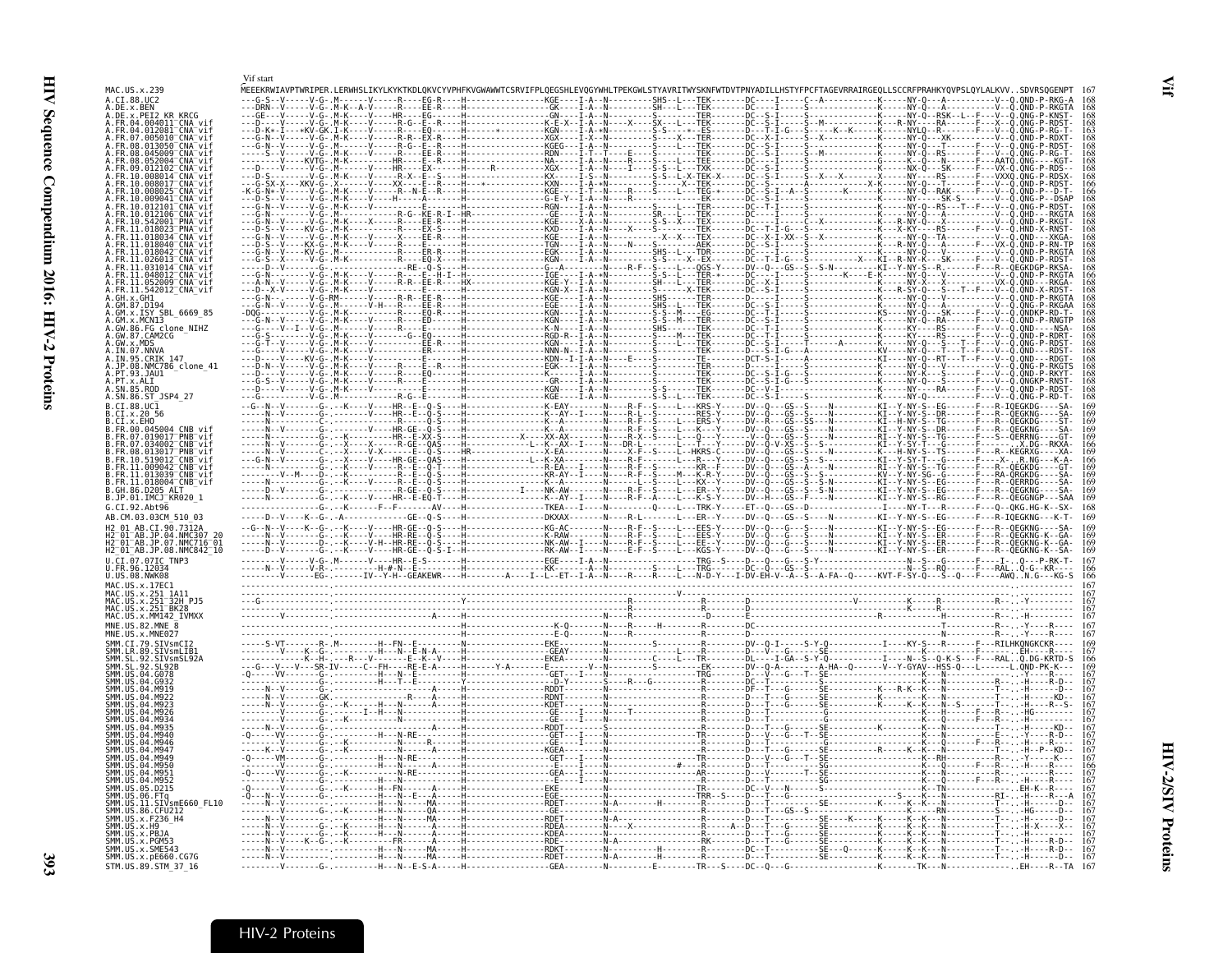<span id="page-19-0"></span>

|                                                                                                                                                                                                                                        | Vif end                                          |                                                                                                                          |
|----------------------------------------------------------------------------------------------------------------------------------------------------------------------------------------------------------------------------------------|--------------------------------------------------|--------------------------------------------------------------------------------------------------------------------------|
| MAC.US.x.239                                                                                                                                                                                                                           | WKQWRRDNRRGLRMAKQNSRGDKQRGGKPPTKGANFPGLAKVLGILA* | 214                                                                                                                      |
| A.CI.88.UC2<br>A.CI.88.UC2<br>A.DE.x.BEN<br>A.FR.04.004011_CNA_vif                                                                                                                                                                     |                                                  |                                                                                                                          |
|                                                                                                                                                                                                                                        |                                                  |                                                                                                                          |
|                                                                                                                                                                                                                                        |                                                  |                                                                                                                          |
|                                                                                                                                                                                                                                        |                                                  |                                                                                                                          |
| A.:R.04.012081 CNA-vif<br>A.FR.04.012081 CNA-vif<br>A.FR.08.013050 CNA-vif<br>A.FR.08.013050 CNA-vif                                                                                                                                   |                                                  | <b>Z/SIV</b>                                                                                                             |
| A.FR.08.052004 CNA vif                                                                                                                                                                                                                 |                                                  |                                                                                                                          |
| A.FR.09.012102 <sup>-</sup> CNA <sup>-</sup> vif                                                                                                                                                                                       |                                                  |                                                                                                                          |
|                                                                                                                                                                                                                                        |                                                  |                                                                                                                          |
|                                                                                                                                                                                                                                        |                                                  |                                                                                                                          |
| A.FR.10.008014-CNA-vif<br>A.FR.10.008014-CNA-vif<br>A.FR.10.008025-CNA-vif<br>A.FR.10.009041-CNA-vif                                                                                                                                   |                                                  | Proteins                                                                                                                 |
| A.FR.10.012101 CNA vit                                                                                                                                                                                                                 |                                                  |                                                                                                                          |
| A.FR.10.012106 <sup>-</sup> CNA <sup>-</sup> vif<br>A.FR.10.912100 CMA Vir<br>A.FR.10.542001 PNA vir<br>A.FR.11.018023 PNA vir<br>A.FR.11.018040 CNA vir<br>A.FR.11.018040 CNA vir<br>A.FR.11.018042 CNA vir<br>A.FR.11.026013 CNA vir |                                                  |                                                                                                                          |
|                                                                                                                                                                                                                                        |                                                  |                                                                                                                          |
|                                                                                                                                                                                                                                        |                                                  |                                                                                                                          |
|                                                                                                                                                                                                                                        |                                                  |                                                                                                                          |
|                                                                                                                                                                                                                                        |                                                  |                                                                                                                          |
| A.FR.11.031014-CNA-vif<br>A.FR.11.031014-CNA-vif<br>A.FR.11.052009-CNA-vif<br>A.FR.11.542012-CNA-vif<br>A.FR.11.542012-CNA-vif                                                                                                         |                                                  |                                                                                                                          |
|                                                                                                                                                                                                                                        |                                                  |                                                                                                                          |
| A.GH.x.GH1                                                                                                                                                                                                                             |                                                  |                                                                                                                          |
| A.GM.87.D194                                                                                                                                                                                                                           |                                                  |                                                                                                                          |
| .GM.X.ISY_SBL_6669_85                                                                                                                                                                                                                  |                                                  |                                                                                                                          |
|                                                                                                                                                                                                                                        |                                                  |                                                                                                                          |
|                                                                                                                                                                                                                                        |                                                  |                                                                                                                          |
| A.GW.x.MDS<br>A.IN.07.NNVA                                                                                                                                                                                                             |                                                  |                                                                                                                          |
| A.IN.95.CRIK 147<br>A.J <u>P</u> .08.NMC786_clone_41                                                                                                                                                                                   |                                                  |                                                                                                                          |
| .PT.93.JAU1                                                                                                                                                                                                                            |                                                  | 216<br>216<br>216<br>216<br>216<br>216<br>216<br>216                                                                     |
| A.PT.x.ALI                                                                                                                                                                                                                             |                                                  |                                                                                                                          |
|                                                                                                                                                                                                                                        |                                                  |                                                                                                                          |
| $B.CI.88.UC\bar{1}$                                                                                                                                                                                                                    |                                                  |                                                                                                                          |
| B.CI.x.20 56<br>B.CI.x.EHO                                                                                                                                                                                                             |                                                  |                                                                                                                          |
|                                                                                                                                                                                                                                        |                                                  | 217<br>217<br>2177<br>214<br>217<br>217<br>217<br>217<br>217<br>217<br>212<br>224                                        |
|                                                                                                                                                                                                                                        |                                                  |                                                                                                                          |
| B.Ct.^^:HOO.045004 CNB_vif<br>B.FR.07.019017 PNB vif<br>B.FR.07.034002 CNB vif<br>B.FR.08.013017 PNB vif                                                                                                                               |                                                  |                                                                                                                          |
| .FR.10.519012 <sup>-</sup> CNB <sup>-</sup> vif                                                                                                                                                                                        |                                                  |                                                                                                                          |
| B.FR.11.009042_CNB_vif<br>B.FR.11.009042_CNB_vif<br>B.FR.11.013039_CNB_vif<br>B.GH.86.D205_ALT____                                                                                                                                     |                                                  |                                                                                                                          |
|                                                                                                                                                                                                                                        |                                                  |                                                                                                                          |
|                                                                                                                                                                                                                                        |                                                  |                                                                                                                          |
| B.JP.01.IMCJ <sup>-</sup> KR020 1                                                                                                                                                                                                      |                                                  |                                                                                                                          |
| G.CI.92.Abt96                                                                                                                                                                                                                          | R--R-G-----I---RK--XR-Q-DSSQSF-Q--Y------------- | 216                                                                                                                      |
| AB.CM.03.03CM 510 03                                                                                                                                                                                                                   | RE-R--N---SI-X-RK-NNRAQ-GSSQ-LAPRTH------------  | 217                                                                                                                      |
|                                                                                                                                                                                                                                        |                                                  |                                                                                                                          |
| н2 01 AB.CI.90.7312A<br>H2 01 AB.CI.90.7312A<br>H2 01 AB.JP.04.NMC307 20<br>H2 01 AB.JP.07.NMC716 01<br>H2 01 AB.JP.08.NMC842 10                                                                                                       |                                                  | $\frac{217}{217}$<br>$\frac{217}{217}$                                                                                   |
|                                                                                                                                                                                                                                        |                                                  |                                                                                                                          |
| U.CI.07.07IC TNP3<br>U.FR.96.12034                                                                                                                                                                                                     |                                                  | $\frac{215}{214}$                                                                                                        |
| U.US.08.NWK08                                                                                                                                                                                                                          |                                                  |                                                                                                                          |
|                                                                                                                                                                                                                                        |                                                  |                                                                                                                          |
| MAC.US.x.17EC1<br>MAC.US.x.251_1A11<br>MAC.US.x.251_32H_PJ5                                                                                                                                                                            |                                                  | 215<br>215<br>215<br>215<br>215<br>215                                                                                   |
| MAC.US.x.251 <sup>-</sup> BK28                                                                                                                                                                                                         |                                                  |                                                                                                                          |
| MAC.US.x.MM142 IVMXX                                                                                                                                                                                                                   |                                                  |                                                                                                                          |
| MNE.US.82.MNE_8<br>MNE.US.x.MNE027                                                                                                                                                                                                     |                                                  | $^{215}_{215}$                                                                                                           |
| SMM.CI.79.SIVsmCI2                                                                                                                                                                                                                     |                                                  |                                                                                                                          |
| SMM. LR. 89. SIVSML181<br>SMM. SL. 92. SIVSML181<br>SMM. SL. 92. SIVSMSL92A<br>SMM. US. 04. G078                                                                                                                                       |                                                  |                                                                                                                          |
|                                                                                                                                                                                                                                        |                                                  |                                                                                                                          |
|                                                                                                                                                                                                                                        |                                                  |                                                                                                                          |
| SMM.US.04.G932<br>SMM.US.04.M919                                                                                                                                                                                                       |                                                  |                                                                                                                          |
| SMM.US.04.M922                                                                                                                                                                                                                         |                                                  |                                                                                                                          |
| SMM. US. 04. M923<br>SMM. US. 04. M923<br>SMM. US. 04. M934<br>SMM. US. 04. M935                                                                                                                                                       |                                                  |                                                                                                                          |
|                                                                                                                                                                                                                                        |                                                  |                                                                                                                          |
|                                                                                                                                                                                                                                        |                                                  |                                                                                                                          |
| SMM.US.04.M940<br>SMM.US.04.M946                                                                                                                                                                                                       |                                                  |                                                                                                                          |
| SMM.US.04.M947                                                                                                                                                                                                                         |                                                  |                                                                                                                          |
| SMM.US.04.M949<br>SMM.US.04.M950<br>SMM.US.04.M951                                                                                                                                                                                     |                                                  |                                                                                                                          |
|                                                                                                                                                                                                                                        |                                                  |                                                                                                                          |
| SMM.US.04.M952<br>SMM.US.05.D215                                                                                                                                                                                                       |                                                  |                                                                                                                          |
|                                                                                                                                                                                                                                        |                                                  |                                                                                                                          |
|                                                                                                                                                                                                                                        |                                                  |                                                                                                                          |
|                                                                                                                                                                                                                                        |                                                  |                                                                                                                          |
| SMM: U3:06.FT4<br>SMM.US.06.FT4<br>SMM.US.11.SIVsmE660_FL10<br>SMM.US.x.F236_H4<br>SMM.US.x.F236_H4<br>SMM.US.x.H9<br>SMM.US.x.BR14                                                                                                    |                                                  |                                                                                                                          |
|                                                                                                                                                                                                                                        |                                                  |                                                                                                                          |
| 3:11:1.03.x.113<br>SMM.US.x.PBJA<br>SMM.US.x.PGM53<br>SMM.US.x.SME543<br>SMM.US.x.pE660.CG7G                                                                                                                                           |                                                  | 217<br>2123<br>212215<br>212215<br>212215<br>212215<br>212215<br>212215<br>212215<br>21232215<br>21235<br>21235<br>21235 |
|                                                                                                                                                                                                                                        |                                                  |                                                                                                                          |
| STM.US.89.STM 37 16                                                                                                                                                                                                                    | R-----G--GSI-V-T--G--H-P--S--S-E-TD------------  | 215                                                                                                                      |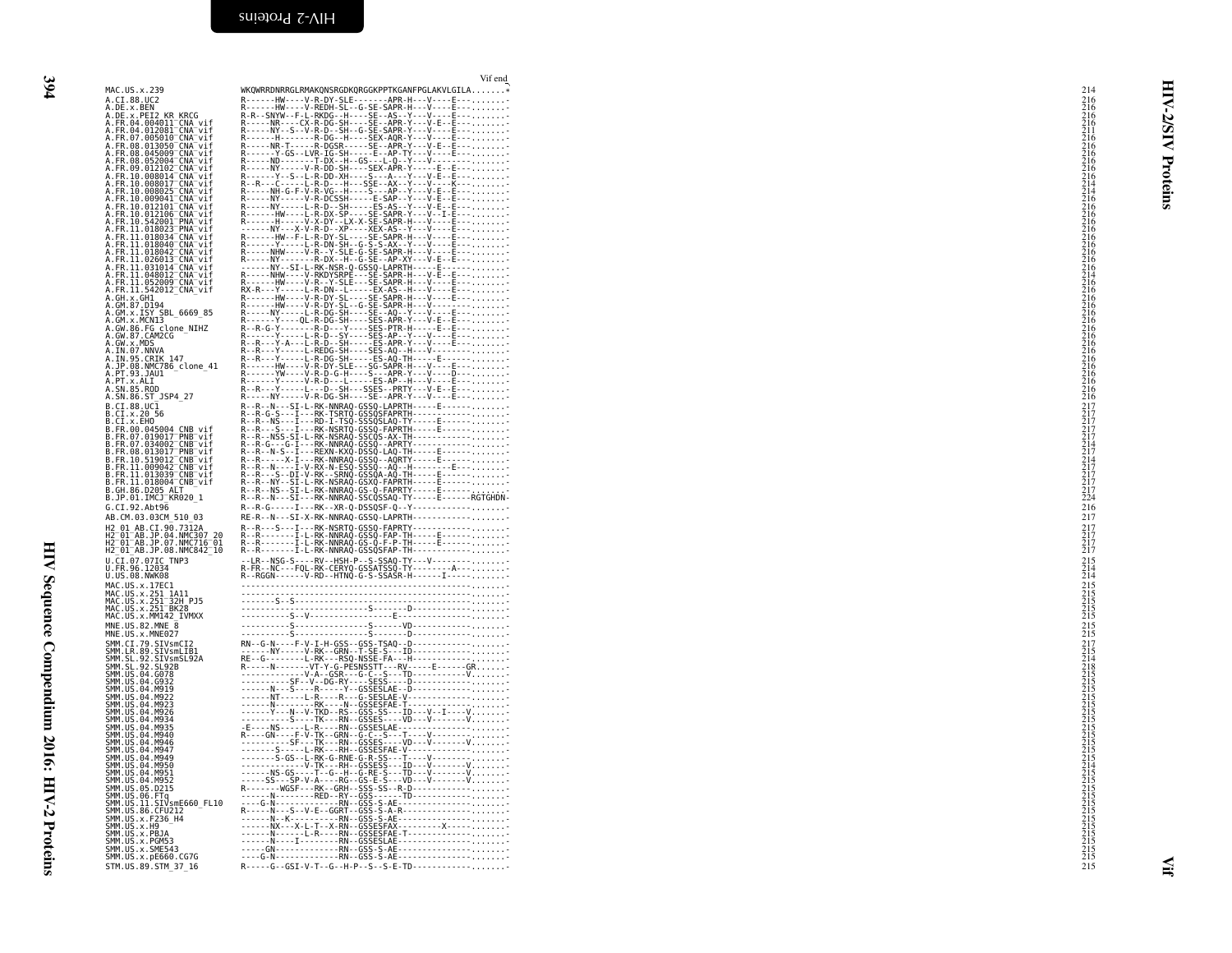<span id="page-20-1"></span><span id="page-20-0"></span>

|                                                                 | Vpx start | Vpx end                                                                                                                                                                                   |
|-----------------------------------------------------------------|-----------|-------------------------------------------------------------------------------------------------------------------------------------------------------------------------------------------|
| MAC.US.x.239                                                    |           | MSDPRERIPPGNSGEETIGEAFEWLNRTVEEINREAVNHLPRELIFQVWQRSWEYWHDEQGMSPSYVKYRYLCLIQKALFMHCKKGCRCLGEGHGAGGWRP.GPPPPPPPGLA*                                                                        |
| A.CI.88.UC2                                                     |           |                                                                                                                                                                                           |
| A.DE.x.BEN                                                      |           |                                                                                                                                                                                           |
| A.DE.x.PEI2 KR KRCG                                             |           |                                                                                                                                                                                           |
| A.GH.x.GH1<br>A.GM.87.D194                                      |           |                                                                                                                                                                                           |
| A.GM.x.ISY SBL 6669 85                                          |           |                                                                                                                                                                                           |
| A.GM.x.MCNI3                                                    |           |                                                                                                                                                                                           |
| A.GW.86.FG_clone_NIHZ                                           |           |                                                                                                                                                                                           |
| A.GW.87.CAM2CG                                                  |           |                                                                                                                                                                                           |
| A.GW.x.MDS                                                      |           |                                                                                                                                                                                           |
| A.IN.07.NNVA<br>A.IN.95.CRIK 147                                |           |                                                                                                                                                                                           |
| A.JP.08.NMC786 clone 41                                         |           |                                                                                                                                                                                           |
| A.PT.x.ALI                                                      |           |                                                                                                                                                                                           |
| A.SN.85.ROD                                                     |           |                                                                                                                                                                                           |
| A.SN.86.ST JSP4 27                                              |           |                                                                                                                                                                                           |
| A.SN.x.A2057<br>A.SN.x.A640                                     |           |                                                                                                                                                                                           |
| B.CI.88.UC1                                                     |           |                                                                                                                                                                                           |
| B.CI.x.20 56                                                    |           |                                                                                                                                                                                           |
| B.CI.x.EHO                                                      |           |                                                                                                                                                                                           |
| B.GH.86.D205 ALT                                                |           |                                                                                                                                                                                           |
| B.JP.01.IMCJ <sup>-</sup> KR020 1                               |           |                                                                                                                                                                                           |
| G.CI.92.Abt96                                                   |           |                                                                                                                                                                                           |
| AB.CM.03.03CM 510 03                                            |           |                                                                                                                                                                                           |
| H2 01 AB.CI.90.7312A                                            |           | - . - - - - V - - - - D - - V - - - A - E - IV - L - - - - - - - - - - - - - - - - A - R - D - - - I - T - - - - - - - - - N - V - FA - - - T - - R G - - P - - - R . - - - - - - - - - - |
| H2 <sup>-01-</sup> AB.JP.04.NMC307 20                           |           |                                                                                                                                                                                           |
| H2 <sup>-</sup> 01 <sup>-</sup> AB.JP.07.NMC716 <sup>-</sup> 01 |           |                                                                                                                                                                                           |
| H2 <sup>-</sup> 01 <sup>-</sup> AB.JP.08.NMC842 <sup>-</sup> 10 |           |                                                                                                                                                                                           |
| U.CI.07.07IC TNP3                                               |           |                                                                                                                                                                                           |
| U.FR.96.12034<br>U.US.NWK08                                     |           |                                                                                                                                                                                           |
|                                                                 |           |                                                                                                                                                                                           |
| MAC.US.x.17EC1<br>MAC.US.x.251 1A11                             |           |                                                                                                                                                                                           |
| MAC.US.x.251 <sup>-</sup> 32H PJ5                               |           |                                                                                                                                                                                           |
| MAC.US.x.251 <sup>-</sup> BK28                                  |           |                                                                                                                                                                                           |
| MAC.US.x.MM142 IVMXX                                            |           |                                                                                                                                                                                           |
| MNE.US.82.MNE 8                                                 |           |                                                                                                                                                                                           |
| MNE.US.x.MNE027                                                 |           |                                                                                                                                                                                           |
| SMM.CI.79.SIVsmCI2                                              |           |                                                                                                                                                                                           |
| SMM.LR.89.SIVsmLIB1                                             |           |                                                                                                                                                                                           |
| SMM.SL.92.SIVsmSL92A<br>SMM. SL. 92. SL92B                      |           |                                                                                                                                                                                           |
| SMM.US.04.G078                                                  |           |                                                                                                                                                                                           |
| SMM.US.04.G932                                                  |           |                                                                                                                                                                                           |
| SMM.US.04.M919                                                  |           |                                                                                                                                                                                           |
| SMM.US.04.M922<br>SMM.US.04.M923                                |           |                                                                                                                                                                                           |
| SMM.US.04.M926                                                  |           |                                                                                                                                                                                           |
| SMM.US.04.M934                                                  |           |                                                                                                                                                                                           |
| SMM.US.04.M935                                                  |           |                                                                                                                                                                                           |
| SMM.US.04.M940                                                  |           |                                                                                                                                                                                           |
| SMM.US.04.M946<br>SMM.US.04.M947                                |           |                                                                                                                                                                                           |
| SMM.US.04.M949                                                  |           |                                                                                                                                                                                           |
| SMM.US.04.M950                                                  |           |                                                                                                                                                                                           |
| SMM.US.04.M951                                                  |           |                                                                                                                                                                                           |
| SMM.US.04.M952                                                  |           |                                                                                                                                                                                           |
| SMM.US.05.D215<br>SMM.US.06.FTa                                 |           |                                                                                                                                                                                           |
| SMM.US.11.SIVsmE660 FL10                                        |           |                                                                                                                                                                                           |
| SMM.US.86.CFU212                                                |           |                                                                                                                                                                                           |
| SMM.US.x.F236 H4                                                |           |                                                                                                                                                                                           |
| SMM.US.x.H9                                                     |           |                                                                                                                                                                                           |
|                                                                 |           |                                                                                                                                                                                           |
| SMM.US.x.PBJA                                                   |           |                                                                                                                                                                                           |
| SMM.US.x.PGM53                                                  |           |                                                                                                                                                                                           |
| SMM.US.x.SME543<br>SMM.US.x.pE660.CG7G                          |           |                                                                                                                                                                                           |
| STM.US.89.STM 37 16                                             |           |                                                                                                                                                                                           |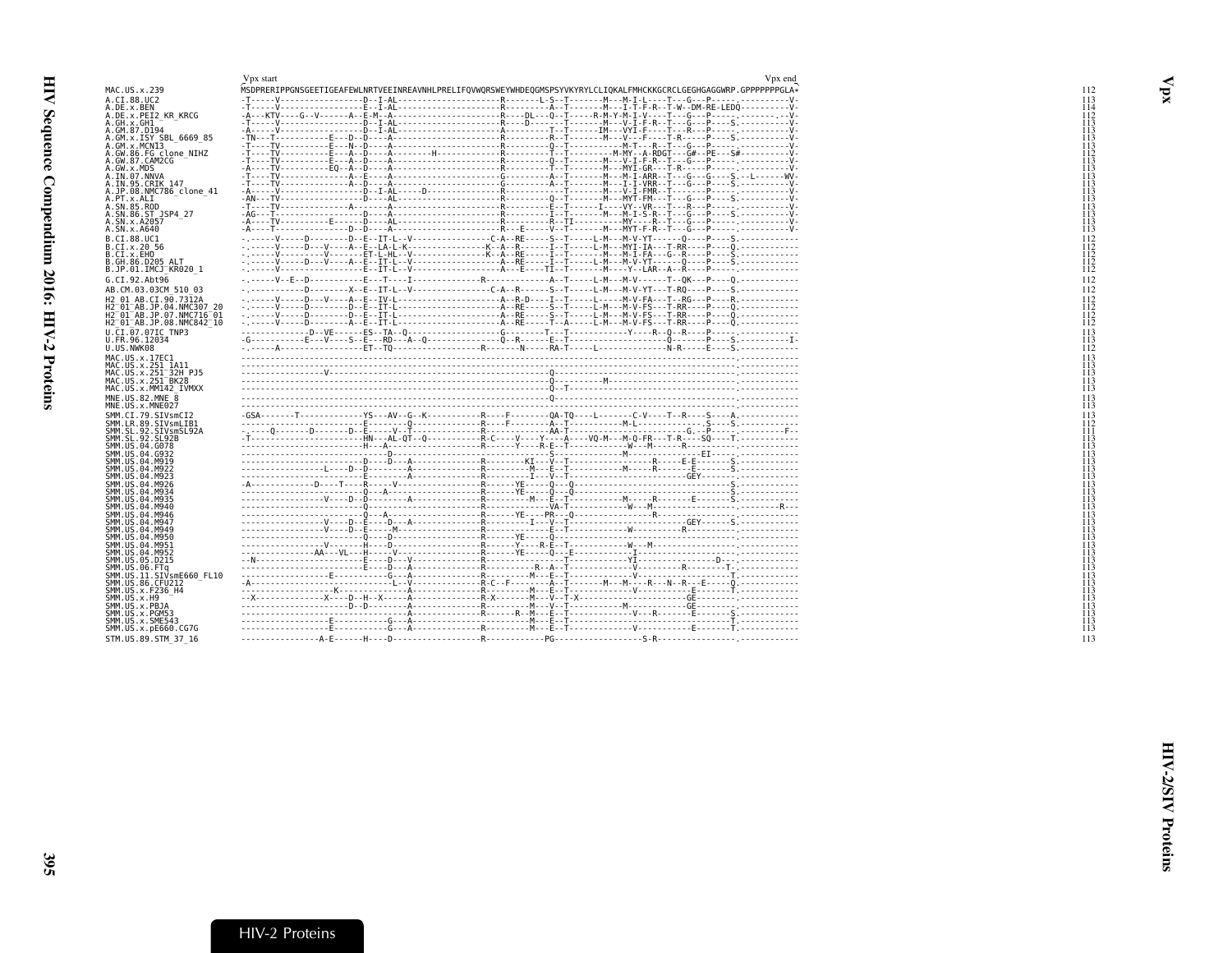<span id="page-21-1"></span><span id="page-21-0"></span>

| MAC.US.x.239                                                                                                                                                                                                                                              | Vpr start<br>Vpr end<br>MEERPPENEGPQREPWDEWVVEVLEELKEEALKHFDPRLLTALGNHIYNRHGDTLEGAGELIRILQRALFMHFRGGCIHSRIGQPGGGNPLSAIPPSRSML*                                                                                                                                                                                                                                                                                                                  | 101                                                                   |
|-----------------------------------------------------------------------------------------------------------------------------------------------------------------------------------------------------------------------------------------------------------|-------------------------------------------------------------------------------------------------------------------------------------------------------------------------------------------------------------------------------------------------------------------------------------------------------------------------------------------------------------------------------------------------------------------------------------------------|-----------------------------------------------------------------------|
| A.CI.88.UC2<br>A.DE.x.BEN<br>A.DE.X.PEI2 KR KRCG                                                                                                                                                                                                          | . #-MIV*I----*R-------I--D-Y------N----R---K-----S--L-V-GSR----*TRRRT-CP-T-TP-G-H-<br>$-M-GA$                                                                                                                                                                                                                                                                                                                                                   |                                                                       |
| A.GH.X.GH1 <sup>-</sup><br>A.GM.87.D194<br>A.GM.x.ISY SBL_6669_85<br>A.GM.x.MCNI3<br>A.GW.86.FG_clone_NIHZ<br>A.GW.87.CAM2CG                                                                                                                              |                                                                                                                                                                                                                                                                                                                                                                                                                                                 | ত                                                                     |
| A.GW.x.MDS<br>A.IN.07.NNVA                                                                                                                                                                                                                                |                                                                                                                                                                                                                                                                                                                                                                                                                                                 | Proteins                                                              |
| A.IN.95.CRIK 147<br>A.JP.08.NMC786_clone_41<br>A. PT. X. ALT<br>A. SN. 85. ROD                                                                                                                                                                            |                                                                                                                                                                                                                                                                                                                                                                                                                                                 | 106<br>106<br>106<br>106<br>105<br>106<br>106                         |
| A.SN.86.ST JSP4 27<br>A.SN.x.A640<br>A.US.93.7924A<br>B.CI.88.UC1                                                                                                                                                                                         |                                                                                                                                                                                                                                                                                                                                                                                                                                                 |                                                                       |
| B.CI.X.20 56<br>B.CI.X.EHO<br>B.GH.86.D205 ALT<br>B.JP.01.IMCJ KR020 1                                                                                                                                                                                    |                                                                                                                                                                                                                                                                                                                                                                                                                                                 | $\begin{array}{c} 105 \\ 105 \\ 105 \\ 105 \\ 105 \\ 105 \end{array}$ |
| G.CI.92.Abt96<br>AB.CM.03.03CM 510 03                                                                                                                                                                                                                     | $- A -  EI - - D - A -  - I -  - I$<br>-A-AXXEI-----S----Q-E-RXG-I---I-Q------------X----F--S-Y----A-----VK-------L---A--R----------------X---P*G-Q-                                                                                                                                                                                                                                                                                            | 103<br>105<br>106                                                     |
| H2_01_AB.CI.90.7312A<br>H2_01_AB.JP.04.NMC307_20<br>H2_01_AB.JP.07.NMC716_01<br>H2 <sup>-01-AB.JP.08.NMC842<sup>-10</sup></sup>                                                                                                                           | $\begin{minipage}[t]{.05\textwidth} {\scriptsize \textbf{-AA}} & \textbf{AA1} & \textbf{AA2} & \textbf{AA3} & \textbf{AA4} & \textbf{AA4} & \textbf{AA5} & \textbf{AA6} & \textbf{AA6} & \textbf{AA6} & \textbf{AA7} & \textbf{AA8} & \textbf{AA8} & \textbf{AA8} & \textbf{AA9} & \textbf{AA7} & \textbf{AA8} & \textbf{AA8} & \textbf{AA9} & \textbf{AA7} & \textbf{AA8} & \textbf{AA8} & \textbf{AA9} & \textbf{AA7} & \textbf{AA8} & \text$ | $\frac{105}{105}$                                                     |
| U.CI.07.07IC TNP3<br>U.FR.96.12034<br>U.US.NWK08                                                                                                                                                                                                          |                                                                                                                                                                                                                                                                                                                                                                                                                                                 | $\frac{102}{101}$<br>101                                              |
| MAC.US.x.17EC1<br>MAC.US.x.251_1A11<br>MAC.US.x.251_1A11<br>MAC.US.x.251_32H_PJ5<br>MAC.US.x.251_BK28<br>MAC.US.x.MM142_IVMXX                                                                                                                             | $\begin{picture}(1,0) \put(0,0) \put(0,0) \put(0,0) \put(0,0) \put(0,0) \put(0,0) \put(0,0) \put(0,0) \put(0,0) \put(0,0) \put(0,0) \put(0,0) \put(0,0) \put(0,0) \put(0,0) \put(0,0) \put(0,0) \put(0,0) \put(0,0) \put(0,0) \put(0,0) \put(0,0) \put(0,0) \put(0,0) \put(0,0) \put(0,0) \put(0,0) \put(0,0) \put(0,0) \put(0,0) \$                                                                                                            | 102<br>$\begin{array}{c} 101 \\ 102 \\ 101 \\ 102 \end{array}$        |
| MNE.US.82.MNE 8<br>MNE.US.x.MNE027                                                                                                                                                                                                                        |                                                                                                                                                                                                                                                                                                                                                                                                                                                 | $\frac{102}{102}$                                                     |
|                                                                                                                                                                                                                                                           |                                                                                                                                                                                                                                                                                                                                                                                                                                                 | $\frac{102}{102}$                                                     |
| MIE. US. x. MNE02/<br>SMM. LR. 39. STV. STV. STV. STV.<br>SMM. LR. 39. STV. STV. STV. STV.<br>SMM. LR. 39. STV. STV. STV. STV.<br>SMM. US. 04. G932<br>SMM. US. 04. G932<br>SMM. US. 04. M922<br>SMM. US. 04. M922<br>SMM. US. 04. M922<br>SMM. US. 04. M |                                                                                                                                                                                                                                                                                                                                                                                                                                                 |                                                                       |
| SMM. US. 04. M923<br>SMM. US. 04. M926<br>SMM. US. 04. M934<br>SMM. US. 04. M935<br>SMM. US. 04. M946<br>SMM. US. 04. M946<br>SMM. US. 04. M947                                                                                                           |                                                                                                                                                                                                                                                                                                                                                                                                                                                 |                                                                       |
|                                                                                                                                                                                                                                                           |                                                                                                                                                                                                                                                                                                                                                                                                                                                 |                                                                       |
| SMM. US .04. M947<br>SMM. US .04. M949<br>SMM. US .04. M950<br>SMM. US .04. M951<br>SMM. US .05. D215<br>SMM. US .06. FTq<br>SMM. US .06. FTq<br>SMM. US .11 . SIV.SmE660_FL10                                                                            |                                                                                                                                                                                                                                                                                                                                                                                                                                                 |                                                                       |
| SMM. US. 86. CFU212<br>SMM. US. x. F236_H4                                                                                                                                                                                                                |                                                                                                                                                                                                                                                                                                                                                                                                                                                 |                                                                       |
| SMM.US.x.H9<br>SMM.US.x.PBJA<br>SMM.US.x.PGM53                                                                                                                                                                                                            |                                                                                                                                                                                                                                                                                                                                                                                                                                                 |                                                                       |
| SMM. U.S. x. SME543<br>SMM. US. x. pE660. CG7G<br>STM.US.89.STM 37 16                                                                                                                                                                                     |                                                                                                                                                                                                                                                                                                                                                                                                                                                 | 102                                                                   |
|                                                                                                                                                                                                                                                           |                                                                                                                                                                                                                                                                                                                                                                                                                                                 |                                                                       |
|                                                                                                                                                                                                                                                           |                                                                                                                                                                                                                                                                                                                                                                                                                                                 |                                                                       |
|                                                                                                                                                                                                                                                           |                                                                                                                                                                                                                                                                                                                                                                                                                                                 |                                                                       |
|                                                                                                                                                                                                                                                           |                                                                                                                                                                                                                                                                                                                                                                                                                                                 |                                                                       |
|                                                                                                                                                                                                                                                           |                                                                                                                                                                                                                                                                                                                                                                                                                                                 |                                                                       |
|                                                                                                                                                                                                                                                           |                                                                                                                                                                                                                                                                                                                                                                                                                                                 |                                                                       |
|                                                                                                                                                                                                                                                           |                                                                                                                                                                                                                                                                                                                                                                                                                                                 |                                                                       |
|                                                                                                                                                                                                                                                           |                                                                                                                                                                                                                                                                                                                                                                                                                                                 | 5                                                                     |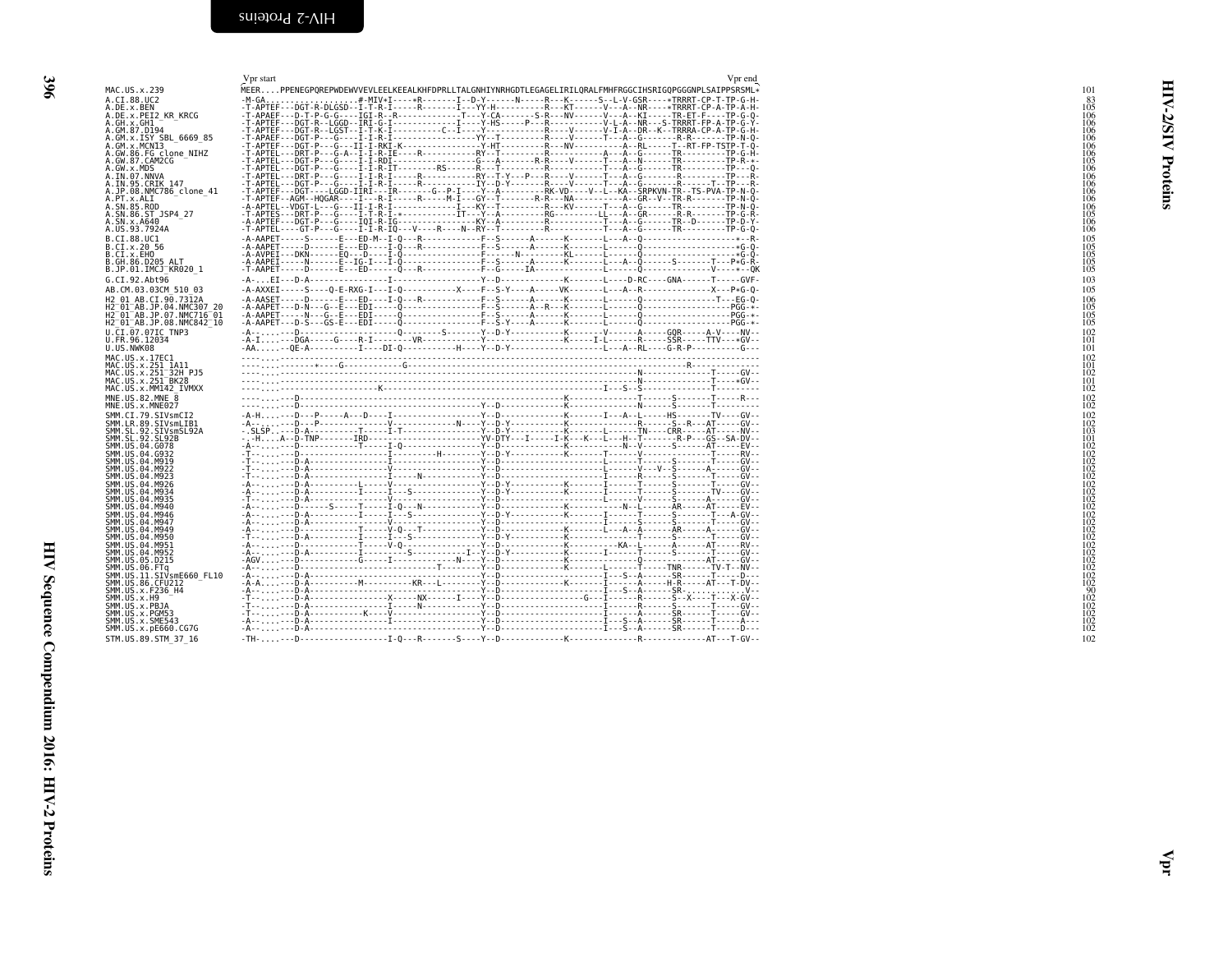<span id="page-22-1"></span><span id="page-22-0"></span>

|                                                           | Tat start                                                                                                                                                                                                                                                                       | exon 1 end exon 2 start | Tat end |                                                                        |
|-----------------------------------------------------------|---------------------------------------------------------------------------------------------------------------------------------------------------------------------------------------------------------------------------------------------------------------------------------|-------------------------|---------|------------------------------------------------------------------------|
| MAC.US.x.239                                              | WETPLREQENSLESSNERSSCISEADASTPESANLGEEILSQLYRPLEACYNTCYCKKCCYHCQFCFLKKGLGICYEQSR.KRRRTPKKAKANTSSASNKPISNRTRHCQPEKAKKETVEKAVATAPGLGR                                                                                                                                             |                         |         | 130                                                                    |
| A.CI.88.UC2                                               | PIPER PROGRAM PRODUCTION AND CONTROLL AND TRIPLE IN THE CONTROLL IN THE CONTROLL IN THE CONTROLL IN THE CONTROLL IN THE CONTROLL IN THE CONTROLL IN THE CONTROLL IN THE CONTROLL IN THE CONTROLL IN THE CONTROLL IN THE CONTRO                                                  |                         |         |                                                                        |
| A.DE.x.BEN<br>A.DE.x.PEI2 KR KRCG                         |                                                                                                                                                                                                                                                                                 |                         |         |                                                                        |
| A.GH.x.GH1                                                |                                                                                                                                                                                                                                                                                 |                         |         |                                                                        |
| A.GM.87.D194                                              |                                                                                                                                                                                                                                                                                 |                         |         |                                                                        |
| A.GM.x.ISY SBL 6669 85<br>A.GM.x.MCNI3                    |                                                                                                                                                                                                                                                                                 |                         |         |                                                                        |
| A.GW.86.FG clone NIHZ                                     |                                                                                                                                                                                                                                                                                 |                         |         |                                                                        |
| A.GW.87.CAM2CG                                            |                                                                                                                                                                                                                                                                                 |                         |         | 131<br>131<br>131<br>131<br>131<br>131<br>131<br>131<br>130<br>137<br> |
| A.GW.x.MDS<br>A.IN.07.NNVA                                |                                                                                                                                                                                                                                                                                 |                         |         |                                                                        |
| A.IN.95.CRIK 147                                          | -----KAP-S----C--PFLHT--Q-VA-QG---Q---------------AS-----L-----L---Q--------RKG.R-------T-THPTLT-D-S--T--WNS----E*-K-L-TT-V-DLDP--                                                                                                                                              |                         |         |                                                                        |
| A.JP.08.NMC786 clone 41                                   |                                                                                                                                                                                                                                                                                 |                         |         |                                                                        |
| A.PT.x.ALI<br>A.SN.85.ROD                                 | -----K-PGS--MPY--P---T--Q-VAVQ-L-KQ-------------T-N------E------L---N-----W-DRKG.R---S---I--HS----D-S--T---NS---EKQ-K-L-TTLG-DC-P--SHIYIS<br>-----KAP-S--K-C--PF-RT--Q-VA-Q-L-RQ------------T-N-S----R------M---N--------RKG.R-------T-THP-PTPD-S--T--GDS--T-KQ-K---AT-E-DT-P-- |                         |         | $\overline{131}$                                                       |
| A.SN.86.ST JSP4 27                                        | -----KAP-G--G-Y--P---T--Ô--AAÔGLVSP-D---Y---O-----D-K------------M---N-----W--RKG.R-------T--HS----D-S--T--GNS----KÔ-K-L-T-LE-IG-P--                                                                                                                                            |                         |         | 131                                                                    |
| B.CT.88.UC1                                               |                                                                                                                                                                                                                                                                                 |                         |         | $\begin{array}{c} 129 \\ 129 \\ 139 \\ 129 \\ 129 \\ 135 \end{array}$  |
| B.CI.X.20 56                                              |                                                                                                                                                                                                                                                                                 |                         |         |                                                                        |
| B.CI.X.EHO<br>B.GH.86.D205 ALT                            |                                                                                                                                                                                                                                                                                 |                         |         |                                                                        |
| B.JP.01.IMCJ KR020 1                                      |                                                                                                                                                                                                                                                                                 |                         |         |                                                                        |
| G.CI.92.Abt96                                             | ----S-------K-CR-L---TF-ETVDA-GLEGTOA---Y--------S-K----------L---N----Y----P-.R--.----T---SF----ES--A---NX--K-K*--K--TK---DL----                                                                                                                                               |                         |         | 129                                                                    |
| AB.CM.03.03CM 510 03                                      | --I--OG--S--K--S-P--ST--PVVD-OG-DSO-----------K--N-K----X-----L---R-----W-DH--.---R--TTA-P-PD-S--T---DS--A-KO-KE--TTGT-DL-P--                                                                                                                                                   |                         |         | 127                                                                    |
| H2 01 AB.CI.90.7312A                                      |                                                                                                                                                                                                                                                                                 |                         |         | $\begin{array}{c} 135 \\ 135 \\ 135 \\ 135 \\ 135 \end{array}$         |
| H2 01 AB. JP. 04. NMC307 20<br>H2-01-AB.JP.07.NMC716-01   |                                                                                                                                                                                                                                                                                 |                         |         |                                                                        |
| H2 <sup>-01-AB.JP.08.NMC842<sup>-10</sup></sup>           | -----Q--G--SKF-K-H--ST---VVN-QGLD-Q-----------G--N-K----A------L---N-------DR--.--. SS-R--TA-----D-S-TS-GDS--T-KQ-KE--ATR--D-----SSTSTS-                                                                                                                                        |                         |         |                                                                        |
| U.CI.07.07IC TNP3                                         |                                                                                                                                                                                                                                                                                 |                         |         | $\begin{array}{c} 129 \\ 128 \\ 130 \end{array}$                       |
| U.FR.96.12034<br>U.US.NWK08                               |                                                                                                                                                                                                                                                                                 |                         |         |                                                                        |
| MAC.US.x.17EC1                                            |                                                                                                                                                                                                                                                                                 |                         |         | 131                                                                    |
| MAC.US.x.251 1A11                                         |                                                                                                                                                                                                                                                                                 |                         |         | 131                                                                    |
| MAC.US.x.251 32H PJ5                                      |                                                                                                                                                                                                                                                                                 |                         |         | 131                                                                    |
| MAC. US. x. 251 <sup>-</sup> BK28<br>MAC.US.x.MM142 IVMXX |                                                                                                                                                                                                                                                                                 |                         |         | $\frac{131}{131}$                                                      |
| MNE.US.82.MNE 8                                           |                                                                                                                                                                                                                                                                                 |                         |         | $\frac{131}{131}$                                                      |
| MNE.US.x.MNE027                                           |                                                                                                                                                                                                                                                                                 |                         |         |                                                                        |
| SMM.CT.79.SIVsmCT2<br>SMM.LR.89.SIVsmLIB1                 |                                                                                                                                                                                                                                                                                 |                         |         |                                                                        |
| SMM.SL.92.SIVsmSL92A                                      |                                                                                                                                                                                                                                                                                 |                         |         |                                                                        |
| SMM.SL.92.SL92B                                           |                                                                                                                                                                                                                                                                                 |                         |         |                                                                        |
| SMM. US.04.G078<br>SMM. US.04. G932                       |                                                                                                                                                                                                                                                                                 |                         |         |                                                                        |
| SMM.US.04.M919                                            |                                                                                                                                                                                                                                                                                 |                         |         |                                                                        |
| SMM.US.04.M922<br>SMM. US. 04. M923                       |                                                                                                                                                                                                                                                                                 |                         |         |                                                                        |
| SMM.US.04.M926                                            |                                                                                                                                                                                                                                                                                 |                         |         |                                                                        |
| SMM.US.04.M934                                            |                                                                                                                                                                                                                                                                                 |                         |         |                                                                        |
| SMM. US. 04. M935<br>SMM.US.04.M940                       |                                                                                                                                                                                                                                                                                 |                         |         |                                                                        |
| SMM.US.04.M946                                            |                                                                                                                                                                                                                                                                                 |                         |         |                                                                        |
| SMM.US.04.M947                                            |                                                                                                                                                                                                                                                                                 |                         |         |                                                                        |
| SMM.US.04.M949<br>SMM.US.04.M950                          |                                                                                                                                                                                                                                                                                 |                         |         |                                                                        |
| SMM. US.04.M951                                           |                                                                                                                                                                                                                                                                                 |                         |         |                                                                        |
| SMM.US.04.M952<br>SMM.US.05.D215                          |                                                                                                                                                                                                                                                                                 |                         |         |                                                                        |
| SMM.US.06.FTq                                             |                                                                                                                                                                                                                                                                                 |                         |         |                                                                        |
| SMM.US.11.SIVsmE660 FL10                                  |                                                                                                                                                                                                                                                                                 |                         |         |                                                                        |
| SMM.US.86.CFU212<br>SMM. US. x. F236_H4                   |                                                                                                                                                                                                                                                                                 |                         |         |                                                                        |
| SMM.US.x.H9                                               |                                                                                                                                                                                                                                                                                 |                         |         |                                                                        |
| SMM.US.x.PBJA<br>SMM.US.x.PGM53                           |                                                                                                                                                                                                                                                                                 |                         |         |                                                                        |
| SMM.US.x.SME543                                           |                                                                                                                                                                                                                                                                                 |                         |         | 129<br>129<br>131<br>131<br>129<br>129                                 |
| SMM.US.x.pE660.CG7G                                       |                                                                                                                                                                                                                                                                                 |                         |         |                                                                        |
| STM.US.89.STM 37 16                                       | -----K---S--R--S-P---T---V-A--GL--OE-----W-------E-C-K-F---------L--VT-----T--R--.R-VK----TYPI-----SL-T-A-NS--K-EO-KE--TE-EST----K                                                                                                                                              |                         |         | 129                                                                    |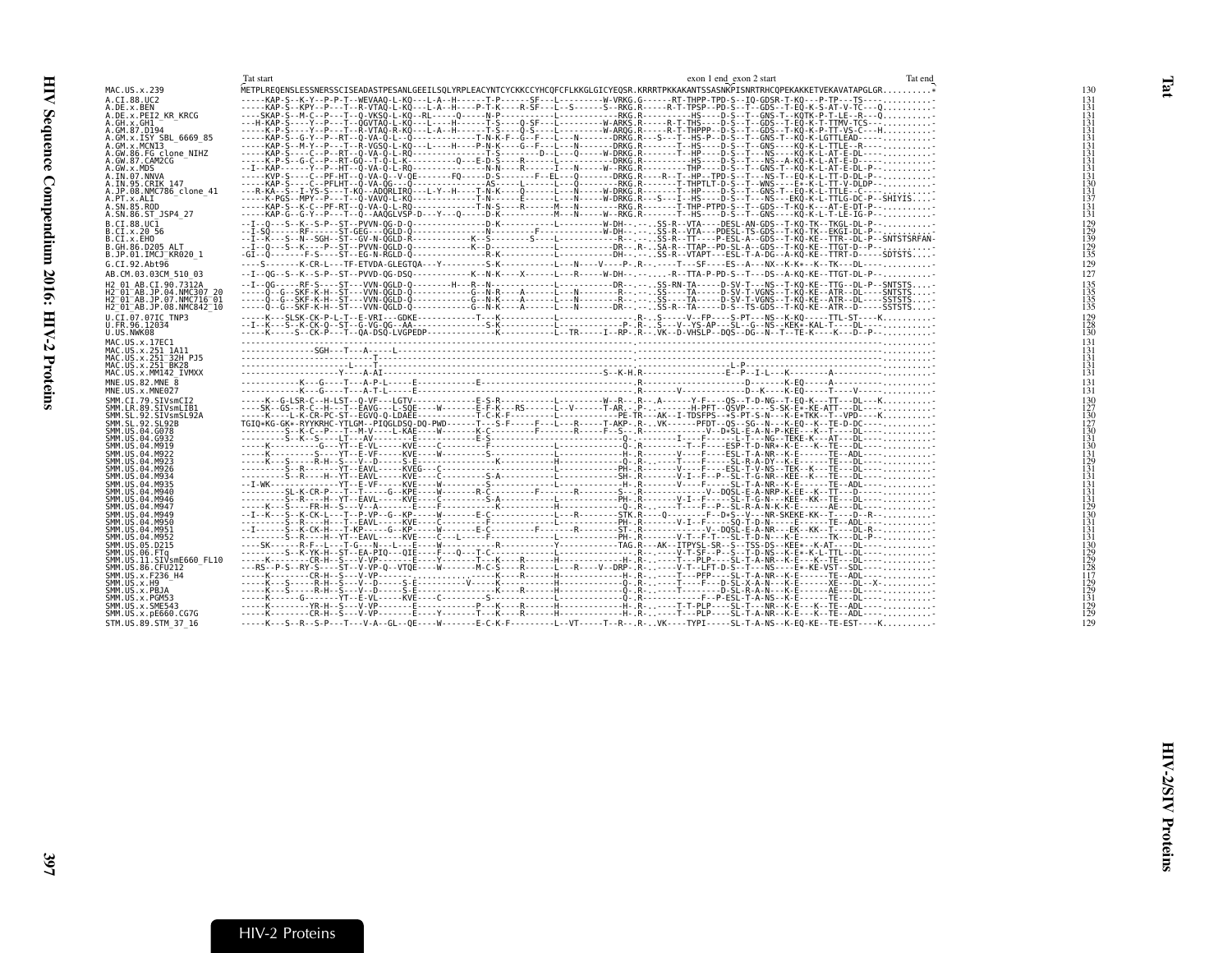<span id="page-23-1"></span><span id="page-23-0"></span>

| MAC.US.x.239<br>A.CI.88.UC2<br>A.DE.x.BEN<br>A.DE.x.PEI2 KR KRCG                                                                                      | $\begin{bmatrix} \mathbf{f}_{\mathbf{c}} \\ \mathbf{f}_{\mathbf{c}} \\ \mathbf{f}_{\mathbf{c}} \\ \mathbf{f}_{\mathbf{c}} \\ \mathbf{f}_{\mathbf{c}} \\ \mathbf{f}_{\mathbf{c}} \\ \mathbf{f}_{\mathbf{c}} \\ \mathbf{f}_{\mathbf{c}} \\ \mathbf{f}_{\mathbf{c}} \\ \mathbf{f}_{\mathbf{c}} \\ \mathbf{f}_{\mathbf{c}} \\ \mathbf{f}_{\mathbf{c}} \\ \mathbf{f}_{\mathbf{c}} \\ \mathbf{f}_{\mathbf{c}} \\ \mathbf{f}_{\mathbf{c}} \\ \mathbf{f}_{\mathbf{c}} \\ \mathbf{f}_{$ |
|-------------------------------------------------------------------------------------------------------------------------------------------------------|--------------------------------------------------------------------------------------------------------------------------------------------------------------------------------------------------------------------------------------------------------------------------------------------------------------------------------------------------------------------------------------------------------------------------------------------------------------------------------|
| A.GW.86.FG_clone_NIHZ<br>A.GW.87.CAM2CG                                                                                                               |                                                                                                                                                                                                                                                                                                                                                                                                                                                                                |
| A.GW.x.MDS<br>A.IN.07.NNVA                                                                                                                            |                                                                                                                                                                                                                                                                                                                                                                                                                                                                                |
| A.PT.x.ALI<br>A.SN.85.ROD<br>A.SN.86.ST JSP4 27<br>B.CI.88.UC1                                                                                        |                                                                                                                                                                                                                                                                                                                                                                                                                                                                                |
| B.CI.x.20 56<br>B.CI.x.EHO<br>B.GH.86.D205 ALT<br>B.JP.01.IMCJ_KR020 1<br>G.CI.92.Abt96                                                               |                                                                                                                                                                                                                                                                                                                                                                                                                                                                                |
| AB.CM.03.03CM 510 03<br>H2_01_AB.CI.90.7312A<br>H2 <sup>_</sup> 01 <sup>_</sup> AB.JP.04.NMC307_20<br>H2 <sup>_</sup> 01_AB.JP.07.NMC716_01           | -TTR.---E--L----------H--------N-R---K--GL-I-------R--SAA-AEE--N----R---TV-DL-N------TTQAPVCIP-VWDRLVPRSAPSSSEGYERDSCECGRDLMGSSQGGGESDPRDPQKNQTRT 148                                                                                                                                                                                                                                                                                                                          |
| H2 01 AB.JP.08.NMC842 10<br>U.CI.07.07IC TNP3<br>U.FR.96.12034<br>U.US.NWK08                                                                          |                                                                                                                                                                                                                                                                                                                                                                                                                                                                                |
| MAC.US.x.17EC1<br>MAC.US.x.251 1A11                                                                                                                   |                                                                                                                                                                                                                                                                                                                                                                                                                                                                                |
| MAC.US.x.MM142 IVMXX<br>MNE.US.82.MNE_8<br>MNE.US.x.MNE027                                                                                            |                                                                                                                                                                                                                                                                                                                                                                                                                                                                                |
| SMM.CI.79.SIVsmCI2<br>31111.C1.79.3177811.C1.71<br>SMM.SL.92.SIVS11.EB1<br>SMM.SL.92.SIVS11.EB1<br>SMM.US.04.G078<br>SMM.US.04.G078<br>SMM.US.04.G932 |                                                                                                                                                                                                                                                                                                                                                                                                                                                                                |
| SMM.US.04.M919<br>SMM.US.04.M922<br>SMM.US.04.M923                                                                                                    |                                                                                                                                                                                                                                                                                                                                                                                                                                                                                |
| SMM.US.04.M926<br>SMM. US. 04. M934<br>SMM.US.04.M935<br>SMM.US.04.M940<br>SMM.US.04.M946                                                             |                                                                                                                                                                                                                                                                                                                                                                                                                                                                                |
| SMM.US.04.M947<br>SMM.US.04.M949<br>SMM. US. 04. M950<br>SMM.US.04.M951                                                                               |                                                                                                                                                                                                                                                                                                                                                                                                                                                                                |
| SMM.US.04.M952<br>SMM.US.05.D215<br>5MM.US.06.FT4<br>SMM.US.06.FTq<br>SMM.US.11.SIVsmE660_FL10<br>SMM.US.86.CFU212<br>SMM.US.x.F236_H4                |                                                                                                                                                                                                                                                                                                                                                                                                                                                                                |
| SMM.US.x.H9<br>SMM.US.x.PBJA<br>SMM.US.x.PGM53                                                                                                        |                                                                                                                                                                                                                                                                                                                                                                                                                                                                                |
| SMM.US.x.SME543<br>SMM.US.x.pE660.CG7G<br>STM.US.89.STM 37 16                                                                                         |                                                                                                                                                                                                                                                                                                                                                                                                                                                                                |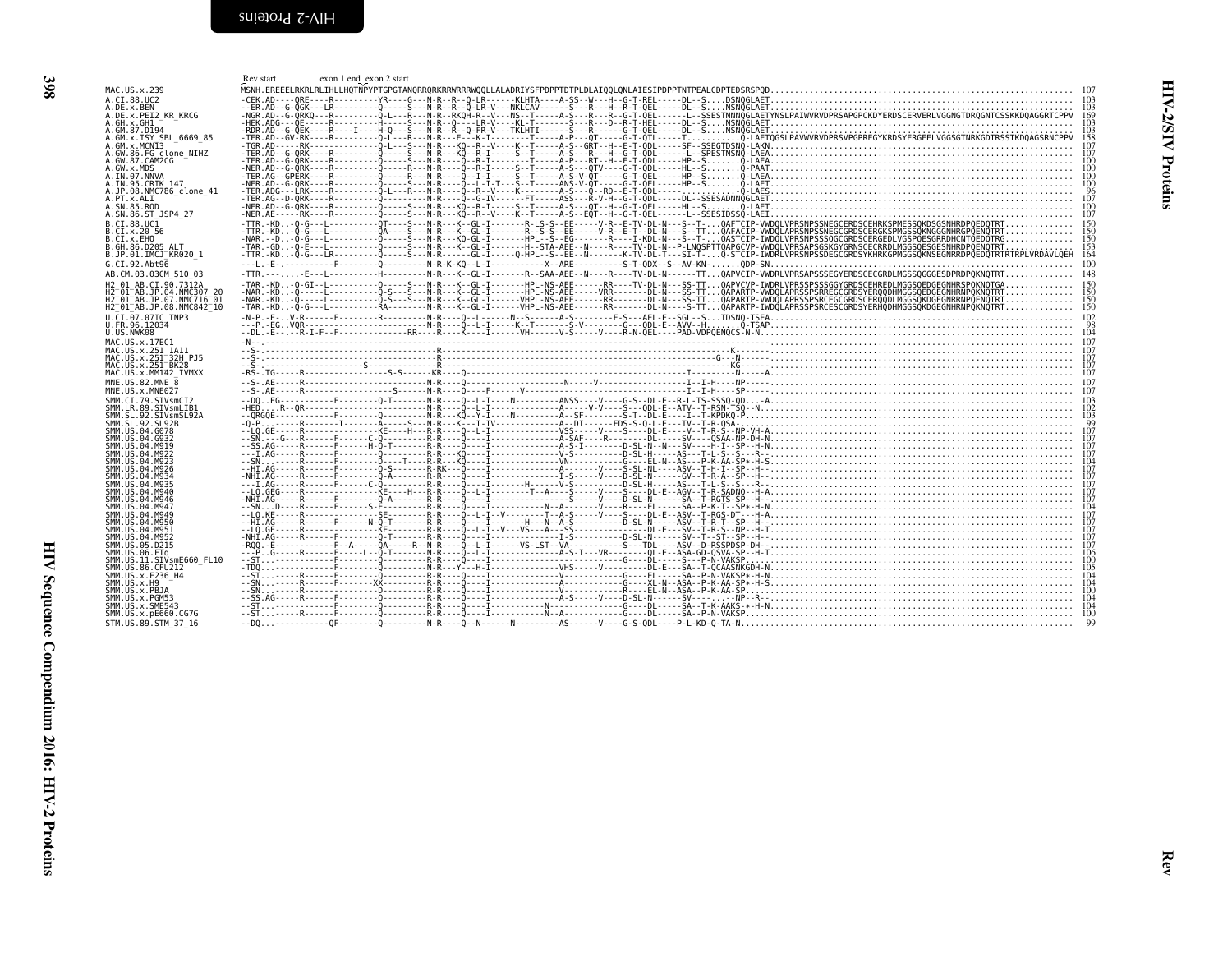<span id="page-24-0"></span>

| MAC.US.x.239<br>. *<br>A.CI.88.UC2<br>.<br>A.DE.x.BEN<br>RGSGINRETL-<br>A.DE.X.DET2_KR_KRCG<br>A.GH.x.GH1<br>A.GM.87.D194<br>A.GM.87.D194<br>.<br><b>RDRDISKETL</b><br>A.GM.X.ISY SBL_6669_85<br>A.GM.X.MCNI3<br>.<br>A.GW.86.FG clone_NIHZ<br>A.GW.87.CAM2CG<br>.<br>.<br>A.GW.x.MDS<br>.<br>A.IN.07.NNVA<br>.<br>A.IN.95.CRIK 147<br>.<br>A.JP.08.NMC786_clone_41<br>.<br>A.PT.x.ALI<br>.<br>A.SN.85.ROD<br>.<br>A.SN.86.ST_JSP4 27<br>.<br>B.CI.88.UCI<br>B.CI.x.20 56<br>B.CI.x.EHO<br>.<br>.<br>.<br>B.GH.86.D205 ALT<br>.<br>B.JP.01.IMCJ <sup>-</sup> KR020 1<br>KGEGNRV-<br>G.CI.92.Abt96<br>.<br>AB.CM.03.03CM 510 03<br>.<br>H2 01 AB.CI.90.7312A<br>.<br>H2-01-AB.JP.04.NMC307-20<br>H2-01-AB.JP.07.NMC716-01<br>.<br>.<br>H2 <sup>-</sup> 01 <sup>-</sup> AB.JP.08.NMC842 <sup>-</sup> 10<br>.<br>U.CI.07.07IC TNP3<br>.<br>U.FR.96.12034<br>.<br>U.US.NWK08<br>.<br>MAC.US.x.17EC1<br>MAC.US.x.251_1A11<br>MAC.US.x.251_1A11<br>.<br>.<br>MAC.US.x.251 <sup>-</sup> 32H PJ5<br>.<br>MAC.US.x.251 <sup>-</sup> BK28<br>.<br>MAC.US.x.MM142 IVMXX<br>.<br>MNE.US.82.MNE 8<br>1.1.1.1.1.1.1.1.7<br>MNE.US.x.MNE027<br>.<br>SMM.CI.79.SIVsmCI2<br>SMM.LR.89.SIVsmLIB1<br>SMM.SL.92.SIVsmSL92A<br>.<br>.<br>.<br>SMM.SL.92.SL92B<br>.<br>SMM.US.04.G078<br>.<br>SMM.US.04.G932<br>.<br>SMM.US.04.M919<br>.<br>SMM.US.04.M922<br>.<br>SMM.US.04.M923<br>.<br>SMM.US.04.M926<br>.<br>SMM.US.04.M934<br>.<br>SMM. US. 04. M935<br>SMM. US. 04. M935<br>SMM. US. 04. M946<br>SMM. US. 04. M946<br>.<br>.<br>.<br>SMM.US.04.M947<br>.<br>SMM.US.04.M949<br>.<br>SMM.US.04.M950<br>SMM.US.04.M951<br>SMM.US.04.M952<br>.<br>SMM.US.05.D215<br>.<br>SMM.US.06.FTq<br>.<br>ŠMM.ŪŠ.11.SIVsmE660 FL10<br>.<br>SMM.US.86.CFU212<br>.<br>SMM.US.x.F236 H4<br>.<br>SMM.US.x.H9<br>.<br>SMM.US.x.PBJA<br>.<br>SMM.US.x.PGM53<br>.<br>SMM.US.x.SME543<br>.<br>SMM.US.x.pE660.CG7G<br>.<br>STM.US.89.STM 37 16<br>. |
|-------------------------------------------------------------------------------------------------------------------------------------------------------------------------------------------------------------------------------------------------------------------------------------------------------------------------------------------------------------------------------------------------------------------------------------------------------------------------------------------------------------------------------------------------------------------------------------------------------------------------------------------------------------------------------------------------------------------------------------------------------------------------------------------------------------------------------------------------------------------------------------------------------------------------------------------------------------------------------------------------------------------------------------------------------------------------------------------------------------------------------------------------------------------------------------------------------------------------------------------------------------------------------------------------------------------------------------------------------------------------------------------------------------------------------------------------------------------------------------------------------------------------------------------------------------------------------------------------------------------------------------------------------------------------------------------------------------------------------------------------------------------------------------------------------------------------------------------------------------------------------------------------------------|
|                                                                                                                                                                                                                                                                                                                                                                                                                                                                                                                                                                                                                                                                                                                                                                                                                                                                                                                                                                                                                                                                                                                                                                                                                                                                                                                                                                                                                                                                                                                                                                                                                                                                                                                                                                                                                                                                                                             |
|                                                                                                                                                                                                                                                                                                                                                                                                                                                                                                                                                                                                                                                                                                                                                                                                                                                                                                                                                                                                                                                                                                                                                                                                                                                                                                                                                                                                                                                                                                                                                                                                                                                                                                                                                                                                                                                                                                             |
|                                                                                                                                                                                                                                                                                                                                                                                                                                                                                                                                                                                                                                                                                                                                                                                                                                                                                                                                                                                                                                                                                                                                                                                                                                                                                                                                                                                                                                                                                                                                                                                                                                                                                                                                                                                                                                                                                                             |
|                                                                                                                                                                                                                                                                                                                                                                                                                                                                                                                                                                                                                                                                                                                                                                                                                                                                                                                                                                                                                                                                                                                                                                                                                                                                                                                                                                                                                                                                                                                                                                                                                                                                                                                                                                                                                                                                                                             |
|                                                                                                                                                                                                                                                                                                                                                                                                                                                                                                                                                                                                                                                                                                                                                                                                                                                                                                                                                                                                                                                                                                                                                                                                                                                                                                                                                                                                                                                                                                                                                                                                                                                                                                                                                                                                                                                                                                             |
|                                                                                                                                                                                                                                                                                                                                                                                                                                                                                                                                                                                                                                                                                                                                                                                                                                                                                                                                                                                                                                                                                                                                                                                                                                                                                                                                                                                                                                                                                                                                                                                                                                                                                                                                                                                                                                                                                                             |
|                                                                                                                                                                                                                                                                                                                                                                                                                                                                                                                                                                                                                                                                                                                                                                                                                                                                                                                                                                                                                                                                                                                                                                                                                                                                                                                                                                                                                                                                                                                                                                                                                                                                                                                                                                                                                                                                                                             |
|                                                                                                                                                                                                                                                                                                                                                                                                                                                                                                                                                                                                                                                                                                                                                                                                                                                                                                                                                                                                                                                                                                                                                                                                                                                                                                                                                                                                                                                                                                                                                                                                                                                                                                                                                                                                                                                                                                             |
|                                                                                                                                                                                                                                                                                                                                                                                                                                                                                                                                                                                                                                                                                                                                                                                                                                                                                                                                                                                                                                                                                                                                                                                                                                                                                                                                                                                                                                                                                                                                                                                                                                                                                                                                                                                                                                                                                                             |
|                                                                                                                                                                                                                                                                                                                                                                                                                                                                                                                                                                                                                                                                                                                                                                                                                                                                                                                                                                                                                                                                                                                                                                                                                                                                                                                                                                                                                                                                                                                                                                                                                                                                                                                                                                                                                                                                                                             |
|                                                                                                                                                                                                                                                                                                                                                                                                                                                                                                                                                                                                                                                                                                                                                                                                                                                                                                                                                                                                                                                                                                                                                                                                                                                                                                                                                                                                                                                                                                                                                                                                                                                                                                                                                                                                                                                                                                             |
|                                                                                                                                                                                                                                                                                                                                                                                                                                                                                                                                                                                                                                                                                                                                                                                                                                                                                                                                                                                                                                                                                                                                                                                                                                                                                                                                                                                                                                                                                                                                                                                                                                                                                                                                                                                                                                                                                                             |
|                                                                                                                                                                                                                                                                                                                                                                                                                                                                                                                                                                                                                                                                                                                                                                                                                                                                                                                                                                                                                                                                                                                                                                                                                                                                                                                                                                                                                                                                                                                                                                                                                                                                                                                                                                                                                                                                                                             |
|                                                                                                                                                                                                                                                                                                                                                                                                                                                                                                                                                                                                                                                                                                                                                                                                                                                                                                                                                                                                                                                                                                                                                                                                                                                                                                                                                                                                                                                                                                                                                                                                                                                                                                                                                                                                                                                                                                             |
|                                                                                                                                                                                                                                                                                                                                                                                                                                                                                                                                                                                                                                                                                                                                                                                                                                                                                                                                                                                                                                                                                                                                                                                                                                                                                                                                                                                                                                                                                                                                                                                                                                                                                                                                                                                                                                                                                                             |
|                                                                                                                                                                                                                                                                                                                                                                                                                                                                                                                                                                                                                                                                                                                                                                                                                                                                                                                                                                                                                                                                                                                                                                                                                                                                                                                                                                                                                                                                                                                                                                                                                                                                                                                                                                                                                                                                                                             |
|                                                                                                                                                                                                                                                                                                                                                                                                                                                                                                                                                                                                                                                                                                                                                                                                                                                                                                                                                                                                                                                                                                                                                                                                                                                                                                                                                                                                                                                                                                                                                                                                                                                                                                                                                                                                                                                                                                             |
|                                                                                                                                                                                                                                                                                                                                                                                                                                                                                                                                                                                                                                                                                                                                                                                                                                                                                                                                                                                                                                                                                                                                                                                                                                                                                                                                                                                                                                                                                                                                                                                                                                                                                                                                                                                                                                                                                                             |
|                                                                                                                                                                                                                                                                                                                                                                                                                                                                                                                                                                                                                                                                                                                                                                                                                                                                                                                                                                                                                                                                                                                                                                                                                                                                                                                                                                                                                                                                                                                                                                                                                                                                                                                                                                                                                                                                                                             |
|                                                                                                                                                                                                                                                                                                                                                                                                                                                                                                                                                                                                                                                                                                                                                                                                                                                                                                                                                                                                                                                                                                                                                                                                                                                                                                                                                                                                                                                                                                                                                                                                                                                                                                                                                                                                                                                                                                             |
|                                                                                                                                                                                                                                                                                                                                                                                                                                                                                                                                                                                                                                                                                                                                                                                                                                                                                                                                                                                                                                                                                                                                                                                                                                                                                                                                                                                                                                                                                                                                                                                                                                                                                                                                                                                                                                                                                                             |
|                                                                                                                                                                                                                                                                                                                                                                                                                                                                                                                                                                                                                                                                                                                                                                                                                                                                                                                                                                                                                                                                                                                                                                                                                                                                                                                                                                                                                                                                                                                                                                                                                                                                                                                                                                                                                                                                                                             |
|                                                                                                                                                                                                                                                                                                                                                                                                                                                                                                                                                                                                                                                                                                                                                                                                                                                                                                                                                                                                                                                                                                                                                                                                                                                                                                                                                                                                                                                                                                                                                                                                                                                                                                                                                                                                                                                                                                             |
|                                                                                                                                                                                                                                                                                                                                                                                                                                                                                                                                                                                                                                                                                                                                                                                                                                                                                                                                                                                                                                                                                                                                                                                                                                                                                                                                                                                                                                                                                                                                                                                                                                                                                                                                                                                                                                                                                                             |
|                                                                                                                                                                                                                                                                                                                                                                                                                                                                                                                                                                                                                                                                                                                                                                                                                                                                                                                                                                                                                                                                                                                                                                                                                                                                                                                                                                                                                                                                                                                                                                                                                                                                                                                                                                                                                                                                                                             |
|                                                                                                                                                                                                                                                                                                                                                                                                                                                                                                                                                                                                                                                                                                                                                                                                                                                                                                                                                                                                                                                                                                                                                                                                                                                                                                                                                                                                                                                                                                                                                                                                                                                                                                                                                                                                                                                                                                             |
|                                                                                                                                                                                                                                                                                                                                                                                                                                                                                                                                                                                                                                                                                                                                                                                                                                                                                                                                                                                                                                                                                                                                                                                                                                                                                                                                                                                                                                                                                                                                                                                                                                                                                                                                                                                                                                                                                                             |
|                                                                                                                                                                                                                                                                                                                                                                                                                                                                                                                                                                                                                                                                                                                                                                                                                                                                                                                                                                                                                                                                                                                                                                                                                                                                                                                                                                                                                                                                                                                                                                                                                                                                                                                                                                                                                                                                                                             |
|                                                                                                                                                                                                                                                                                                                                                                                                                                                                                                                                                                                                                                                                                                                                                                                                                                                                                                                                                                                                                                                                                                                                                                                                                                                                                                                                                                                                                                                                                                                                                                                                                                                                                                                                                                                                                                                                                                             |
|                                                                                                                                                                                                                                                                                                                                                                                                                                                                                                                                                                                                                                                                                                                                                                                                                                                                                                                                                                                                                                                                                                                                                                                                                                                                                                                                                                                                                                                                                                                                                                                                                                                                                                                                                                                                                                                                                                             |
|                                                                                                                                                                                                                                                                                                                                                                                                                                                                                                                                                                                                                                                                                                                                                                                                                                                                                                                                                                                                                                                                                                                                                                                                                                                                                                                                                                                                                                                                                                                                                                                                                                                                                                                                                                                                                                                                                                             |
|                                                                                                                                                                                                                                                                                                                                                                                                                                                                                                                                                                                                                                                                                                                                                                                                                                                                                                                                                                                                                                                                                                                                                                                                                                                                                                                                                                                                                                                                                                                                                                                                                                                                                                                                                                                                                                                                                                             |
|                                                                                                                                                                                                                                                                                                                                                                                                                                                                                                                                                                                                                                                                                                                                                                                                                                                                                                                                                                                                                                                                                                                                                                                                                                                                                                                                                                                                                                                                                                                                                                                                                                                                                                                                                                                                                                                                                                             |
|                                                                                                                                                                                                                                                                                                                                                                                                                                                                                                                                                                                                                                                                                                                                                                                                                                                                                                                                                                                                                                                                                                                                                                                                                                                                                                                                                                                                                                                                                                                                                                                                                                                                                                                                                                                                                                                                                                             |
|                                                                                                                                                                                                                                                                                                                                                                                                                                                                                                                                                                                                                                                                                                                                                                                                                                                                                                                                                                                                                                                                                                                                                                                                                                                                                                                                                                                                                                                                                                                                                                                                                                                                                                                                                                                                                                                                                                             |
|                                                                                                                                                                                                                                                                                                                                                                                                                                                                                                                                                                                                                                                                                                                                                                                                                                                                                                                                                                                                                                                                                                                                                                                                                                                                                                                                                                                                                                                                                                                                                                                                                                                                                                                                                                                                                                                                                                             |
|                                                                                                                                                                                                                                                                                                                                                                                                                                                                                                                                                                                                                                                                                                                                                                                                                                                                                                                                                                                                                                                                                                                                                                                                                                                                                                                                                                                                                                                                                                                                                                                                                                                                                                                                                                                                                                                                                                             |
|                                                                                                                                                                                                                                                                                                                                                                                                                                                                                                                                                                                                                                                                                                                                                                                                                                                                                                                                                                                                                                                                                                                                                                                                                                                                                                                                                                                                                                                                                                                                                                                                                                                                                                                                                                                                                                                                                                             |
|                                                                                                                                                                                                                                                                                                                                                                                                                                                                                                                                                                                                                                                                                                                                                                                                                                                                                                                                                                                                                                                                                                                                                                                                                                                                                                                                                                                                                                                                                                                                                                                                                                                                                                                                                                                                                                                                                                             |
|                                                                                                                                                                                                                                                                                                                                                                                                                                                                                                                                                                                                                                                                                                                                                                                                                                                                                                                                                                                                                                                                                                                                                                                                                                                                                                                                                                                                                                                                                                                                                                                                                                                                                                                                                                                                                                                                                                             |
|                                                                                                                                                                                                                                                                                                                                                                                                                                                                                                                                                                                                                                                                                                                                                                                                                                                                                                                                                                                                                                                                                                                                                                                                                                                                                                                                                                                                                                                                                                                                                                                                                                                                                                                                                                                                                                                                                                             |
|                                                                                                                                                                                                                                                                                                                                                                                                                                                                                                                                                                                                                                                                                                                                                                                                                                                                                                                                                                                                                                                                                                                                                                                                                                                                                                                                                                                                                                                                                                                                                                                                                                                                                                                                                                                                                                                                                                             |
|                                                                                                                                                                                                                                                                                                                                                                                                                                                                                                                                                                                                                                                                                                                                                                                                                                                                                                                                                                                                                                                                                                                                                                                                                                                                                                                                                                                                                                                                                                                                                                                                                                                                                                                                                                                                                                                                                                             |
|                                                                                                                                                                                                                                                                                                                                                                                                                                                                                                                                                                                                                                                                                                                                                                                                                                                                                                                                                                                                                                                                                                                                                                                                                                                                                                                                                                                                                                                                                                                                                                                                                                                                                                                                                                                                                                                                                                             |
|                                                                                                                                                                                                                                                                                                                                                                                                                                                                                                                                                                                                                                                                                                                                                                                                                                                                                                                                                                                                                                                                                                                                                                                                                                                                                                                                                                                                                                                                                                                                                                                                                                                                                                                                                                                                                                                                                                             |
|                                                                                                                                                                                                                                                                                                                                                                                                                                                                                                                                                                                                                                                                                                                                                                                                                                                                                                                                                                                                                                                                                                                                                                                                                                                                                                                                                                                                                                                                                                                                                                                                                                                                                                                                                                                                                                                                                                             |
|                                                                                                                                                                                                                                                                                                                                                                                                                                                                                                                                                                                                                                                                                                                                                                                                                                                                                                                                                                                                                                                                                                                                                                                                                                                                                                                                                                                                                                                                                                                                                                                                                                                                                                                                                                                                                                                                                                             |
|                                                                                                                                                                                                                                                                                                                                                                                                                                                                                                                                                                                                                                                                                                                                                                                                                                                                                                                                                                                                                                                                                                                                                                                                                                                                                                                                                                                                                                                                                                                                                                                                                                                                                                                                                                                                                                                                                                             |
|                                                                                                                                                                                                                                                                                                                                                                                                                                                                                                                                                                                                                                                                                                                                                                                                                                                                                                                                                                                                                                                                                                                                                                                                                                                                                                                                                                                                                                                                                                                                                                                                                                                                                                                                                                                                                                                                                                             |
|                                                                                                                                                                                                                                                                                                                                                                                                                                                                                                                                                                                                                                                                                                                                                                                                                                                                                                                                                                                                                                                                                                                                                                                                                                                                                                                                                                                                                                                                                                                                                                                                                                                                                                                                                                                                                                                                                                             |
|                                                                                                                                                                                                                                                                                                                                                                                                                                                                                                                                                                                                                                                                                                                                                                                                                                                                                                                                                                                                                                                                                                                                                                                                                                                                                                                                                                                                                                                                                                                                                                                                                                                                                                                                                                                                                                                                                                             |
|                                                                                                                                                                                                                                                                                                                                                                                                                                                                                                                                                                                                                                                                                                                                                                                                                                                                                                                                                                                                                                                                                                                                                                                                                                                                                                                                                                                                                                                                                                                                                                                                                                                                                                                                                                                                                                                                                                             |
|                                                                                                                                                                                                                                                                                                                                                                                                                                                                                                                                                                                                                                                                                                                                                                                                                                                                                                                                                                                                                                                                                                                                                                                                                                                                                                                                                                                                                                                                                                                                                                                                                                                                                                                                                                                                                                                                                                             |
|                                                                                                                                                                                                                                                                                                                                                                                                                                                                                                                                                                                                                                                                                                                                                                                                                                                                                                                                                                                                                                                                                                                                                                                                                                                                                                                                                                                                                                                                                                                                                                                                                                                                                                                                                                                                                                                                                                             |
|                                                                                                                                                                                                                                                                                                                                                                                                                                                                                                                                                                                                                                                                                                                                                                                                                                                                                                                                                                                                                                                                                                                                                                                                                                                                                                                                                                                                                                                                                                                                                                                                                                                                                                                                                                                                                                                                                                             |
|                                                                                                                                                                                                                                                                                                                                                                                                                                                                                                                                                                                                                                                                                                                                                                                                                                                                                                                                                                                                                                                                                                                                                                                                                                                                                                                                                                                                                                                                                                                                                                                                                                                                                                                                                                                                                                                                                                             |
|                                                                                                                                                                                                                                                                                                                                                                                                                                                                                                                                                                                                                                                                                                                                                                                                                                                                                                                                                                                                                                                                                                                                                                                                                                                                                                                                                                                                                                                                                                                                                                                                                                                                                                                                                                                                                                                                                                             |
|                                                                                                                                                                                                                                                                                                                                                                                                                                                                                                                                                                                                                                                                                                                                                                                                                                                                                                                                                                                                                                                                                                                                                                                                                                                                                                                                                                                                                                                                                                                                                                                                                                                                                                                                                                                                                                                                                                             |
|                                                                                                                                                                                                                                                                                                                                                                                                                                                                                                                                                                                                                                                                                                                                                                                                                                                                                                                                                                                                                                                                                                                                                                                                                                                                                                                                                                                                                                                                                                                                                                                                                                                                                                                                                                                                                                                                                                             |
|                                                                                                                                                                                                                                                                                                                                                                                                                                                                                                                                                                                                                                                                                                                                                                                                                                                                                                                                                                                                                                                                                                                                                                                                                                                                                                                                                                                                                                                                                                                                                                                                                                                                                                                                                                                                                                                                                                             |
|                                                                                                                                                                                                                                                                                                                                                                                                                                                                                                                                                                                                                                                                                                                                                                                                                                                                                                                                                                                                                                                                                                                                                                                                                                                                                                                                                                                                                                                                                                                                                                                                                                                                                                                                                                                                                                                                                                             |
|                                                                                                                                                                                                                                                                                                                                                                                                                                                                                                                                                                                                                                                                                                                                                                                                                                                                                                                                                                                                                                                                                                                                                                                                                                                                                                                                                                                                                                                                                                                                                                                                                                                                                                                                                                                                                                                                                                             |
|                                                                                                                                                                                                                                                                                                                                                                                                                                                                                                                                                                                                                                                                                                                                                                                                                                                                                                                                                                                                                                                                                                                                                                                                                                                                                                                                                                                                                                                                                                                                                                                                                                                                                                                                                                                                                                                                                                             |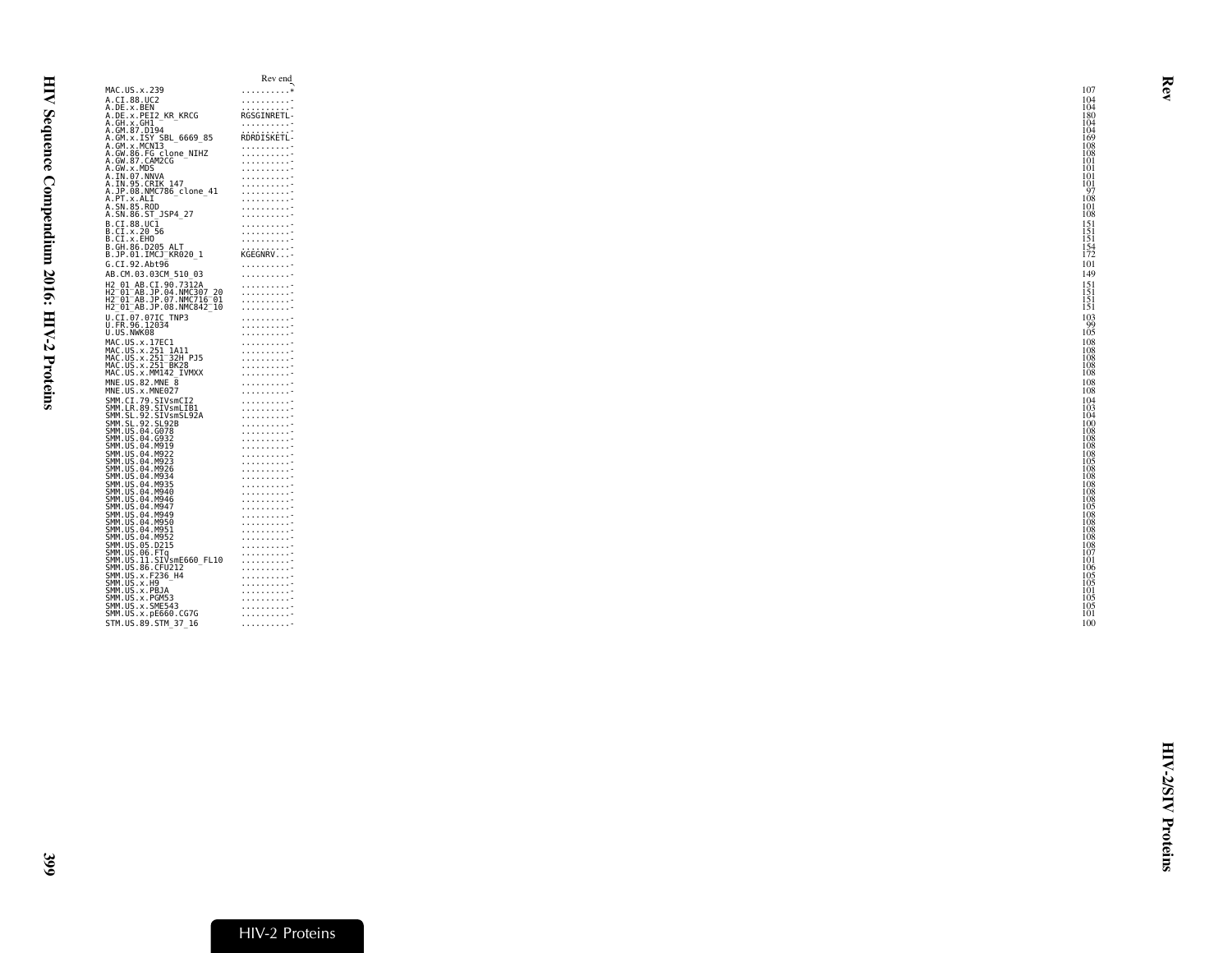<span id="page-25-1"></span>signal peptide end gp<sup>120</sup> start

<span id="page-25-0"></span>

| MAC.US.x.239<br>A.CI.88.UC2<br>A.DE.x.BEN<br>A.DE.x.PEI2_KR_KRCG<br>A. GH. x. GH1<br>A. GM. 87. D194<br>A. GM. 90. CBL24<br>A. GM. x. ISY_SBL_6669_85                                                                                |  |  |  |  | V1                                                                                                                                                                                                                                                                                                                                                                                                                                          |                   |
|--------------------------------------------------------------------------------------------------------------------------------------------------------------------------------------------------------------------------------------|--|--|--|--|---------------------------------------------------------------------------------------------------------------------------------------------------------------------------------------------------------------------------------------------------------------------------------------------------------------------------------------------------------------------------------------------------------------------------------------------|-------------------|
|                                                                                                                                                                                                                                      |  |  |  |  | MGCLGNQLLIAILLLSVYGIYČTLYVTVFYGVPAWRNATIPLFČATKNRDTWGTTQČLPDNGDYSEVALNVTESFDAW.NNTVTEQAIEDVWQLFETSIKPČVKLSPLČITMRČNKSETDRWGLTKSITTTASTTSTTASAKVDMVNETSSČI 152<br>$\begin{bmatrix} 0.01 & 0.11 & 0.10 & 0.10 & 0.10 & 0.10 & 0.10 & 0.10 & 0.10 & 0.10 & 0.10 & 0.10 & 0.10 & 0.10 & 0.10 & 0.10 & 0.10 & 0.10 & 0.10 & 0.10 & 0.10 & 0.10 & 0.10 & 0.10 & 0.10 & 0.10 & 0.10 & 0.10 & 0.10 & 0.10 & 0.10 & 0.10 & 0.10 & 0.10 & 0.10 & 0.1$ | 149               |
|                                                                                                                                                                                                                                      |  |  |  |  |                                                                                                                                                                                                                                                                                                                                                                                                                                             |                   |
|                                                                                                                                                                                                                                      |  |  |  |  |                                                                                                                                                                                                                                                                                                                                                                                                                                             | $\frac{140}{137}$ |
|                                                                                                                                                                                                                                      |  |  |  |  |                                                                                                                                                                                                                                                                                                                                                                                                                                             | ΆN<br>138<br>141  |
| A.GM.x.MCN13                                                                                                                                                                                                                         |  |  |  |  |                                                                                                                                                                                                                                                                                                                                                                                                                                             |                   |
| A.GW.06.CA65319 7                                                                                                                                                                                                                    |  |  |  |  |                                                                                                                                                                                                                                                                                                                                                                                                                                             | i 45<br>138       |
| A.GW.06.CA65330 5                                                                                                                                                                                                                    |  |  |  |  |                                                                                                                                                                                                                                                                                                                                                                                                                                             | 144<br>147        |
| A.GW.06.CA65409-14<br>A.GW.86.FG clone_NIHZ<br>A.GW.87.CAM2CG                                                                                                                                                                        |  |  |  |  |                                                                                                                                                                                                                                                                                                                                                                                                                                             | i 38<br>44        |
| A . GW . x . CA7205 8<br>A . GW . x . CA7253<br>A . GW . x . CA7253<br>A . GW . x . CAM3<br>A . GW . x . CAM5                                                                                                                        |  |  |  |  |                                                                                                                                                                                                                                                                                                                                                                                                                                             | Proteins          |
|                                                                                                                                                                                                                                      |  |  |  |  |                                                                                                                                                                                                                                                                                                                                                                                                                                             | 140               |
|                                                                                                                                                                                                                                      |  |  |  |  |                                                                                                                                                                                                                                                                                                                                                                                                                                             | 145<br>143<br>144 |
| A.GW.X.CAM5<br>A.GW.X.MDS<br>A.IN.07.NNVA<br>A.IN.95.CRIK 147<br>A.PT.98.NMC786 clone_41<br>A.PT.98.98PTHDESC_13<br>A.PT.98.98PTHDESC_13                                                                                             |  |  |  |  |                                                                                                                                                                                                                                                                                                                                                                                                                                             |                   |
|                                                                                                                                                                                                                                      |  |  |  |  |                                                                                                                                                                                                                                                                                                                                                                                                                                             | $\frac{146}{147}$ |
|                                                                                                                                                                                                                                      |  |  |  |  |                                                                                                                                                                                                                                                                                                                                                                                                                                             | 146<br>144<br>121 |
|                                                                                                                                                                                                                                      |  |  |  |  |                                                                                                                                                                                                                                                                                                                                                                                                                                             |                   |
| A.PT.x.ALI<br>A.SN.85.R0D<br>A.SN.85.R0D<br>A.SN.86.ST_JSP4_27                                                                                                                                                                       |  |  |  |  |                                                                                                                                                                                                                                                                                                                                                                                                                                             | 141               |
| B.CI.88.UC1                                                                                                                                                                                                                          |  |  |  |  |                                                                                                                                                                                                                                                                                                                                                                                                                                             |                   |
| B.CI.X.20 56<br>B.CI.X.EHO                                                                                                                                                                                                           |  |  |  |  |                                                                                                                                                                                                                                                                                                                                                                                                                                             |                   |
| B.GH.86.D205 ALT<br>B.JP.01.IMCJ KR020_1<br>B.x.06.8704A_06_01                                                                                                                                                                       |  |  |  |  |                                                                                                                                                                                                                                                                                                                                                                                                                                             |                   |
|                                                                                                                                                                                                                                      |  |  |  |  |                                                                                                                                                                                                                                                                                                                                                                                                                                             |                   |
| G.CI.92.Abt96<br>AB.CM.03.03CM 510 03                                                                                                                                                                                                |  |  |  |  |                                                                                                                                                                                                                                                                                                                                                                                                                                             |                   |
| H2 01 AB.CI.90.7312A                                                                                                                                                                                                                 |  |  |  |  |                                                                                                                                                                                                                                                                                                                                                                                                                                             |                   |
| H2-01-AB.JP.04.NMC307_20<br>H2-01-AB.JP.07.NMC716-01                                                                                                                                                                                 |  |  |  |  |                                                                                                                                                                                                                                                                                                                                                                                                                                             |                   |
| H2-01-AB.JP.08.NMC842-10                                                                                                                                                                                                             |  |  |  |  |                                                                                                                                                                                                                                                                                                                                                                                                                                             |                   |
| U.CI.07.07IC TNP3<br>U.FR.96.12034                                                                                                                                                                                                   |  |  |  |  |                                                                                                                                                                                                                                                                                                                                                                                                                                             |                   |
| U.US.08.NWK08                                                                                                                                                                                                                        |  |  |  |  |                                                                                                                                                                                                                                                                                                                                                                                                                                             |                   |
| MAC.US.x.251_1A11<br>MAC.US.x.251 <sup>-</sup> 32H_PJ5<br>MAC.US.x.251-BK28                                                                                                                                                          |  |  |  |  |                                                                                                                                                                                                                                                                                                                                                                                                                                             |                   |
| MAC.US.x.MM142 IVMXX                                                                                                                                                                                                                 |  |  |  |  |                                                                                                                                                                                                                                                                                                                                                                                                                                             |                   |
| MNE.US.x.MNE027                                                                                                                                                                                                                      |  |  |  |  |                                                                                                                                                                                                                                                                                                                                                                                                                                             |                   |
| MNE. US. S. MNE02/<br>SMM . LE, 89. STS . STS . STS . STS . STS . STS . STS . STS . STS . STS . STS . STS . STS . STS . STS . STS .<br>SMM . LS . 92 . STS . STS . STS . STS . STS . STS . STS . STS . STS . STS . STS . STS . STS . |  |  |  |  |                                                                                                                                                                                                                                                                                                                                                                                                                                             |                   |
|                                                                                                                                                                                                                                      |  |  |  |  |                                                                                                                                                                                                                                                                                                                                                                                                                                             |                   |
|                                                                                                                                                                                                                                      |  |  |  |  |                                                                                                                                                                                                                                                                                                                                                                                                                                             |                   |
|                                                                                                                                                                                                                                      |  |  |  |  |                                                                                                                                                                                                                                                                                                                                                                                                                                             |                   |
|                                                                                                                                                                                                                                      |  |  |  |  |                                                                                                                                                                                                                                                                                                                                                                                                                                             |                   |
|                                                                                                                                                                                                                                      |  |  |  |  |                                                                                                                                                                                                                                                                                                                                                                                                                                             |                   |
|                                                                                                                                                                                                                                      |  |  |  |  |                                                                                                                                                                                                                                                                                                                                                                                                                                             |                   |
| SMM. US.04.M946                                                                                                                                                                                                                      |  |  |  |  |                                                                                                                                                                                                                                                                                                                                                                                                                                             |                   |
|                                                                                                                                                                                                                                      |  |  |  |  |                                                                                                                                                                                                                                                                                                                                                                                                                                             |                   |
| SMM. US. 04. M947<br>SMM. US. 04. M949<br>SMM. US. 04. M950<br>SMM. US. 04. M951                                                                                                                                                     |  |  |  |  |                                                                                                                                                                                                                                                                                                                                                                                                                                             |                   |
| SMM. US. 04. M952                                                                                                                                                                                                                    |  |  |  |  |                                                                                                                                                                                                                                                                                                                                                                                                                                             |                   |
| SMM. US. 05. D215<br>SMM.US.06.FBr 304wpi                                                                                                                                                                                            |  |  |  |  |                                                                                                                                                                                                                                                                                                                                                                                                                                             |                   |
| SMM. US. 06. FTg <sup>-2</sup><br>SMM. US. 86. CFU212                                                                                                                                                                                |  |  |  |  |                                                                                                                                                                                                                                                                                                                                                                                                                                             |                   |
| SMM. US . x . F236_H4<br>SMM.US.x.PGM53                                                                                                                                                                                              |  |  |  |  |                                                                                                                                                                                                                                                                                                                                                                                                                                             |                   |
| SMM.US.x.SME543                                                                                                                                                                                                                      |  |  |  |  |                                                                                                                                                                                                                                                                                                                                                                                                                                             |                   |
| STM.US.89.STM 37 16                                                                                                                                                                                                                  |  |  |  |  |                                                                                                                                                                                                                                                                                                                                                                                                                                             |                   |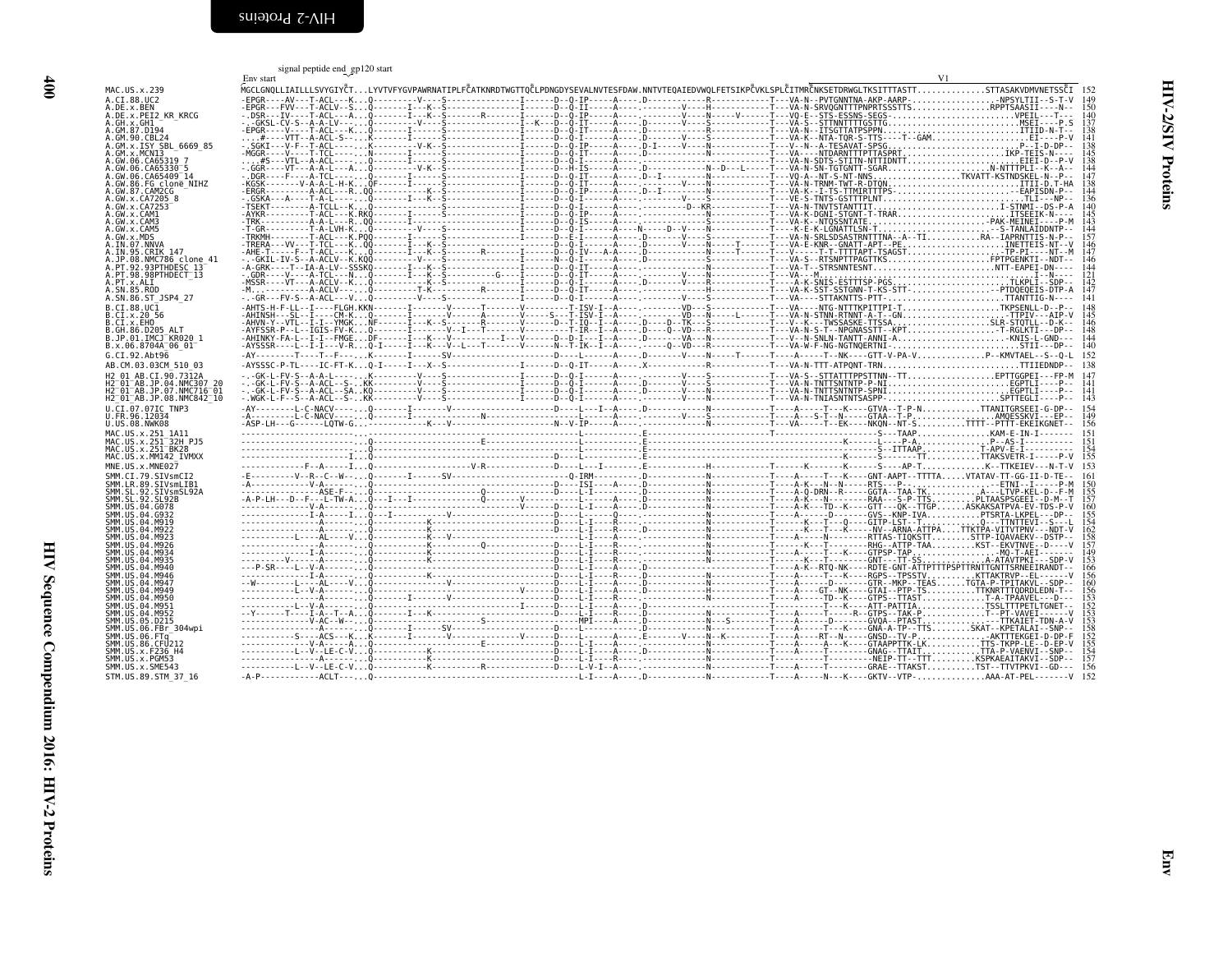<span id="page-26-0"></span>

| MAC.US.x.239                                                                                |  |  |  | AODNČT.GLEOEOMISČKENMIGLKRDKKKEYNETWYSADLVČEOGNNTGNESRCYMNHČNTSVIOESČDKHYWDAIRERYČAPPGYALLRČNDTNYSGFMPKČSKVVVSSČTRMMETOTSTWEGENGTRAENRTYIYWHGR.DNRTIISLNKYYNLT |  |
|---------------------------------------------------------------------------------------------|--|--|--|----------------------------------------------------------------------------------------------------------------------------------------------------------------|--|
| A.CI.88.UC2<br>A.DE.x.BEN                                                                   |  |  |  |                                                                                                                                                                |  |
| A.DE.x.PEI2 KR KRCG                                                                         |  |  |  |                                                                                                                                                                |  |
| A.GH.x.GH1<br>.GM.87.D194                                                                   |  |  |  |                                                                                                                                                                |  |
| GM.90.CBL24                                                                                 |  |  |  |                                                                                                                                                                |  |
| GM.x.ISY SBL 6669 85<br>GM x MCNT3                                                          |  |  |  |                                                                                                                                                                |  |
| GW.06.CA65319                                                                               |  |  |  |                                                                                                                                                                |  |
| GW.06.CA65330 5<br>GW.06.CA65409 14                                                         |  |  |  |                                                                                                                                                                |  |
| GW.86.FG clone NIHZ                                                                         |  |  |  |                                                                                                                                                                |  |
| GW.87.CAM2CG<br>GW.x.CA7205 8                                                               |  |  |  |                                                                                                                                                                |  |
| .GW.x.CA7253                                                                                |  |  |  |                                                                                                                                                                |  |
| GW.x.CAM1<br>GW.x.CAM3                                                                      |  |  |  |                                                                                                                                                                |  |
| .GW.x.CAM5                                                                                  |  |  |  |                                                                                                                                                                |  |
| .GW.x.MDS<br>IN.07.NNVA                                                                     |  |  |  |                                                                                                                                                                |  |
| IN.95.CRIK 147                                                                              |  |  |  |                                                                                                                                                                |  |
| JP.08.NMC786 clone 41<br>PT.92.93PTHDESC 13                                                 |  |  |  |                                                                                                                                                                |  |
| A.PT.98.98PTHDECT 13                                                                        |  |  |  |                                                                                                                                                                |  |
| A.PT.x.ALI<br>A.SN.85.ROD                                                                   |  |  |  |                                                                                                                                                                |  |
| A.SN.86.ST JSP4 27                                                                          |  |  |  |                                                                                                                                                                |  |
| B.CI.88.UC1                                                                                 |  |  |  |                                                                                                                                                                |  |
| B.CI.x.20 56<br>B.CI.X.EHO                                                                  |  |  |  |                                                                                                                                                                |  |
| GH.86.D205 ALT                                                                              |  |  |  |                                                                                                                                                                |  |
| B.JP.01.IMCJ <sup>-</sup> KR020 1<br>B.x.06.8704A 06 01                                     |  |  |  |                                                                                                                                                                |  |
| G.CI.92.Abt96                                                                               |  |  |  |                                                                                                                                                                |  |
| AB.CM.03.03CM 510 03                                                                        |  |  |  |                                                                                                                                                                |  |
| H2 01 AB.CI.90.7312A                                                                        |  |  |  |                                                                                                                                                                |  |
| 12 01 AB.JP.04.NMC307 20<br>H2 <sup>-</sup> 01 <sup>-</sup> AB.JP.07.NMC716 <sup>-</sup> 01 |  |  |  |                                                                                                                                                                |  |
| H2 <sup>-</sup> 01 <sup>-</sup> AB.JP.08.NMC842 <sup>-</sup> 10                             |  |  |  |                                                                                                                                                                |  |
| U.CI.07.07IC TNP3                                                                           |  |  |  |                                                                                                                                                                |  |
| U.FR.96.12034<br>U.US.08.NWK08                                                              |  |  |  |                                                                                                                                                                |  |
| MAC.US.x.251 1A11                                                                           |  |  |  |                                                                                                                                                                |  |
| MAC.US.x.251 <sup>-</sup> 32H PJ5<br>MAC.US.x.251 <sup>-</sup> BK28                         |  |  |  |                                                                                                                                                                |  |
| MAC.US.x.MM142 IVMXX                                                                        |  |  |  |                                                                                                                                                                |  |
| MNE.US.x.MNE027                                                                             |  |  |  |                                                                                                                                                                |  |
| SMM.CI.79.SIVsmCI2<br>SMM.LR.89.SIVsmLIB1                                                   |  |  |  |                                                                                                                                                                |  |
| SMM.SL.92.SIVsmSL92A                                                                        |  |  |  |                                                                                                                                                                |  |
| SMM.SL.92.SL92B<br>SMM.US.04.G078                                                           |  |  |  |                                                                                                                                                                |  |
|                                                                                             |  |  |  |                                                                                                                                                                |  |
|                                                                                             |  |  |  |                                                                                                                                                                |  |
|                                                                                             |  |  |  |                                                                                                                                                                |  |
|                                                                                             |  |  |  |                                                                                                                                                                |  |
|                                                                                             |  |  |  |                                                                                                                                                                |  |
|                                                                                             |  |  |  |                                                                                                                                                                |  |
|                                                                                             |  |  |  |                                                                                                                                                                |  |
| SMM IIS 04 M950                                                                             |  |  |  |                                                                                                                                                                |  |
|                                                                                             |  |  |  |                                                                                                                                                                |  |
|                                                                                             |  |  |  |                                                                                                                                                                |  |
| SMM.US.06.FBr 304wpi                                                                        |  |  |  |                                                                                                                                                                |  |
| SMM.US.06.FTa <sup>-</sup><br>SMM.US.86.CFU212                                              |  |  |  |                                                                                                                                                                |  |
| SMM.US.x.F236 H4                                                                            |  |  |  |                                                                                                                                                                |  |
| SMM.US.x.PGM53<br>SMM.US.x.SME543                                                           |  |  |  |                                                                                                                                                                |  |
| STM.US.89.STM 37 16                                                                         |  |  |  |                                                                                                                                                                |  |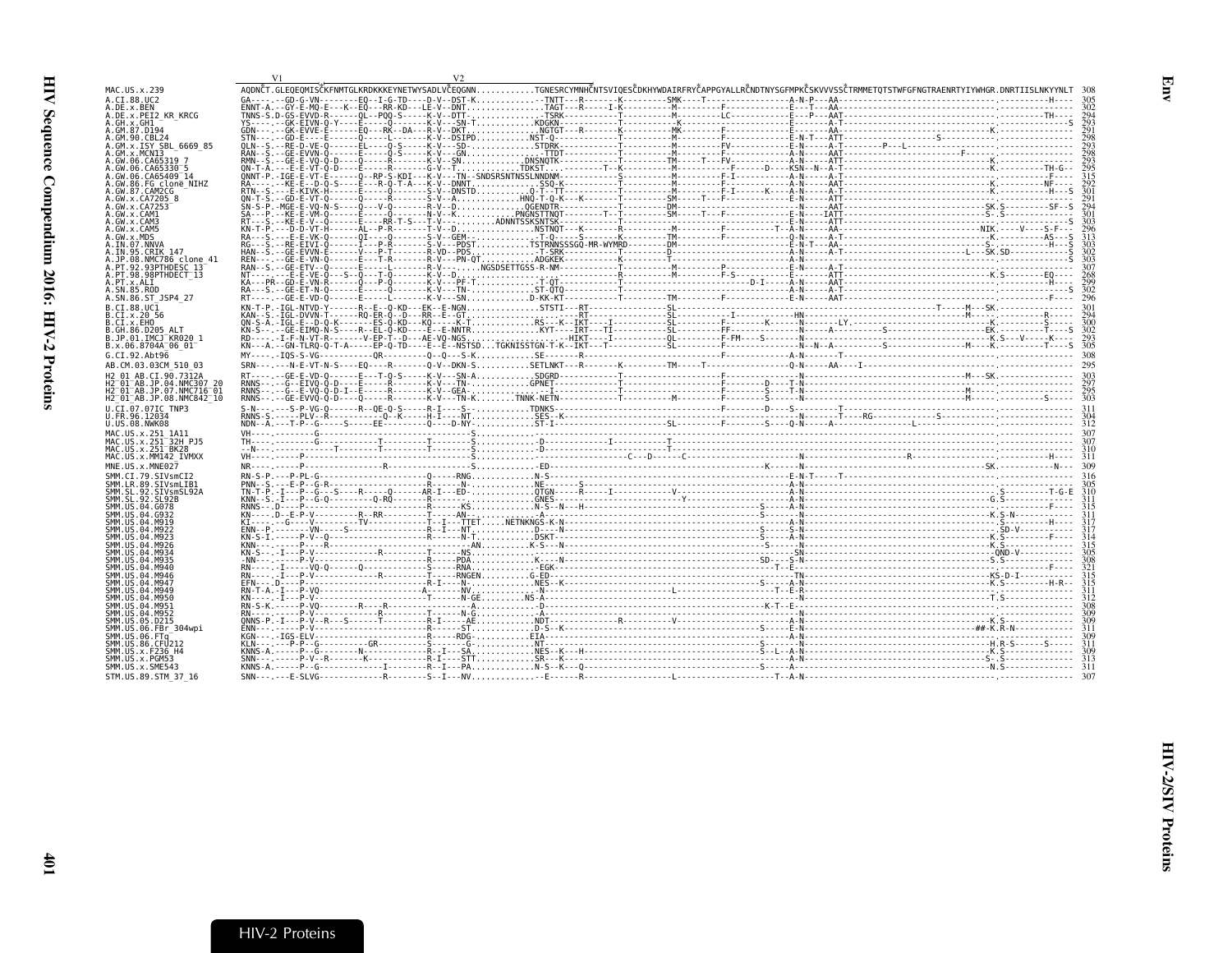| MAC.US.x.239                                                                                                                                                                                                                                                             |
|--------------------------------------------------------------------------------------------------------------------------------------------------------------------------------------------------------------------------------------------------------------------------|
| I.88.UC<br>A.C<br>2                                                                                                                                                                                                                                                      |
| A.DE.x.BEN<br>A.DE.x.PEI2_KR_KRCG                                                                                                                                                                                                                                        |
|                                                                                                                                                                                                                                                                          |
|                                                                                                                                                                                                                                                                          |
|                                                                                                                                                                                                                                                                          |
|                                                                                                                                                                                                                                                                          |
| 6669 85                                                                                                                                                                                                                                                                  |
|                                                                                                                                                                                                                                                                          |
|                                                                                                                                                                                                                                                                          |
|                                                                                                                                                                                                                                                                          |
|                                                                                                                                                                                                                                                                          |
|                                                                                                                                                                                                                                                                          |
|                                                                                                                                                                                                                                                                          |
|                                                                                                                                                                                                                                                                          |
|                                                                                                                                                                                                                                                                          |
| A.GW.X.CAMI                                                                                                                                                                                                                                                              |
| A.GW.x.CAM3<br>A.GW.x.CAM5                                                                                                                                                                                                                                               |
|                                                                                                                                                                                                                                                                          |
| A.GW.x.CAM5<br>A.GW.x.CAM5<br>A.IN.07.NNVA<br>A.IN.95.CRIK 147<br>A.JP.08.NMC786 cl<br>A.PT.92.93PTHDESC<br>A.PT.x.ALI<br>A.SN.85.ST<br>A.SN.85.5T                                                                                                                       |
|                                                                                                                                                                                                                                                                          |
| lone:<br>41                                                                                                                                                                                                                                                              |
|                                                                                                                                                                                                                                                                          |
| $\frac{13}{13}$                                                                                                                                                                                                                                                          |
|                                                                                                                                                                                                                                                                          |
|                                                                                                                                                                                                                                                                          |
| A.SN.86.ST<br>JSP4<br>27                                                                                                                                                                                                                                                 |
|                                                                                                                                                                                                                                                                          |
| B.CI.88.UCI<br>B.CI.x.20 5<br>B.CI.x.EHO<br>56                                                                                                                                                                                                                           |
|                                                                                                                                                                                                                                                                          |
|                                                                                                                                                                                                                                                                          |
| 1                                                                                                                                                                                                                                                                        |
| B.GH.86.D205 ALT<br>B.JP.01.IMCJ KR020<br>B.x.06.8704A_06_01                                                                                                                                                                                                             |
|                                                                                                                                                                                                                                                                          |
| G.CI.92.Abt96                                                                                                                                                                                                                                                            |
| AB.CM.03.03CM 510<br>03                                                                                                                                                                                                                                                  |
| $-48. \zeta_1 \cdot 90.7312A$<br>01<br>Н2                                                                                                                                                                                                                                |
| H2<br>-01<br>20                                                                                                                                                                                                                                                          |
| H <sub>2</sub><br>01<br>01                                                                                                                                                                                                                                               |
| -AB.JP.04.NMC307<br>-AB.JP.04.NMC307<br>-AB.JP.08.NMC842<br>H2<br>01                                                                                                                                                                                                     |
| .<br>:I.07.07IC<br>:R.96.12034<br>TNP3<br>U.C                                                                                                                                                                                                                            |
|                                                                                                                                                                                                                                                                          |
| U.FR.96.12034<br>U.US.08.NWK08                                                                                                                                                                                                                                           |
|                                                                                                                                                                                                                                                                          |
|                                                                                                                                                                                                                                                                          |
|                                                                                                                                                                                                                                                                          |
|                                                                                                                                                                                                                                                                          |
|                                                                                                                                                                                                                                                                          |
| MAC.US.x.251_1A11<br>MAC.US.x.251 <sup>-</sup> 32H_PJ5<br>MAC.US.x.251 <sup>-</sup> BK28<br>MAC.US.x.MM142_IVMXX                                                                                                                                                         |
| MNE.US.x.MNE027                                                                                                                                                                                                                                                          |
|                                                                                                                                                                                                                                                                          |
|                                                                                                                                                                                                                                                                          |
|                                                                                                                                                                                                                                                                          |
|                                                                                                                                                                                                                                                                          |
|                                                                                                                                                                                                                                                                          |
|                                                                                                                                                                                                                                                                          |
| SMM.US.04.M919                                                                                                                                                                                                                                                           |
|                                                                                                                                                                                                                                                                          |
|                                                                                                                                                                                                                                                                          |
|                                                                                                                                                                                                                                                                          |
|                                                                                                                                                                                                                                                                          |
|                                                                                                                                                                                                                                                                          |
|                                                                                                                                                                                                                                                                          |
|                                                                                                                                                                                                                                                                          |
| SMM. US. 04. 1791<br>25MM. US. 04. M923<br>SMM. US. 04. M923<br>SMM. US. 04. M926<br>SMM. US. 04. M935<br>SMM. US. 04. M940<br>SMM. US. 04. M946<br>SMM. US. 04. M947                                                                                                    |
| SMM.US.04.M947<br>SMM.US.04.M949<br>SMM.US.04.M949                                                                                                                                                                                                                       |
| SMM. US. 04. M950                                                                                                                                                                                                                                                        |
| SMM.US.04.M951                                                                                                                                                                                                                                                           |
|                                                                                                                                                                                                                                                                          |
| 304wpi                                                                                                                                                                                                                                                                   |
|                                                                                                                                                                                                                                                                          |
|                                                                                                                                                                                                                                                                          |
|                                                                                                                                                                                                                                                                          |
|                                                                                                                                                                                                                                                                          |
| SMM . US. 04 . M952<br>SMM . US. 05 . D215<br>SMM . US. 06 . FBr . 30<br>SMM . US. 06 . FTG<br>SMM . US. 86 . CFU212<br>SMM . US. x . FGM53<br>SMM . US. x . FGM53<br>SMM . US. x . SME543<br>SMM . US. x . SME543<br>SMM . US. x . SME543<br>STM.US.89.STM<br>-37<br>16 |

<span id="page-27-0"></span>

|                                         | V3 tip<br>$V_3$ |  |  |                                                                                                                                                                      |  |
|-----------------------------------------|-----------------|--|--|----------------------------------------------------------------------------------------------------------------------------------------------------------------------|--|
|                                         |                 |  |  | MKĈRRPGNKTVLPVTIMSGLVFHSQP.INDRPKQAWĈWFGGKWKDAIKEVKQTIVKHPRYTG.TNNTDKINLT.APG.GGDPEVTFMWTNČRGEFLYČKMNWFLNWVEDRNTANQKPKEQHKRNYVPČHIROIINTWHKVGKNVYLPPREGDLTČNSTVT 464 |  |
|                                         |                 |  |  |                                                                                                                                                                      |  |
|                                         |                 |  |  |                                                                                                                                                                      |  |
|                                         |                 |  |  |                                                                                                                                                                      |  |
|                                         |                 |  |  |                                                                                                                                                                      |  |
| SBL 6669 85                             |                 |  |  |                                                                                                                                                                      |  |
|                                         |                 |  |  |                                                                                                                                                                      |  |
|                                         |                 |  |  |                                                                                                                                                                      |  |
|                                         |                 |  |  |                                                                                                                                                                      |  |
| clone NIHZ                              |                 |  |  |                                                                                                                                                                      |  |
|                                         |                 |  |  |                                                                                                                                                                      |  |
|                                         |                 |  |  |                                                                                                                                                                      |  |
|                                         |                 |  |  |                                                                                                                                                                      |  |
|                                         |                 |  |  |                                                                                                                                                                      |  |
|                                         |                 |  |  |                                                                                                                                                                      |  |
|                                         |                 |  |  |                                                                                                                                                                      |  |
|                                         |                 |  |  |                                                                                                                                                                      |  |
| <br>THDESC 13 <sup>–41</sup>            |                 |  |  |                                                                                                                                                                      |  |
| THDECT 13                               |                 |  |  |                                                                                                                                                                      |  |
|                                         |                 |  |  |                                                                                                                                                                      |  |
|                                         |                 |  |  |                                                                                                                                                                      |  |
|                                         |                 |  |  |                                                                                                                                                                      |  |
|                                         |                 |  |  |                                                                                                                                                                      |  |
|                                         |                 |  |  |                                                                                                                                                                      |  |
|                                         |                 |  |  |                                                                                                                                                                      |  |
|                                         |                 |  |  |                                                                                                                                                                      |  |
|                                         |                 |  |  |                                                                                                                                                                      |  |
|                                         |                 |  |  |                                                                                                                                                                      |  |
| 90.7312A                                |                 |  |  |                                                                                                                                                                      |  |
| 04.NMC307<br>07.NMC716 <sup>-</sup> 01. |                 |  |  |                                                                                                                                                                      |  |
| $9.08.$ NMC $842^-10$                   |                 |  |  |                                                                                                                                                                      |  |
|                                         |                 |  |  |                                                                                                                                                                      |  |
|                                         |                 |  |  |                                                                                                                                                                      |  |
|                                         |                 |  |  |                                                                                                                                                                      |  |
|                                         |                 |  |  |                                                                                                                                                                      |  |
|                                         |                 |  |  |                                                                                                                                                                      |  |
|                                         |                 |  |  |                                                                                                                                                                      |  |
|                                         |                 |  |  |                                                                                                                                                                      |  |
|                                         |                 |  |  |                                                                                                                                                                      |  |
|                                         |                 |  |  |                                                                                                                                                                      |  |
|                                         |                 |  |  |                                                                                                                                                                      |  |
|                                         |                 |  |  |                                                                                                                                                                      |  |
|                                         |                 |  |  |                                                                                                                                                                      |  |
|                                         |                 |  |  |                                                                                                                                                                      |  |
|                                         |                 |  |  |                                                                                                                                                                      |  |
|                                         |                 |  |  |                                                                                                                                                                      |  |
|                                         |                 |  |  |                                                                                                                                                                      |  |
|                                         |                 |  |  |                                                                                                                                                                      |  |
|                                         |                 |  |  |                                                                                                                                                                      |  |
|                                         |                 |  |  |                                                                                                                                                                      |  |
|                                         |                 |  |  |                                                                                                                                                                      |  |
|                                         |                 |  |  |                                                                                                                                                                      |  |
|                                         |                 |  |  |                                                                                                                                                                      |  |
|                                         |                 |  |  |                                                                                                                                                                      |  |
|                                         |                 |  |  |                                                                                                                                                                      |  |
|                                         |                 |  |  |                                                                                                                                                                      |  |
|                                         |                 |  |  |                                                                                                                                                                      |  |
|                                         |                 |  |  |                                                                                                                                                                      |  |
|                                         |                 |  |  |                                                                                                                                                                      |  |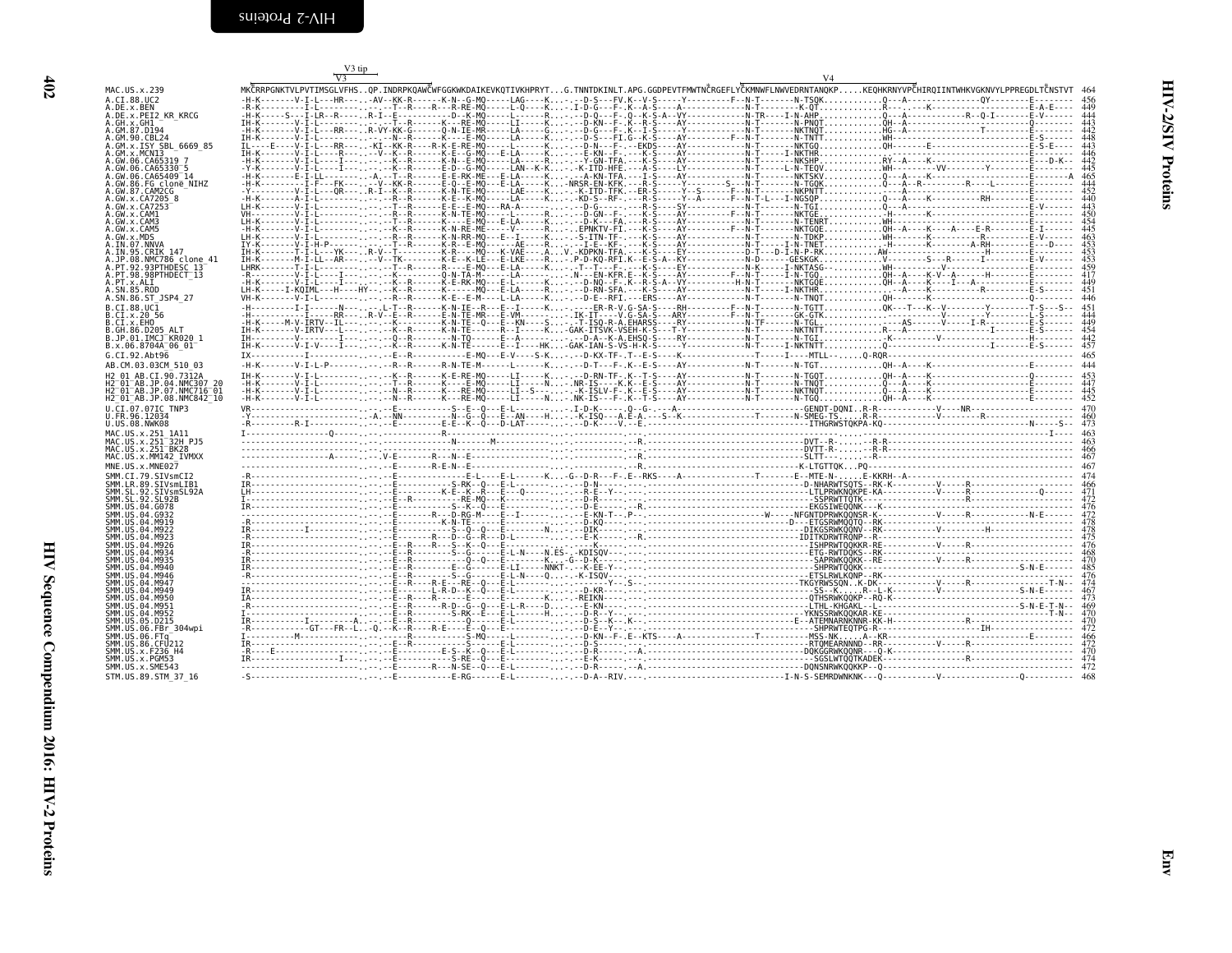- P

<span id="page-28-0"></span>

| 1AC.US.x.239                                                    |  |  |  |
|-----------------------------------------------------------------|--|--|--|
| LCT.88.UC2<br>.DE.x.BEN                                         |  |  |  |
| DE.x.PEI2 KR KRCG                                               |  |  |  |
| GH.x.GH1                                                        |  |  |  |
| GM.87.D194<br>.GM.90.CBL24                                      |  |  |  |
| GM.x.ISY SBL 6669 85                                            |  |  |  |
| GM.x.MCNI3                                                      |  |  |  |
| GW.06.CA65319 7                                                 |  |  |  |
|                                                                 |  |  |  |
| GW.06.CA65409 14<br>GW.86.FG clone NIHZ                         |  |  |  |
| .GW.87.CAM2CG                                                   |  |  |  |
| .GW.x.CA7205 8                                                  |  |  |  |
| GW.x.CA7253                                                     |  |  |  |
| .GW.x.CAM1<br>.GW.x.CAM3                                        |  |  |  |
| GW.x.CAM5                                                       |  |  |  |
| .GW.x.MDS                                                       |  |  |  |
| .IN.07.NNVA                                                     |  |  |  |
| .IN.95.CRIK 147                                                 |  |  |  |
| .JP.08.NMC786 clone 41<br>PT.92.93PTHDESC 13                    |  |  |  |
| .PT.98.98PTHDECT 13                                             |  |  |  |
| .PT.x.ALI                                                       |  |  |  |
| SN.85.ROD                                                       |  |  |  |
| .SN.86.ST JSP4 27                                               |  |  |  |
| .CI.88.UC1                                                      |  |  |  |
| .CI.x.20 56<br>.CI.x.EHO                                        |  |  |  |
| GH.86.D205 ALT.                                                 |  |  |  |
| .JP.01.IMCJ <sup>-</sup> KR020 1                                |  |  |  |
| 3.x.06.8704A <sup>-</sup> 06 01 <sup>-</sup>                    |  |  |  |
| 5.CI.92.Abt96                                                   |  |  |  |
| AB.CM.03.03CM 510 03                                            |  |  |  |
| 12 01 AB.CI.90.7312A                                            |  |  |  |
| 2 <sup>-</sup> 01 <sup>-</sup> AB.JP.04.NMC307 20               |  |  |  |
| H2 <sup>−</sup> 01 <sup>−</sup> AB.JP.07.NMC716 <sup>−</sup> 01 |  |  |  |
| I2 <sup>-</sup> 01 <sup>-</sup> AB.JP.08.NMC842 <sup>-</sup> 10 |  |  |  |
| L.CI.07.07IC TNP3                                               |  |  |  |
| J.FR.96.12034<br>J.US.08.NWK08                                  |  |  |  |
|                                                                 |  |  |  |
| 1AC.US.x.251 1A11<br>MAC.US.x.251 <sup>-</sup> 32H PJ5          |  |  |  |
| 1AC.US.x.251 <sup>-</sup> BK28                                  |  |  |  |
| 1AC.US.x.MM142 IVMXX                                            |  |  |  |
| INE.US.x.MNE027                                                 |  |  |  |
| SMM.CI.79.SIVsmCI2                                              |  |  |  |
| MM.LR.89.SIVsmLIB1                                              |  |  |  |
| SMM.SL.92.SIVsmSL92A                                            |  |  |  |
| MM.US.04.G078                                                   |  |  |  |
| MM.US.04.G932                                                   |  |  |  |
| MM.US.04.M919                                                   |  |  |  |
| MM IIS 04 M922                                                  |  |  |  |
| MM.US.04.M923                                                   |  |  |  |
| SMM.US.04.M926<br>MM.US.04.M934                                 |  |  |  |
| MM.US.04.M935                                                   |  |  |  |
| MM.US.04.M940                                                   |  |  |  |
| MM.US.04.M946                                                   |  |  |  |
| MM.US.04.M947                                                   |  |  |  |
| MM.US.04.M949<br>MM.US.04.M950                                  |  |  |  |
| MM.US.04.M951                                                   |  |  |  |
| SMM.US.04.M952                                                  |  |  |  |
| SMM.US.05.D215                                                  |  |  |  |
| MM.US.06.FBr 304wpi                                             |  |  |  |
| MM.US.06.FTa                                                    |  |  |  |
| MM.US.86.CFU212<br>SMM.US.x.F236 H4                             |  |  |  |
| MM.US.x.PGM53                                                   |  |  |  |
| SMM.US.x.SME543                                                 |  |  |  |
| STM.US.89.STM 37 16                                             |  |  |  |
|                                                                 |  |  |  |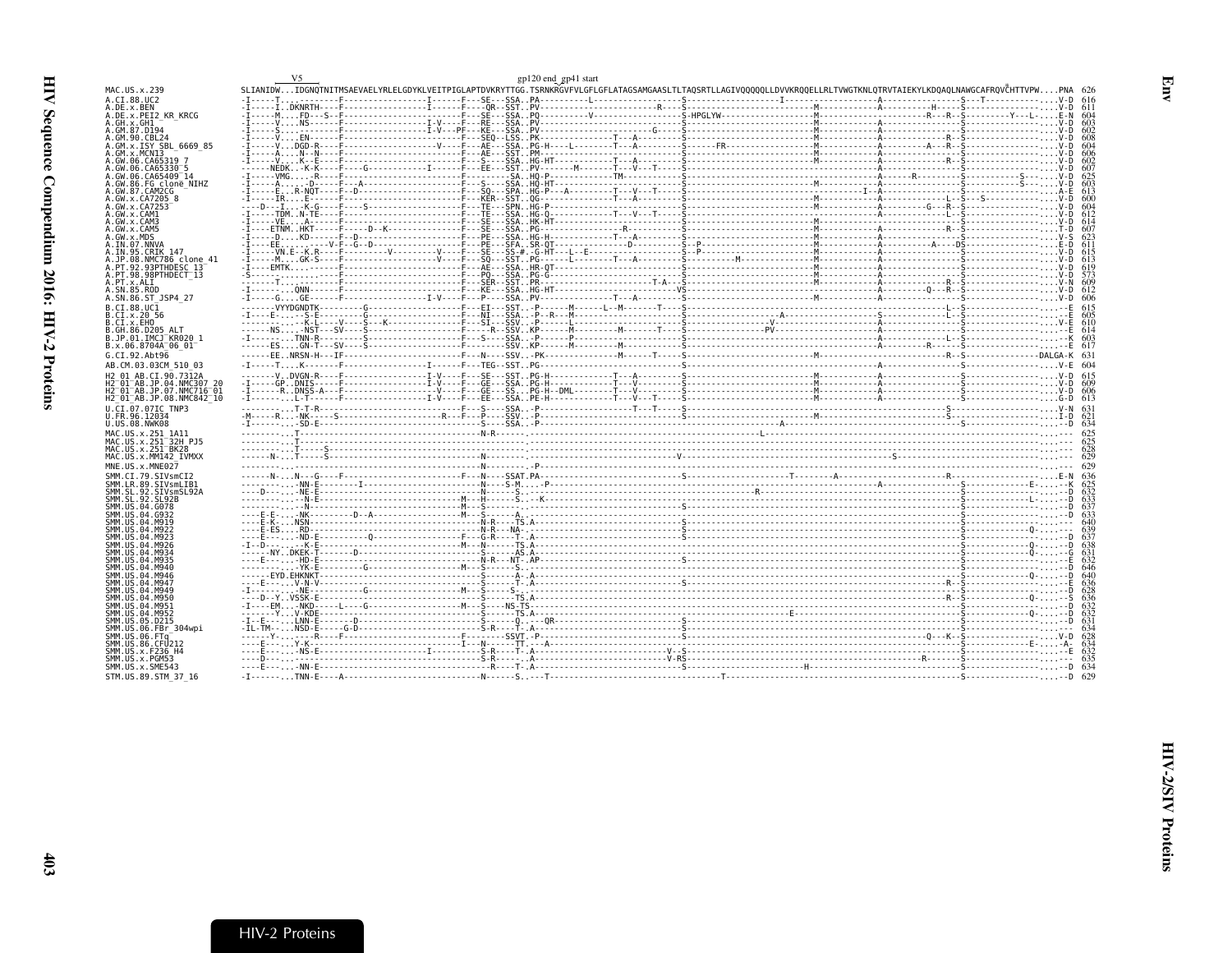| I<br>۰.<br>×<br>۰, |  |
|--------------------|--|
|                    |  |
|                    |  |

| A.CI.88.UC2<br>A.DE.x.BEN<br>A.DE.x.PEI2_KR KRCG                                                                                                                                                                                                                                                                           |  |  |
|----------------------------------------------------------------------------------------------------------------------------------------------------------------------------------------------------------------------------------------------------------------------------------------------------------------------------|--|--|
| A.GM.99.CBL24<br>A.GM.90.CBL24<br>A.GM.x.MCN13<br>A.GM.x.MCN13<br>.GW.06.CA65319 7<br>A.GW.06.CA65330-5<br>A.GW.06.CA65330-5<br>A.GW.06.CA65409-14<br>A.GW.87.CAM2CG_<br>A.GW.x.CA7205 8                                                                                                                                   |  |  |
| .GW.x.CA7253<br>A.GW.x.MDS<br>A.IN.07.NNVA<br>A.IN.95.CRIK 147                                                                                                                                                                                                                                                             |  |  |
| A.JP.08.NMC786 clone 41<br>A.PT.92.93PTHDESC 13<br>A.PT.98.98PTHDECT_13<br>A.PT.x.ALI<br>A.SN.85.ROD<br>A.SN.86.ST JSP4 27<br>B.CI.88.UC1                                                                                                                                                                                  |  |  |
| B.CI.x.20 56<br>B.CI.x.EHO<br>B.GH.86.D205 ALT<br>B.JP.01.IMCJ KR020 1<br>B.x.06.8704A 06 01<br>G.CI.92.Abt96                                                                                                                                                                                                              |  |  |
| AB.CM.03.03CM 510 03<br>H2 01 AB.CI.90.7312A<br>H2 <sup>-</sup> 01 <sup>-</sup> AB.JP.04.NMC307 20<br>H2 <sup>-</sup> 01 <sup>-</sup> AB.JP.07.NMC716 <sup>-</sup> 01<br>H2 <sup>-</sup> 01 <sup>-</sup> AB.JP.08.NMC842 <sup>-</sup> 10<br>U.CI.07.07IC TNP3                                                              |  |  |
| U.FR.96.12034<br>U.US.08.NWK08<br>MAC.US.x.251_1A11<br>MAC.US.x.251 32H_PJ5<br>MAC.US.x.251 <sup>-</sup> BK28<br>MAC.US.x.MM142_IVMXX                                                                                                                                                                                      |  |  |
| MNE.US.x.MNE027<br>SMM.CI.79.SIVsmCI2<br>SMM.CI.79.SIVsmCI2<br>SMM.SL.92.SIVsmSL92A<br>SMM.SL.92.SL92B<br>SMM.SL.92.SL92B<br>эгшл. эг. эг. эгэг:<br>SMM. US.04.G078<br>SMM. US.04.G932<br>SMM.US.04.M919<br>SMM.US.04.M922<br>SMM.US.04.M923<br>SMM.US.04.M926<br>SMM. US. 04. M934<br>ŠMM. ŪŠ. 04. M935<br>SMM.US.04.M940 |  |  |
| SMM.US.04.M946<br>SMM.US.04.M947<br>SMM.US.04.M949<br>SMM.US.04.M950<br>SMM.US.04.M951<br>SMM. US. 04. M952<br>SMM. US. 05. D215<br>SMM.US.06.FBr 304wpi<br>SMM.US.06.FTq<br>SMM.US.06.FTq<br>SMM.US.86.CFU212                                                                                                             |  |  |
| ŠMM.UŠ.x.F236 H4<br>SMM.US.x.PGM53<br>SMM.US.x.SME543<br>STM.US.89.STM 37 16                                                                                                                                                                                                                                               |  |  |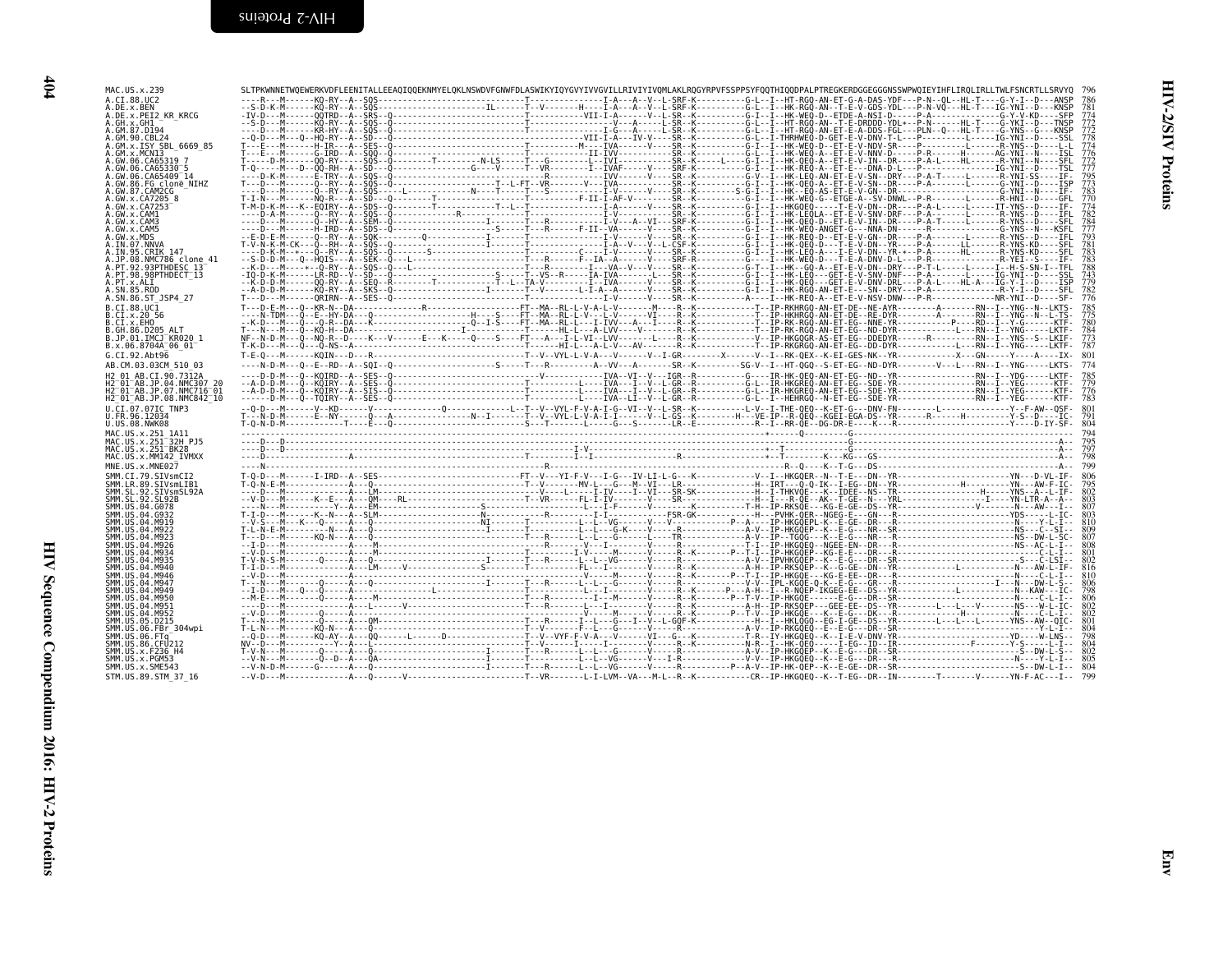| MAC.US.x.239                                                                                                                       | ILQPILQRLSATLQRIREVLRTELTYLQYGWSYFHEAVQAVWRSATETLAGAWGDLWETLRRGGRWILAIPRRIRQGLELTLL*                                                                                                                                                                                                                                                                                                                                                                                                    | 879        |
|------------------------------------------------------------------------------------------------------------------------------------|-----------------------------------------------------------------------------------------------------------------------------------------------------------------------------------------------------------------------------------------------------------------------------------------------------------------------------------------------------------------------------------------------------------------------------------------------------------------------------------------|------------|
| A.CI.88.UC2                                                                                                                        | TRRL-S-N-TA--DW--LKAA-----CEWIQ--F--IA-T-R-------RG-CKAVQ-I--G---V-------A-IA---<br>TRRL-S-S-TA--DW--LKAAQ----CEWIQ--F--FA-TTR--------RG-CKAVQ-I--G---V-------A--A---<br>T--L-F-S-QRA-TT--DW--LTIA-----CEWIQ-VL-                                                                                                                                                                                                                                                                        | 866        |
| A . DE . x . BEN<br>A . DE . x . PEI2_KR_KRCG<br>A . GH . x . GH1___                                                               |                                                                                                                                                                                                                                                                                                                                                                                                                                                                                         |            |
| A.GM.87.D194                                                                                                                       | TRRL-S-S-TA--DW--LKAA-----CEWIQ--FR-FA-T-R--I----RG-C-AAQ-I--G---V-------A-IA---                                                                                                                                                                                                                                                                                                                                                                                                        | 852        |
| A.GM.90.CBL24                                                                                                                      | --------S-QRA-TA--DW--L-AA-----CEWIQ--L--LT-ATR-------RN--GA-Q-I--G---V-------A--A---                                                                                                                                                                                                                                                                                                                                                                                                   | 862        |
| A.GM.x.ISY SBL 6669 85<br>A.GM.x.MCNI3                                                                                             |                                                                                                                                                                                                                                                                                                                                                                                                                                                                                         |            |
| A.GW.06.CA65319 7                                                                                                                  | ----V--N-DW--LKIAF----CQWIQ--F--AA-ATR---TS-CRS--G--GQI--G------------A-IA---                                                                                                                                                                                                                                                                                                                                                                                                           |            |
| A.GW.06.CA65330 <sup>-</sup> 5<br>A.GW.06.CA65409 <sup>-</sup> 14                                                                  | -----SRS-QRA-TA--DW--LKIA-----SEWIQ--F--FA-A-R---TSM-RN--GA--WI--EVF-V-------A--A---                                                                                                                                                                                                                                                                                                                                                                                                    | 861        |
| A.GW.86.FG clonē NIHZ                                                                                                              | T--LT--NL-DW--LNTAS----CEWIQ--F--FA-ATR------CR---GL-G-I--G---------------A-IA---<br>-----F-S-QRA-TA--DW--LKAA-----CEWIQ--F--LA-TTR------GR---RA-Q-I--G---V--------A--A---                                                                                                                                                                                                                                                                                                              |            |
| A.GW.87.CAM2CG<br>A.GW.x.CA7205 8                                                                                                  |                                                                                                                                                                                                                                                                                                                                                                                                                                                                                         |            |
| A.GW.x.CA7253                                                                                                                      |                                                                                                                                                                                                                                                                                                                                                                                                                                                                                         |            |
| A.GW.x.CAM1<br>A.GW.x.CAM3                                                                                                         |                                                                                                                                                                                                                                                                                                                                                                                                                                                                                         |            |
| A.GW.x.CAM5                                                                                                                        |                                                                                                                                                                                                                                                                                                                                                                                                                                                                                         |            |
| A.GW.x.MDS<br>A.IN.07.NNVA                                                                                                         |                                                                                                                                                                                                                                                                                                                                                                                                                                                                                         | 858        |
| A.IN.95.CRIK 147                                                                                                                   |                                                                                                                                                                                                                                                                                                                                                                                                                                                                                         |            |
| A.JP.08.NMC786 clone 41<br>A.PT.92.93PTHDESC 13                                                                                    | - - T- - L- DW- - VKTAH- - - - CEWIQ- - F- - FA- T-R- - - - - - - EF-TA- - - F- - G- - - V- - - - - - - A- IA- - -<br>T--SAF-NL-DW--LKIAF----CQWIQ--F--AA-ATR------GRS--GA-G-I--E---V----G--A-IA---                                                                                                                                                                                                                                                                                     | 856        |
| A.PT.98.98PTHDECT <sup>-</sup> 13                                                                                                  | ----F-N-QRA-TA--DW--LKAAF---RCE*IQ--FR-FT-ATR---TS-GR---GA--QI-EGM-----------A-IA---                                                                                                                                                                                                                                                                                                                                                                                                    | 826        |
| A.PT.x.ALI<br>A.SN.85.ROD                                                                                                          | -----FRS-QRA-TT--DW--LKAA-----CEWIQ--FR-FA-I-R---TNT-R---GAVQWV--R---V-------A-IA---<br>T--L-Y-N-DW--LRTAF----CEWIQ--F--AA-ATR------CRG--RV-E-I--G---V--------A-TA---                                                                                                                                                                                                                                                                                                                   | 863<br>859 |
| A.SN.86.ST JSP4 27                                                                                                                 | T--L-S-S-RRA-TAV-DW--FNTA-----GEWIQ--FR-FA-ATG---TN--RGF-G--GQI--G---V-------A-IA---                                                                                                                                                                                                                                                                                                                                                                                                    | 860        |
| B.CI.88.UC1<br>B.CI.x.20 56                                                                                                        | ----A-QP--LS-A-----I-W-Q--I--AT-A-R----NTGRA--KA---TAEA-I------------A---                                                                                                                                                                                                                                                                                                                                                                                                               |            |
| B.CI.x.EHO                                                                                                                         |                                                                                                                                                                                                                                                                                                                                                                                                                                                                                         | 853        |
| B.GH.86.D205 ALT<br>B.JP.01.IMCJ <sup>-</sup> KR020 1                                                                              |                                                                                                                                                                                                                                                                                                                                                                                                                                                                                         | 860<br>846 |
| B.x.06.8704A <sup>-</sup> 06 01 <sup>-</sup>                                                                                       |                                                                                                                                                                                                                                                                                                                                                                                                                                                                                         | 860        |
| G.CI.92.Abt96                                                                                                                      | T---LF--I-R---A---H--L-AA-FS--FRWLQ--CT-AT-A-Q---TST-RA--K--G-V--G-----------------                                                                                                                                                                                                                                                                                                                                                                                                     | 885        |
| AB.CM.03.03CM 510 03<br>H2 01 AB.CI.90.7312A                                                                                       | ------QP--LPFA-----IGW-Q--LR-AA-ATR----S-GET---A--GAA-A---------------A---<br>T---A-QP--LLFA-----IGW-Q-----AAGATG----STGRT---A---TA-G-I-V-----------A---                                                                                                                                                                                                                                                                                                                                | 847        |
| H2 <sup>-</sup> 01 <sup>-</sup> AB.JP.04.NMC307 20                                                                                 |                                                                                                                                                                                                                                                                                                                                                                                                                                                                                         |            |
| H2 <sup>-</sup> 01 <sup>-</sup> AB.JP.07.NMC716 <sup>-</sup> 01<br>H2 <sup>-</sup> 01 <sup>-</sup> AB.JP.08.NMC842 <sup>-</sup> 10 |                                                                                                                                                                                                                                                                                                                                                                                                                                                                                         | 8498856    |
| U.CI.07.07IC TNP3                                                                                                                  |                                                                                                                                                                                                                                                                                                                                                                                                                                                                                         | 882        |
| U.FR.96.12034<br>U.US.08.NWK08                                                                                                     | S--AAC---V-TA---H--L-GA-----COW-Q--L--G-KAXR----S--R------G-V--G---------F--A---<br>S---LF-SIP-RE-RE-HL-IA------Q--K--F--FGKA-R---SRTGRE-----G-V---LR-------F--A---<br>T-HQLT-WILRRISAAATAT-DFI---AS-IS---Q--L--L--                                                                                                                                                                                                                                                                     | 892        |
| MAC.US.x.251 1A11                                                                                                                  |                                                                                                                                                                                                                                                                                                                                                                                                                                                                                         |            |
| MAC.US.x.251 <sup>-</sup> 32H PJ5                                                                                                  | $\begin{minipage}{0.5\textwidth} \begin{tabular}{@{}c@{}} \hline \multicolumn{3}{c}{\textbf{0.5}\textwidth} \begin{tabular}{@{}c@{}} \multicolumn{3}{c}{\textbf{0.5}\textwidth} \begin{tabular}{@{}c@{}} \multicolumn{3}{c}{\textbf{0.5}\textwidth} \begin{tabular}{@{}c@{}} \multicolumn{3}{c}{\textbf{0.5}\textwidth} \begin{tabular}{@{}c@{}} \multicolumn{3}{c}{\textbf{0.5}\textwidth} \begin{tabular}{@{}c@{}} \multicolumn{3}{c}{\textbf{0.5}\textwidth} \begin{tabular}{@{}c@{$ |            |
| MAC.US.x.251 BK28<br>MAC.US.x.MM142 IVMXX                                                                                          |                                                                                                                                                                                                                                                                                                                                                                                                                                                                                         | 881        |
| MNE.US.x.MNE027                                                                                                                    |                                                                                                                                                                                                                                                                                                                                                                                                                                                                                         | 883        |
| SMM.CI.79.SIVsmCI2<br>SMM.LR.89.SIVsmLIB1                                                                                          |                                                                                                                                                                                                                                                                                                                                                                                                                                                                                         | 887        |
| SMM.SL.92.SIVsmSL92A                                                                                                               |                                                                                                                                                                                                                                                                                                                                                                                                                                                                                         | 886        |
| SMM.SL.92.SL92B<br>SMM.US.04.G078                                                                                                  |                                                                                                                                                                                                                                                                                                                                                                                                                                                                                         | 887        |
| SMM.US.04.G932                                                                                                                     |                                                                                                                                                                                                                                                                                                                                                                                                                                                                                         | 887        |
| SMM.US.04.M919<br>SMM.US.04.M922                                                                                                   |                                                                                                                                                                                                                                                                                                                                                                                                                                                                                         |            |
| SMM.US.04.M923<br>SMM.US.04.M926                                                                                                   |                                                                                                                                                                                                                                                                                                                                                                                                                                                                                         | 892        |
| SMM.US.04.M934                                                                                                                     |                                                                                                                                                                                                                                                                                                                                                                                                                                                                                         | 885        |
| SMM.US.04.M935<br>SMM.US.04.M940                                                                                                   |                                                                                                                                                                                                                                                                                                                                                                                                                                                                                         |            |
| SMM.US.04.M946                                                                                                                     |                                                                                                                                                                                                                                                                                                                                                                                                                                                                                         | 894        |
| SMM.US.04.M947<br>SMM.US.04.M949                                                                                                   | S---VF----EAV-IL---I-L-V--------W-K-----A----R----S-GDY---S---V--G-G-------------F--                                                                                                                                                                                                                                                                                                                                                                                                    |            |
| SMM.US.04.M950                                                                                                                     | ----VF---F-I---VQ--I---IA-----CRW-Q-----AY-A-R---TS--R----I-G-V--------------------                                                                                                                                                                                                                                                                                                                                                                                                     |            |
| SMM.US.04.M951<br>SMM.US.04.M952                                                                                                   | $S$ ---VF----E-V-------I-L-V----------W-K-----A----G------GDY---N---L--G-G------------------                                                                                                                                                                                                                                                                                                                                                                                            |            |
| SMM.US.05.D215<br>SMM.US.06.FBr 304wpi                                                                                             |                                                                                                                                                                                                                                                                                                                                                                                                                                                                                         |            |
| SMM.US.06.FTq                                                                                                                      | S---V-RGI-RA---V---I-L----------W-Q--A--AFKA-R----S--R----I---V-G-M--------------------<br>N---V-----SV--A---TI------IG--CLW-K--L--AG-A-GQ---S--R------G-V--G-N-------------------                                                                                                                                                                                                                                                                                                      |            |
| SMM.US.86.CFU212<br>SMM.US.x.F236 H4                                                                                               |                                                                                                                                                                                                                                                                                                                                                                                                                                                                                         | 888        |
| SMM.US.x.PGM53                                                                                                                     |                                                                                                                                                                                                                                                                                                                                                                                                                                                                                         |            |
| SMM.US.x.SME543<br>STM.US.89.STM 37 16                                                                                             |                                                                                                                                                                                                                                                                                                                                                                                                                                                                                         | 888<br>883 |
|                                                                                                                                    |                                                                                                                                                                                                                                                                                                                                                                                                                                                                                         |            |

<span id="page-30-0"></span>Env end<br>gp41 end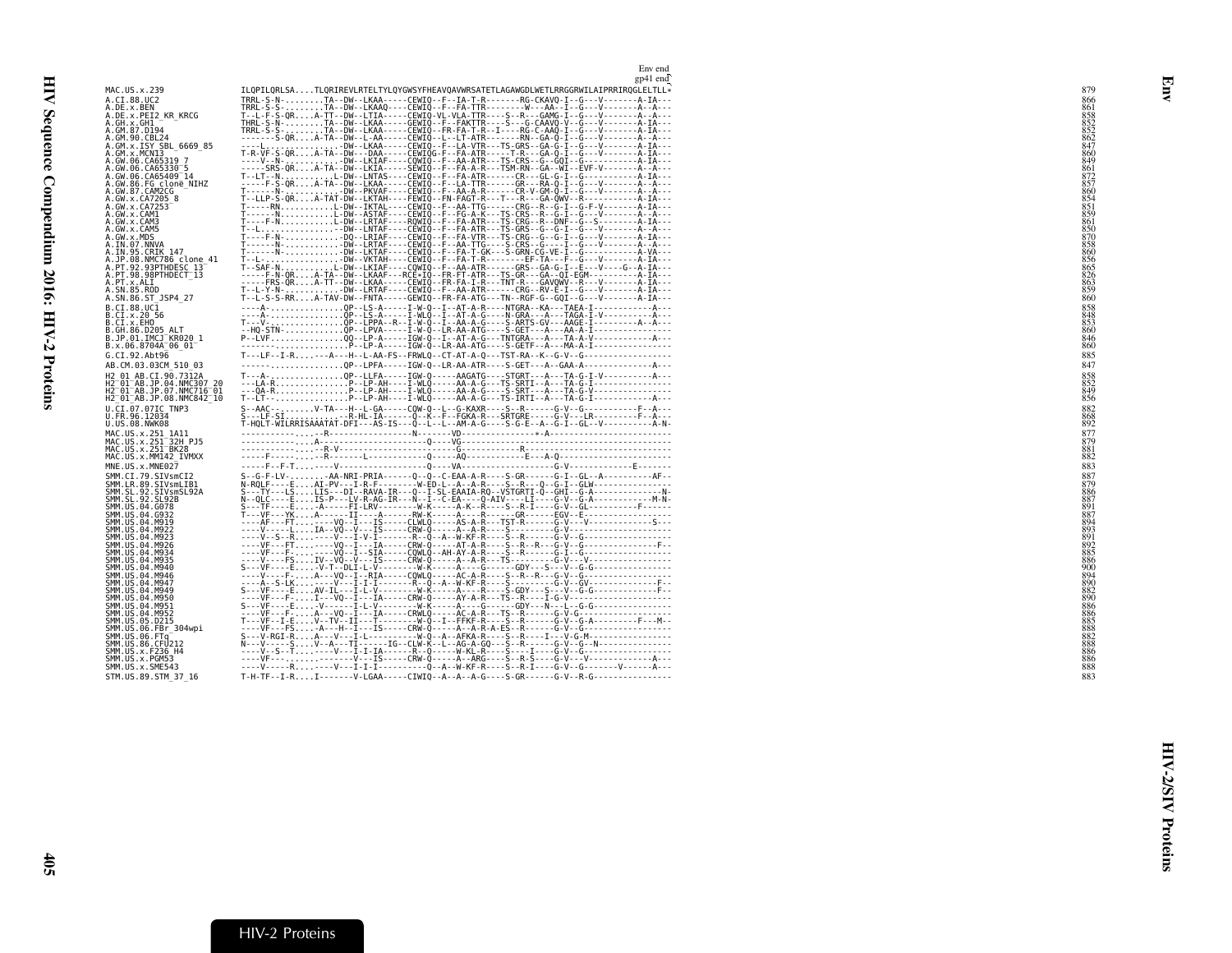<span id="page-31-0"></span>

| \$10                        |  |  |
|-----------------------------|--|--|
|                             |  |  |
|                             |  |  |
|                             |  |  |
|                             |  |  |
|                             |  |  |
|                             |  |  |
|                             |  |  |
|                             |  |  |
|                             |  |  |
|                             |  |  |
|                             |  |  |
|                             |  |  |
|                             |  |  |
|                             |  |  |
|                             |  |  |
| $\frac{1}{2}$               |  |  |
| <b>Cuucin</b>               |  |  |
|                             |  |  |
|                             |  |  |
| nce Compendium 201          |  |  |
|                             |  |  |
|                             |  |  |
| <b>OIO: HIV-7-A FIORIES</b> |  |  |
|                             |  |  |
| Į                           |  |  |
| ă                           |  |  |

 $90t$ 

<span id="page-31-1"></span>

|                                                                   | Nef start R17Y mutation | premature stop in Mac239                                                                                                                                                         | max HIV-1 similarity |
|-------------------------------------------------------------------|-------------------------|----------------------------------------------------------------------------------------------------------------------------------------------------------------------------------|----------------------|
| MAC.US.x.239<br>A.CI.88.UC2                                       |                         | .<br>MGGAISMRRSRPSGDLRQRLLRARGETYGRLLGEVEDGYSQSPGGLDKGLSSLSCEGQKYNQGQYMNTPWRN.PAEEREKLAYRKQNMDDIDE*DDD.LVGV.SVRPKVPLRTMSYKLAIDMSHFIKEKGGLEGIYYSARRHRILDIYLEKEEGIIPDWQDYTSGPG 163 |                      |
| A.CI.x.IC763124                                                   |                         |                                                                                                                                                                                  |                      |
| A.DE.x.BEN<br>A.DE.x.PEI2 KR KRCG                                 |                         |                                                                                                                                                                                  |                      |
| A.ES.x.S1084                                                      |                         |                                                                                                                                                                                  |                      |
| A GM 87 D194<br>.GM.x.ISY                                         |                         |                                                                                                                                                                                  |                      |
| _SBL_6669_85                                                      |                         |                                                                                                                                                                                  |                      |
| .GW.86.FG_clone_NIHZ<br>.GW.87.CAM2CG                             |                         |                                                                                                                                                                                  |                      |
| GW x MDS                                                          |                         |                                                                                                                                                                                  |                      |
| A.IN.07.NNVA<br>A.IN.95.CRIK 147                                  |                         |                                                                                                                                                                                  |                      |
| A.JP.08.NMC786_clone_41                                           |                         |                                                                                                                                                                                  |                      |
|                                                                   |                         |                                                                                                                                                                                  |                      |
| PT. x. 1147                                                       |                         |                                                                                                                                                                                  |                      |
|                                                                   |                         |                                                                                                                                                                                  |                      |
|                                                                   |                         |                                                                                                                                                                                  |                      |
|                                                                   |                         |                                                                                                                                                                                  |                      |
|                                                                   |                         |                                                                                                                                                                                  |                      |
|                                                                   |                         |                                                                                                                                                                                  |                      |
|                                                                   |                         |                                                                                                                                                                                  |                      |
|                                                                   |                         |                                                                                                                                                                                  |                      |
|                                                                   |                         |                                                                                                                                                                                  |                      |
|                                                                   |                         |                                                                                                                                                                                  |                      |
|                                                                   |                         |                                                                                                                                                                                  |                      |
|                                                                   |                         |                                                                                                                                                                                  |                      |
| A.PT.x.794                                                        |                         |                                                                                                                                                                                  |                      |
| A.PT.x.956<br>A.PT.x.AL                                           |                         |                                                                                                                                                                                  |                      |
|                                                                   |                         |                                                                                                                                                                                  |                      |
| A.PT.x.EP<br>PT. x. LF3                                           |                         |                                                                                                                                                                                  |                      |
| .PT.x.MP2<br>A.PT.x.P1                                            |                         |                                                                                                                                                                                  |                      |
|                                                                   |                         |                                                                                                                                                                                  |                      |
| A.SN.86.ST JSP4 27<br>$B.CI.88.UC\bar{1}$                         |                         |                                                                                                                                                                                  | 146                  |
| B.CI.x.20 56                                                      |                         |                                                                                                                                                                                  |                      |
| B.CI.x.EHO<br>B.CI.x.IC762993                                     |                         |                                                                                                                                                                                  |                      |
| B.JP.01.IMCJ_KR020 1                                              |                         |                                                                                                                                                                                  | - 146                |
| G.CI.92.Abt96                                                     |                         |                                                                                                                                                                                  | 164                  |
| AB.CM.03.03CM 510 03                                              |                         |                                                                                                                                                                                  | 145                  |
| H2 01 AB.CI.90.7312A                                              |                         |                                                                                                                                                                                  |                      |
| H2 01 AB.JP.04.NMC307 20<br>H2 01 AB.JP.07.NMC716 01              |                         |                                                                                                                                                                                  | $\frac{146}{146}$    |
| H2_01_AB.JP.08.NMC842_10<br>U.CI.07.07IC TNP3                     |                         |                                                                                                                                                                                  | 164                  |
| U.FR.96.12034                                                     |                         |                                                                                                                                                                                  |                      |
| U.US.08.NWK08<br>MAC.US.x.17EC1                                   |                         |                                                                                                                                                                                  | 164                  |
| MAČ.UŠ.X.251 IA11<br>MAČ.UŠ.X.251 IA11                            |                         |                                                                                                                                                                                  |                      |
| MAC.US.x.251                                                      |                         |                                                                                                                                                                                  |                      |
| MAČ.ŪŠ.x.MM142 IVMXX                                              |                         |                                                                                                                                                                                  |                      |
| $MNE. US.82.MNE \overline{8}$<br>MNE.US.x.MNE027                  |                         |                                                                                                                                                                                  |                      |
| SMM.CI.79.SIVsmCI2                                                |                         |                                                                                                                                                                                  |                      |
| SMM.LR.89.SIVsmLIB1<br>SMM.SL.92.SIVsmSL92A                       |                         |                                                                                                                                                                                  |                      |
| SMM.US.04.G078                                                    |                         |                                                                                                                                                                                  |                      |
| SMM IIS 04 G932                                                   |                         |                                                                                                                                                                                  |                      |
|                                                                   |                         |                                                                                                                                                                                  |                      |
|                                                                   |                         |                                                                                                                                                                                  |                      |
|                                                                   |                         |                                                                                                                                                                                  |                      |
|                                                                   |                         |                                                                                                                                                                                  |                      |
|                                                                   |                         |                                                                                                                                                                                  |                      |
|                                                                   |                         |                                                                                                                                                                                  |                      |
|                                                                   |                         |                                                                                                                                                                                  |                      |
|                                                                   |                         |                                                                                                                                                                                  |                      |
|                                                                   |                         |                                                                                                                                                                                  |                      |
| SMM.US.11.SIVsmE660 FL10                                          |                         |                                                                                                                                                                                  |                      |
| SMM.US.86.CFU212                                                  |                         |                                                                                                                                                                                  |                      |
|                                                                   |                         |                                                                                                                                                                                  |                      |
|                                                                   |                         |                                                                                                                                                                                  |                      |
| ŠMM.ŪŠ.X.FŽ36_H4<br>SMM.US.x.H9<br>SMM.US.x.PBJA<br>SMM.US.x.PGM5 |                         |                                                                                                                                                                                  |                      |
| SMM.US.x.SME543<br>SMM.US.x.pE660.CG7G                            |                         |                                                                                                                                                                                  |                      |